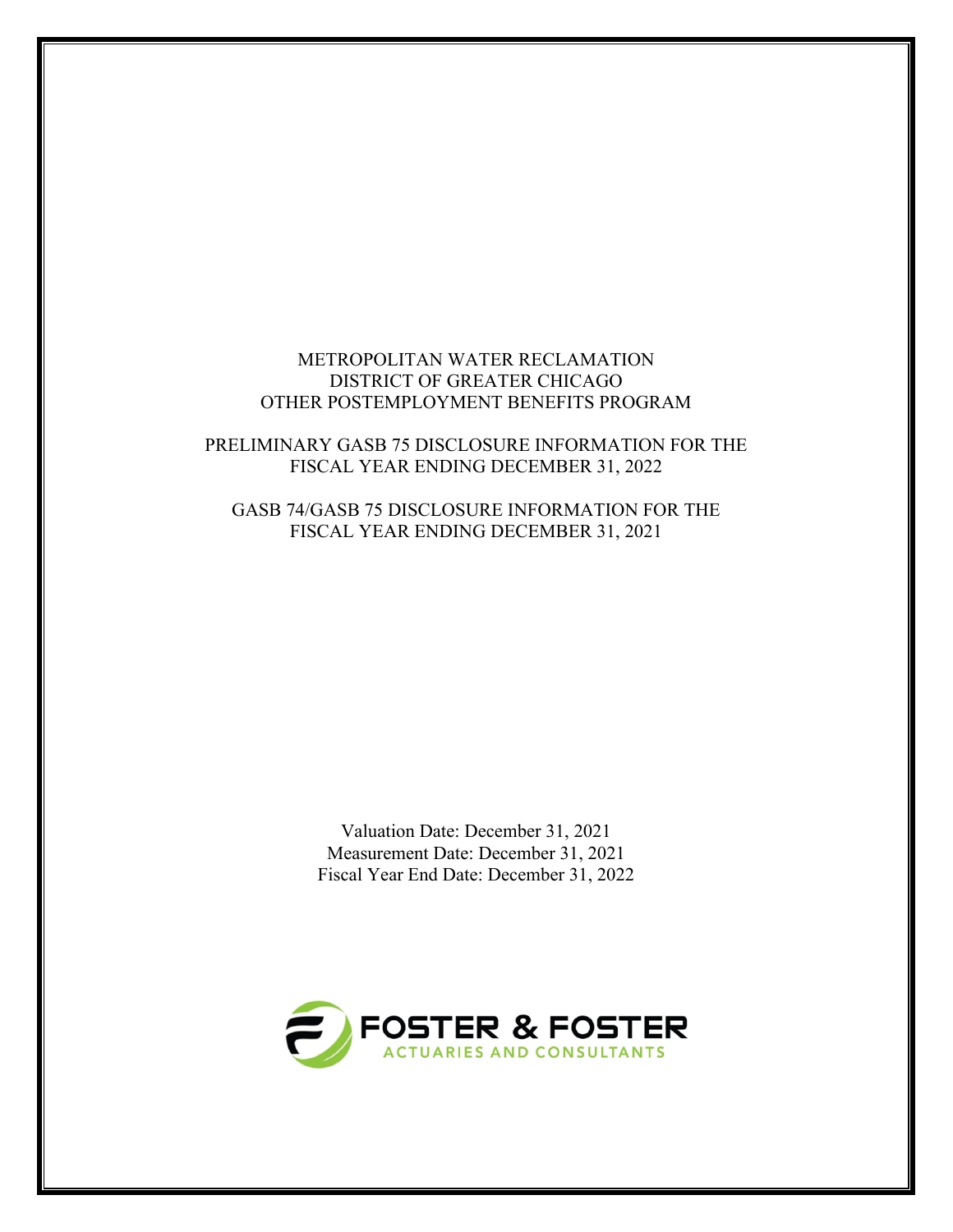April 11, 2022

To the Members of the Board of Commissioners of the Metropolitan Water Reclamation District of Greater Chicago Trustee and Fiduciary for the MWRD Retiree Health Care Trust 100 East Erie Street Chicago, IL 60611

Re: Metropolitan Water Reclamation District – FYE December 31, 2021 GASB 74 Disclosures and Preliminary FYE December 31, 2022 GASB 75 Disclosures.

Dear Members of the Board:

Metropolitan Water Reclamation District of Chicago (MWRD) retained Foster & Foster Consulting Actuaries Inc. to provide all necessary schedules required to comply with the Governmental Accounting Standards Board No. 74 ("GASB 74") and No. 75 ("GASB 75") for the Retiree Health Care Benefit Plan ("the Plan"). The GASB 74 and 75 results are applicable for MWRD's fiscal years ending December 31, 2021 and December 31, 2022, respectively. The schedules related to GASB 74 can be found in Appendix 1. The Crossover Test supporting the single discount rate calculation can be found in Appendix 2.

Actuarial calculations under GASB 74 and 75 are for purposes of fulfilling MWRD's financial accounting requirements. The calculations contained herein have been made on a basis consistent with our understanding of GASB 74 and 75.

The valuation has been conducted in accordance with all applicable federal laws and regulations, as well as generally accepted actuarial principles and practices, including the applicable Actuarial Standards of Practice as issued by the Actuarial Standards Board; specifically No. 6 for Measuring Retiree Group Benefit Obligations, No. 23 for Data Quality, No. 27 for Selection of Economic Assumptions for Measuring Pension Obligations, and No. 35 for Selection of Demographic and Other Noneconomic Assumptions for Measuring Pension Obligations. GASB 74 and 75 requires that each significant assumption reflect the client's best estimate of the Plan's future experience solely with respect to that assumption. In our opinion, the assumptions and methods used in this valuation, as adopted by the District, represent reasonable expectations of anticipated plan experience under GASB 74 and 75.

In performing the analysis, we used third-party software to model (calculate) the underlying liabilities and costs. These results are reviewed in the aggregate and for individual sample lives. The output from the software is either used directly or input into internally developed models to generate the costs. All internally developed models are reviewed as part of the process. As a result of this review, we believe that the models have produced reasonable results. We do not believe there are any material inconsistencies among assumptions or unreasonable output produced due to the aggregation of assumptions.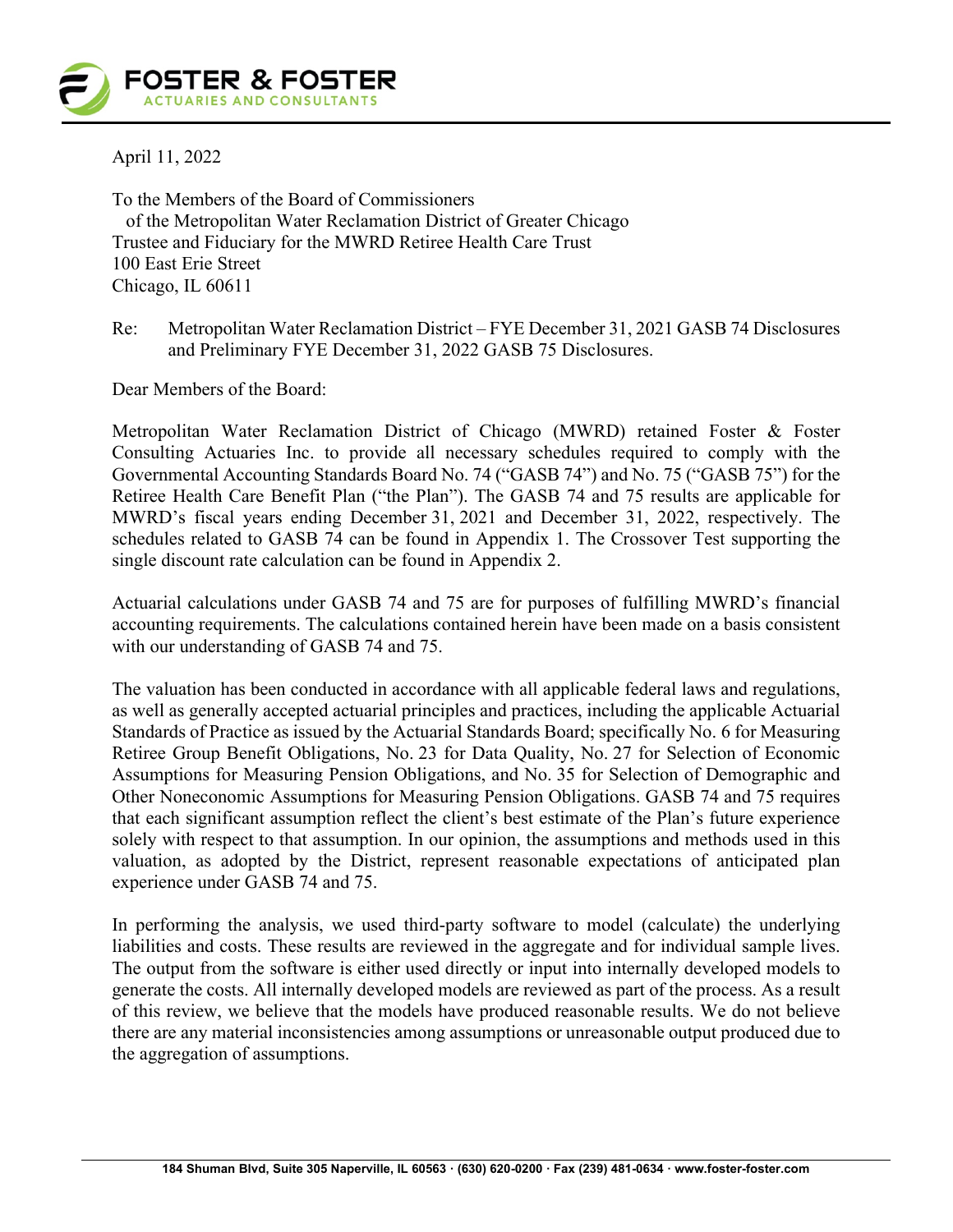In conducting the valuation, we have relied on personnel and plan design information supplied by the District personnel, and the actuarial assumptions and methods described in the Actuarial Assumptions section of this report. While we cannot verify the accuracy of all this information, the supplied information was reviewed for consistency and reasonableness. Because of this review, we have no reason to doubt the substantial accuracy of the information and believe that it has produced appropriate results. This information, along with any adjustments or modifications, is summarized in various sections of this report.

The total OPEB liability is determined by an actuarial valuation of benefits every two years. In interim years, disclosures may be developed based on results of the most recent actuarial valuation. The total OPEB Liability and certain sensitivity information shown in this report are based on the most recent actuarial valuation performed as of December 31, 2021. The next actuarial valuation will be conducted as of December 31, 2023. It is our opinion that the assumptions used for this purpose are internally consistent, reasonable, and comply with the requirements under GASB 74 and 75.

This report shows detailed summaries of the financial results of the valuation and membership data used in preparing this valuation. The actuaries prepared supporting schedules that are to be included in the Actuarial and Statistical Sections of the MWRD Comprehensive Annual Financial Report. The actuary prepared the trend data schedules to be included in the Financial Sections of the MWRD Retiree Health Care Trust Comprehensive Annual Financial Report. The schedules include:

- OPEB Expense and Net OPEB Liability
- Supplements to Notes to the Financial Statements:
	- o Schedule of Changes in the Net OPEB Liability
	- o Schedule of Net OPEB Liability Sensitivities
- Schedule of Deferred Inflows of Resources and Deferred Outflows of Resources Related to OPEB
- Schedule of Changes in the Total OPEB Liability and Related Ratios
- Schedule of Contributions
- Schedule of Components of OPEB Expense and Related Amortization Schedules
- Reconciliation of Changes in Unfunded Liability
- Summary of Membership Data
- Schedule of Active Member Valuation Data

The measurements shown in this actuarial valuation may not be applicable for other purposes. Future actuarial measurements may differ significantly from the current measurements presented in this report due to factors such as the following: plan experience differing from that anticipated by the economic or demographic assumptions; changes in economic or demographic assumptions; increases or decreases expected as part of the natural operation of the methodology used for these measurements (such as the end of an amortization period); and changes in plan provisions or applicable law. Retiree group benefits models necessarily rely on the use of approximations and estimates and are sensitive to changes in these approximations and estimates. Small variations in these approximations and estimates may lead to significant changes in actuarial measurements. Due to the limited scope of this report an analysis of the potential range of such future measurements has not been performed.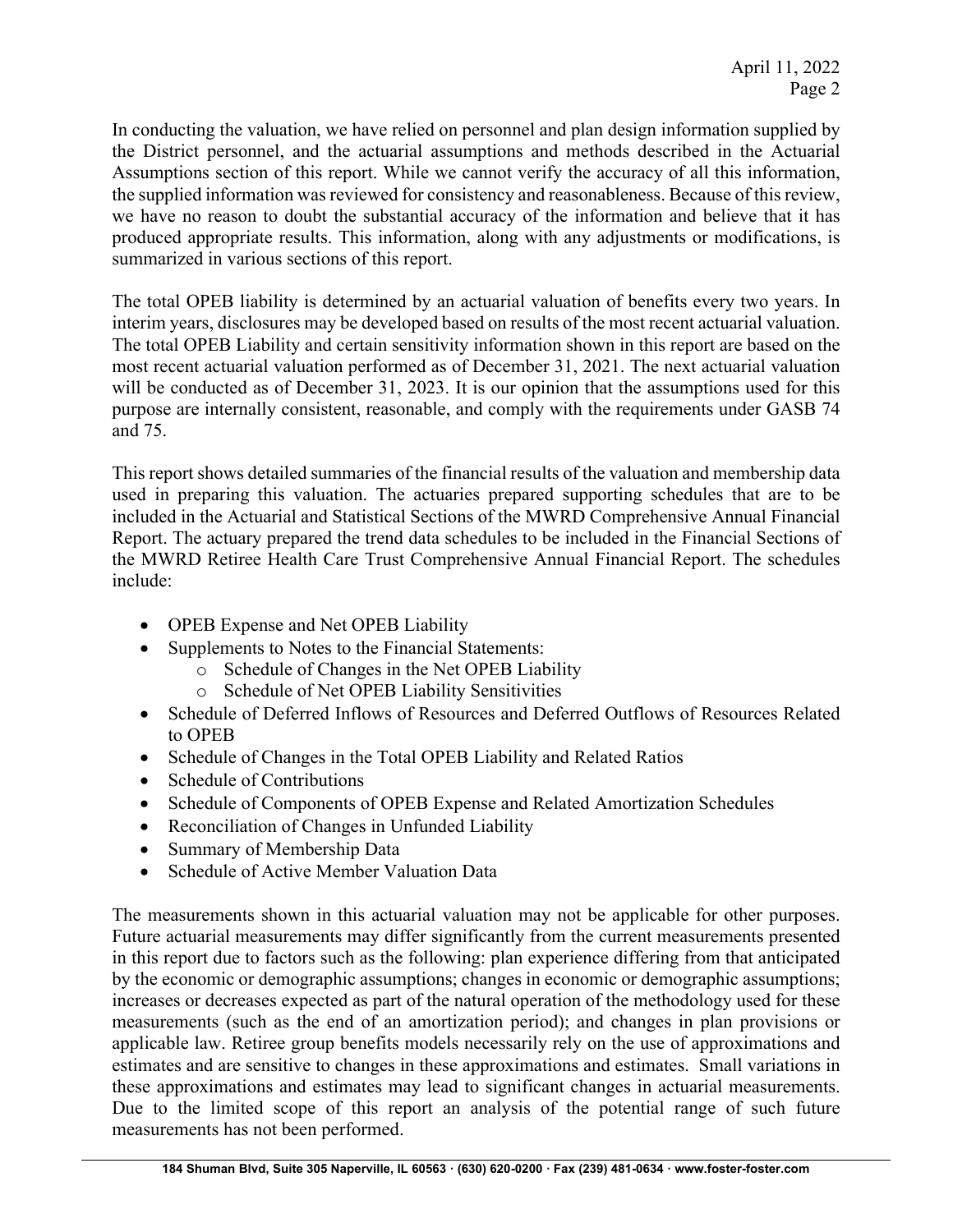This report was prepared for the internal use of Metropolitan Water Reclamation District in connection with our actuarial valuation of the Plan for the purpose noted above and not for reliance by any other person. Foster & Foster Consulting Actuaries, Inc. disclaims any contractual or other responsibility or duty of care to others based upon the services or deliverables provided in connection with this report.

This report does not purport to comply with any other purposes not stated herein. Significantly different results from what is presented in this report may be needed for other purposes.

This document was not intended or written to be used, and it cannot be used, for the purpose of avoiding U.S. federal, state, or local tax penalties. This includes penalties that may apply if the transaction that is the subject of this document is found to lack economic substance or fails to satisfy any other similar rule of law.

Foster & Foster does not provide legal, investment or accounting advice. Thus, the information in this report is not intended to supersede or supplant the advice or the interpretations of the District or its affiliated legal, investing or accounting partners.

The undersigned actuaries are familiar with the immediate and long-term aspects of OPEB valuations, are members of the Society of Actuaries and the American Academy of Actuaries and meet the "Qualification Standards for Actuaries Issuing Statements of Actuarial Opinion in the United States" related to postretirement medical and life insurance plans. All the sections of this report are considered an integral part of the actuarial opinions.

To our knowledge, the individuals involved in this engagement have no relationship that may impair, or appear to impair, the objectivity of our work.

If there are any questions, concerns, or comments about any of the items contained in this report, please contact either Jason or Colleen at 630 620-0200.

Respectfully submitted,

Foster & Foster, Inc.

 $Bv:$  Queen S. Firm

Jason L. Franken, FSA, EA, MAAA

Bv: Colleen M Atchioon

Colleen M. Atchison, FSA, MAAA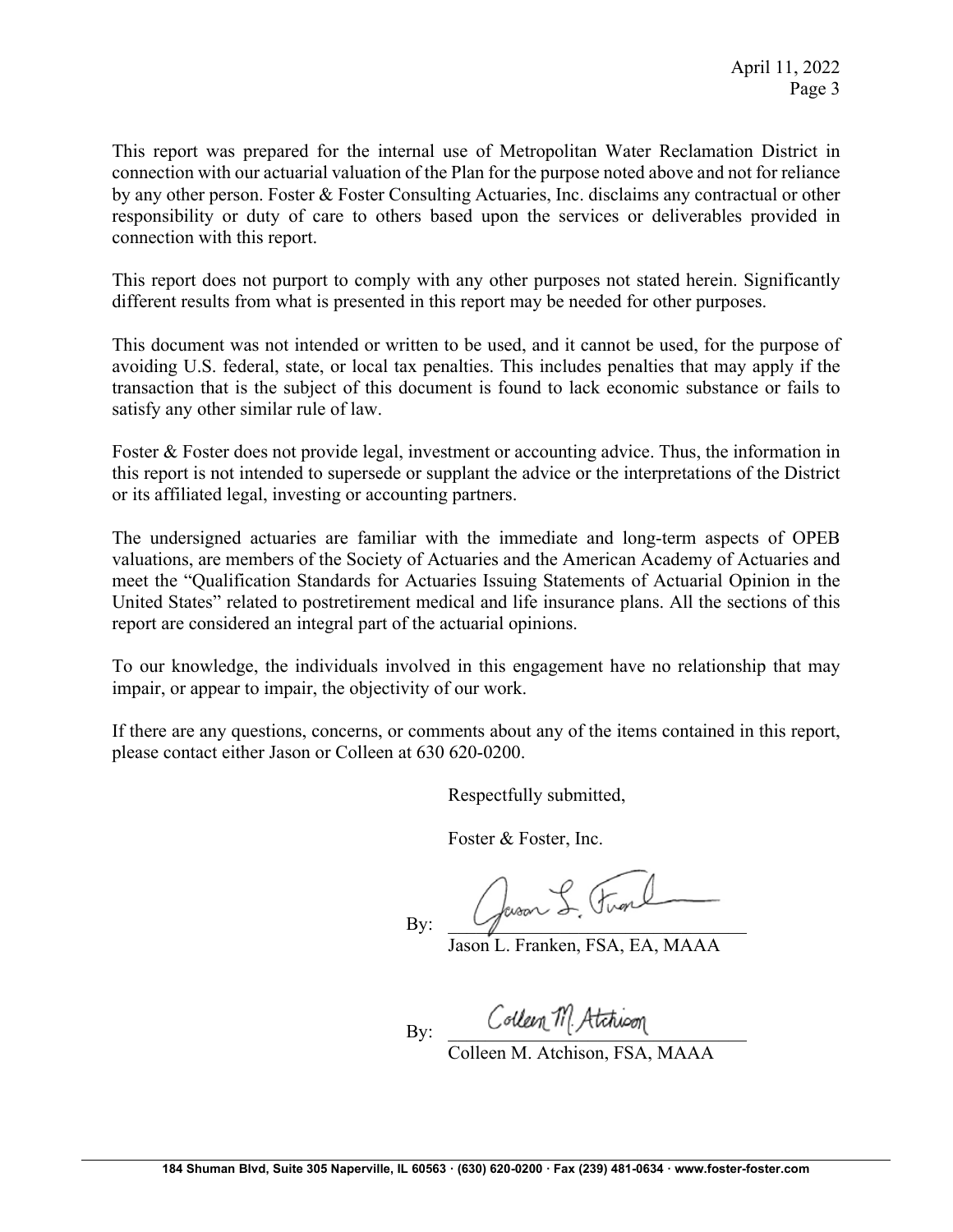# Table of Contents

| SECTION 4 – EXPENSE DEVELOPMENT AND AMORTIZATION SCHEDULES 15        |
|----------------------------------------------------------------------|
| SECTION 5 – RECONCILIATION OF UNFUNDED ACTUARIAL ACCRUED LIABILITY21 |
|                                                                      |
| SECTION 7 – PER CAPITA CLAIMS COSTS AND CONTRIBUTION AMOUNTS 24      |
|                                                                      |
|                                                                      |
| SCHEDULE OF RETIREES AND BENEFICIARIES ADDED TO/FROM ROLLS 27        |
|                                                                      |
|                                                                      |
|                                                                      |
|                                                                      |
|                                                                      |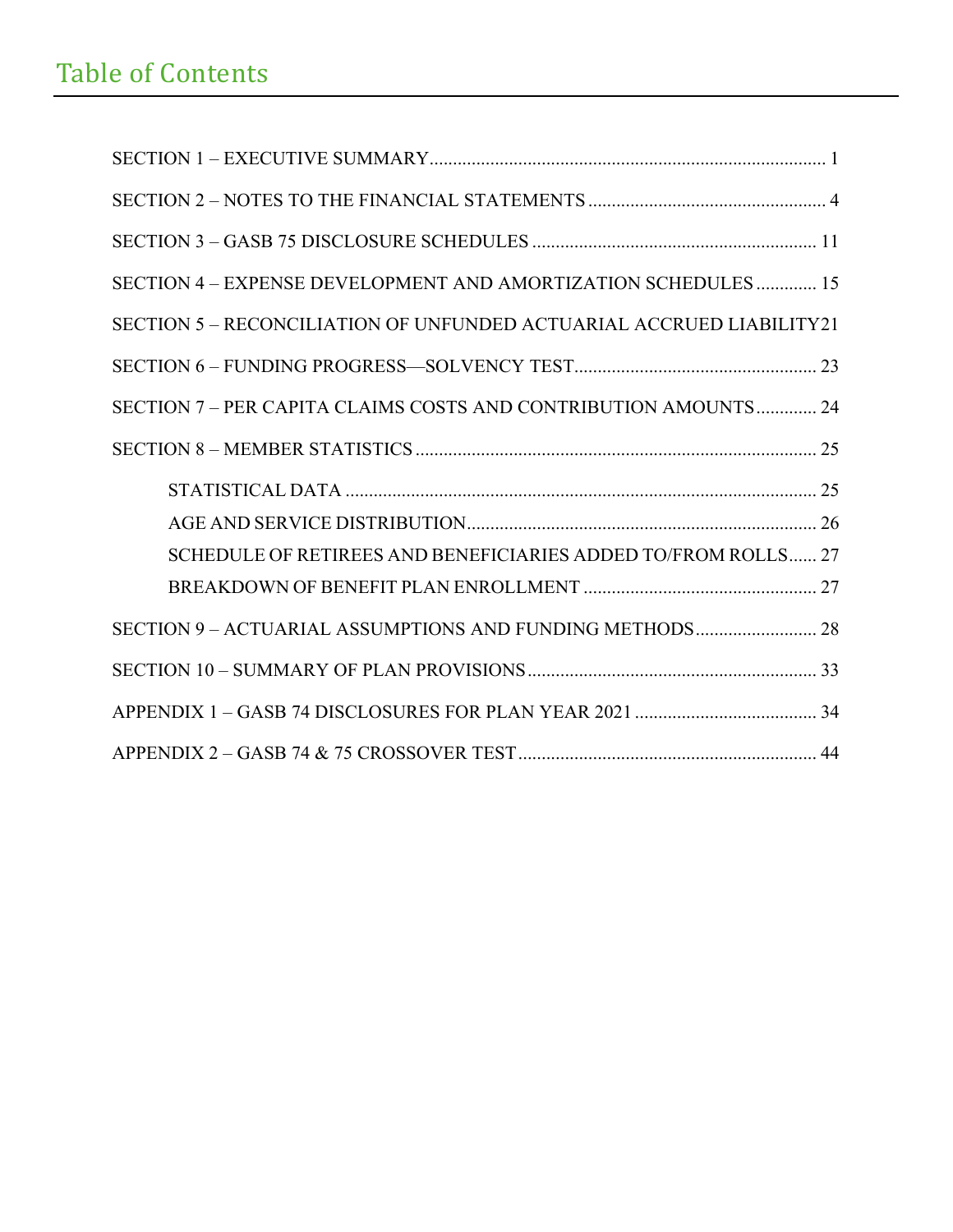# SECTION 1 – EXECUTIVE SUMMARY

<span id="page-5-0"></span>The results presented in this report have been prepared in accordance with the Government Accounting Standards Board Statement 75 (GASB 75) for the Metropolitan Water Reclamation District's Other Postemployment Benefits (OPEB) Program, based on the actuarial valuation performed as of December 31, 2021. For purposes of this valuation, Medical and Prescription Drug Insurance OPEBs were taken into consideration.

The results of this valuation are based on a Measurement Date of December 31, 2021 and are applicable to the fiscal year ending December 31, 2022. The following table shows the key components of the District's OPEB valuation for fiscal year 2022 under GASB 75.

| <b>Measurement Date:</b>                                                                                  |              | 12/31/2021                   |
|-----------------------------------------------------------------------------------------------------------|--------------|------------------------------|
| Total OPEB Liability as of the Measurement Date<br>Plan Fiduciary Net Position as of the Measurement Date | \$           | 337,646,669<br>311, 163, 146 |
| District's Net OPEB Liability as of the Measurement Date                                                  | $\mathbb{S}$ | 26,483,523                   |
| OPEB Expense/(Revenue) for the Fiscal Year ending December 31, 2022                                       | \$           | (6,229,035)                  |
| Covered Payroll                                                                                           | \$           | 180,199,404                  |
| District's Net OPEB Liability as a percentage of Covered Payroll                                          |              | 14.70%                       |
| Census Information as of December 31, 2021:                                                               |              |                              |
| <b>Active Participants</b>                                                                                |              | 1,727                        |
| Retirees, Beneficiaries, and Disabled Members                                                             |              | 1,959                        |
| Inactive Plan Members Entitled to But Not Yet Receiving Benefits                                          |              | 31                           |
| Covered Spouses                                                                                           |              | 924                          |
| <b>Total Participants</b>                                                                                 |              | 4,641                        |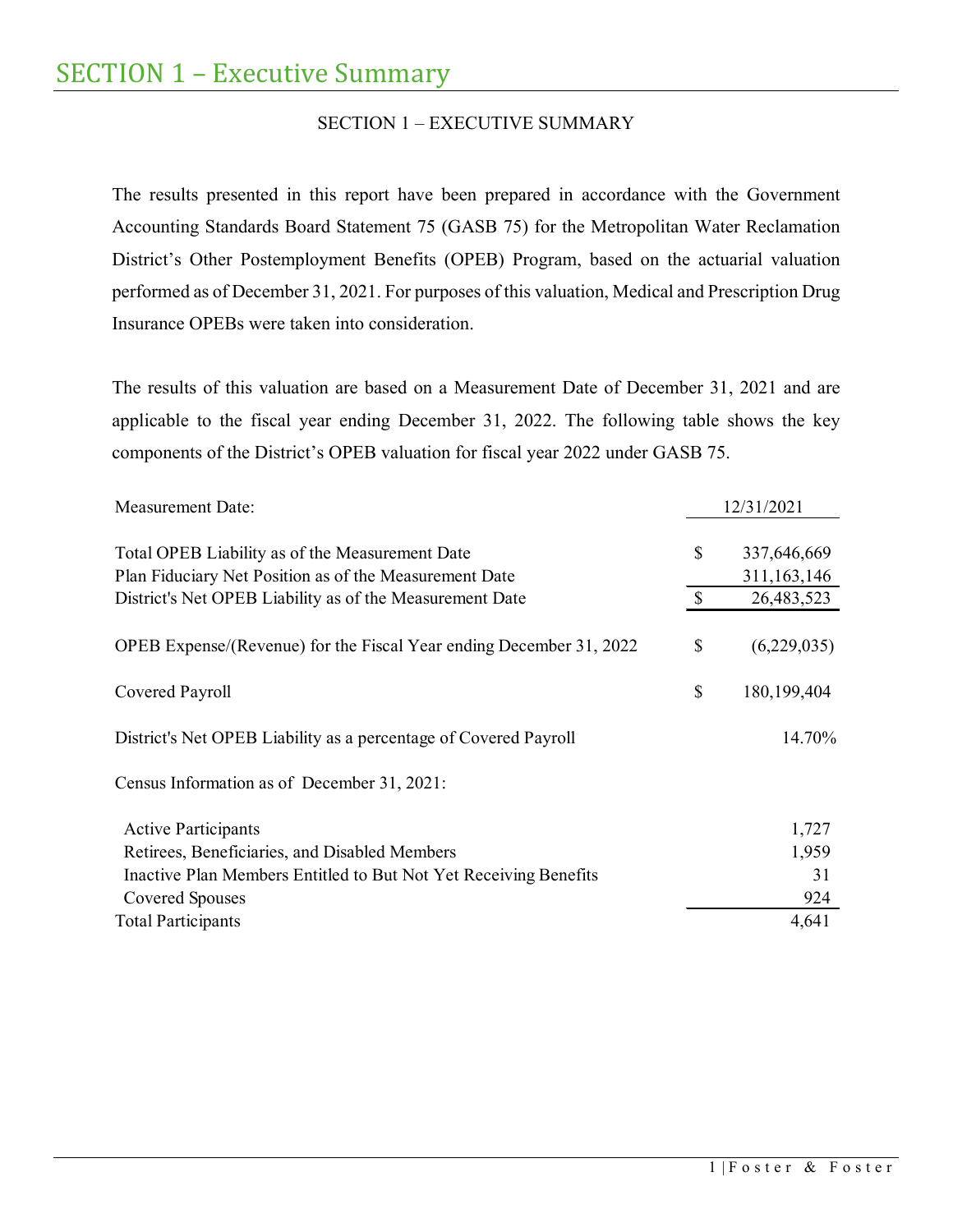# SECTION 1 – Executive Summary

# *District Funding Policy:*

There is currently no legal requirement for the District to partially or fully fund the OPEB Plan. It is our understanding that the Board of Commissioners adopted an advance funding policy (last amended October 2, 2014) with a goal of fully funding the Plan over a period of 12 years. The funding amount is currently targeted at \$5 million in addition to the Actuarially Determined Contribution in each of the ten years 2017 through 2026, with no further advance funding contributions required after 2026. The Trust is expected to begin paying retiree claims and premiums beginning in 2027, with a goal of maintaining a funded level of 100% for all future years.

# *Changes since the Prior Valuation*

- The census data reflects changes in status for the twenty-four-month (24) period since December 31, 2019.
- The annual per capita claims costs have been updated. The premium rates have also been updated to use the rates effective for fiscal year 2022.
- Aging factors applied to health care costs have been updated to age- and gender-based factors developed in a study performed by Dale Yamamoto for the Society of Actuaries. Previously, claims costs were aged at a flat 4% before the age of 65, 3% from ages 65 to 75, 2% from ages to 75 to 85, and 0% thereafter.
- Trend rates have been reset to use an initial rate of 7.50% in fiscal year 2022, grading down to 4.00% in fiscal year 2075, in accordance with the Getzen model developed based on recent health care costs studies. Medicare Advantage (MAPD) costs are expected to increase at 3.5% per year.
- The percent of the population assumed to elect PPO coverage (as opposed to HMO coverage) in retirement was lowered from 78% to 76% based on actual retiree enrollment as of the valuation date.
- The participation rate was lowered from 90% to 80% based on experience of the plan over the last 5 years.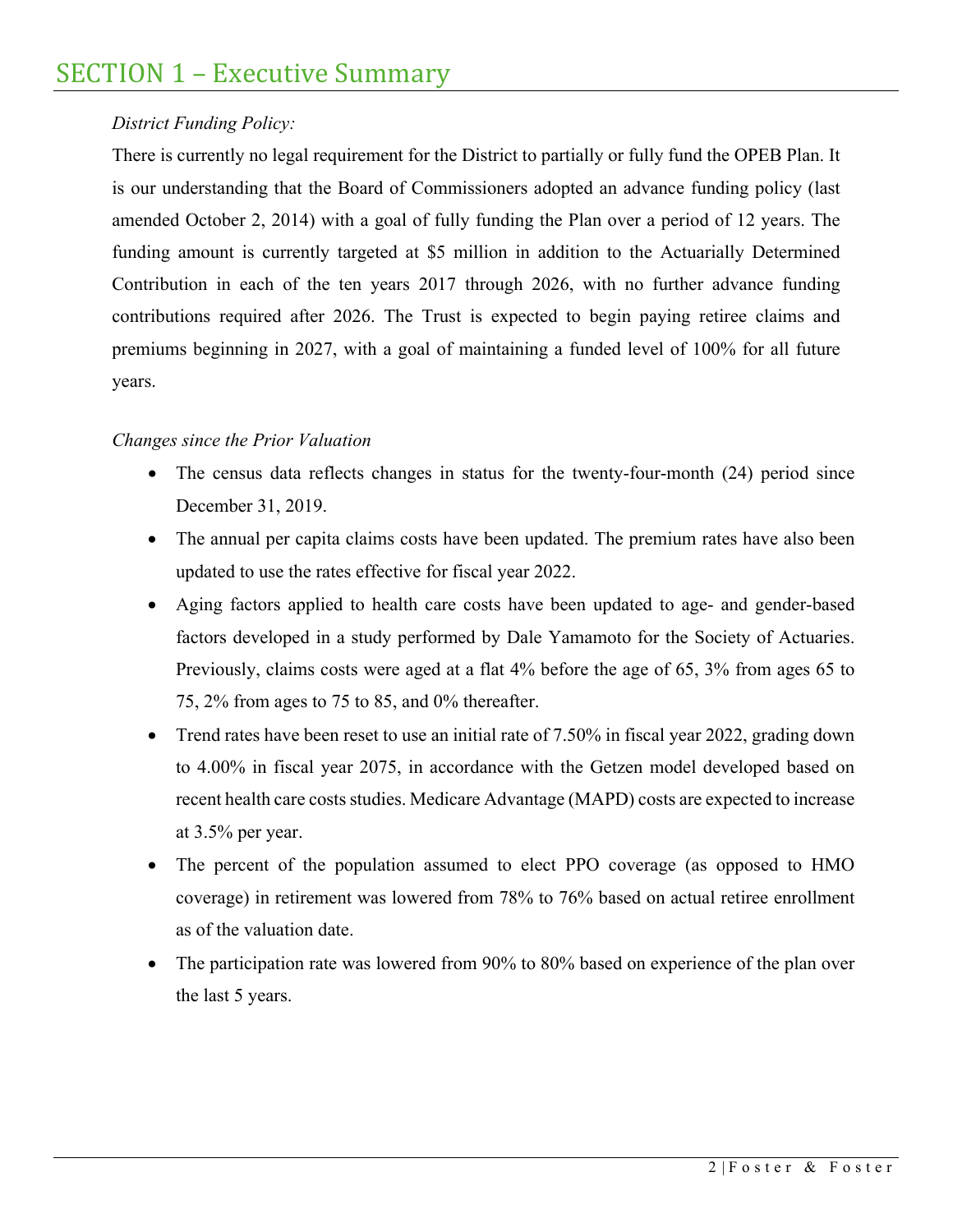# SECTION 1 – Executive Summary

The balance of this report presents additional details of the actuarial valuation and the general operation of the Fund. The undersigned would be pleased to meet with the Board of Trustees to discuss the report and any pending questions concerning its contents.

Respectfully submitted,

FOSTER & FOSTER, INC.

By:  $\mathcal{L}$  weak  $\circ$   $\circ$   $\circ$   $\circ$ 

Jason L. Franken, FSA, MAAA

By: Colleen M. Atchioon

Colleen M. Atchison, FSA, MAAA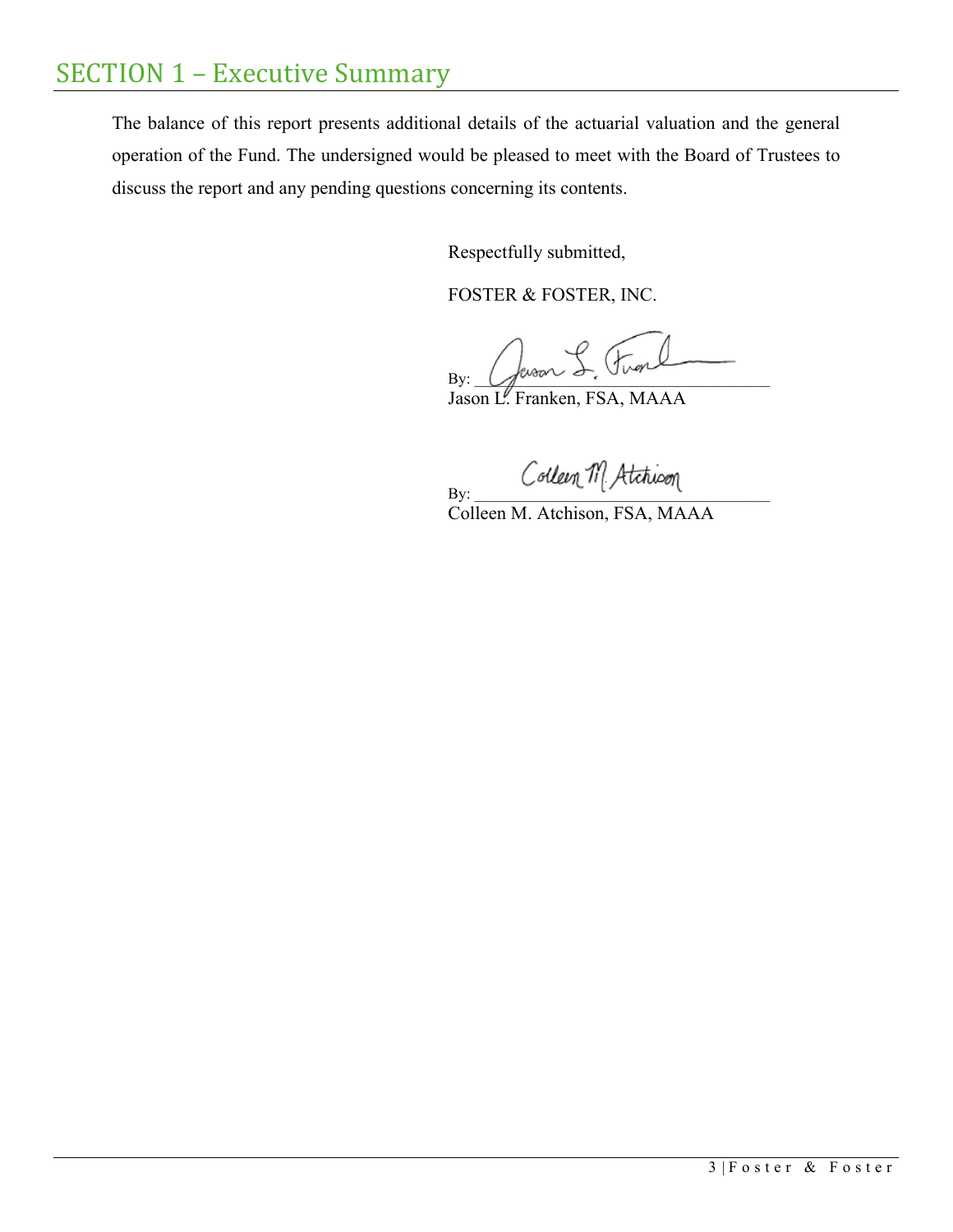#### SECTION 2 – NOTES TO THE FINANCIAL STATEMENTS (For the Year Ended December 31, 2021)

## **SUMMARY OF SIGNIFICANT ACCOUNTING POLICES**

<span id="page-8-0"></span>*Postemployment Benefits Other Than Pensions (OPEB):*

For purposes of measuring the net OPEB Liability, deferred outflows of resources and deferred inflows of resources related to OPEB, and OPEB expense, information about the fiduciary net position of the District's Retiree Health Care Plan (Plan) and additions to/ deductions from the Plan's fiduciary net position have been determined on the same basis as they are reported by the Plan. For this purpose, the Plan recognizes benefit payments when due and payable in accordance with the benefit terms. Investments are reported at fair value, except for money market investments and participating interest-earning investment contracts that have a maturity at the time of purchase of one year or less, which are reported at cost.

## **GENERAL INFORMATION ABOUT THE OPEB PLAN**

#### *Plan Description:*

The Metropolitan Water Reclamation District of Chicago Retiree Health Care Benefit Plan (Plan) is a single employer defined benefit postemployment health care plan that covers eligible retired employees of the District. The Plan, which is administered by the District, allows employees who retire and meet retirement eligibility requirements under the District's retirement plan to continue health coverage as a participant in the District's plan.

*Employees Covered by Benefit Terms. At December 31, 2021, the following employees were covered by the benefit terms:*

| Inactive Plan Members Currently Receiving Benefits                  | 1,552 |
|---------------------------------------------------------------------|-------|
| Beneficiaries of Deceased Plan Members Currently Receiving Benefits | 407   |
| Inactive Plan Members Entitled to But Not Yet Receiving Benefits    | 31    |
| <b>Active Plan Members</b>                                          | 1,727 |
|                                                                     | 3.717 |

#### *Benefits Provided:*

The benefits provided are the same as those provided for active employees. Spouses and dependents of eligible retirees are also eligible for medical coverage in accordance with the plan. All full-time employees of the District with at least ten actual years of service are eligible to receive postemployment benefits. Coverage for retirees and their eligible spouse is provided for life. Coverage for dependent children is provided in accordance with the eligibility provisions of the District-sponsored health plan. The Trust was established to advance fund benefits provided under the Plan.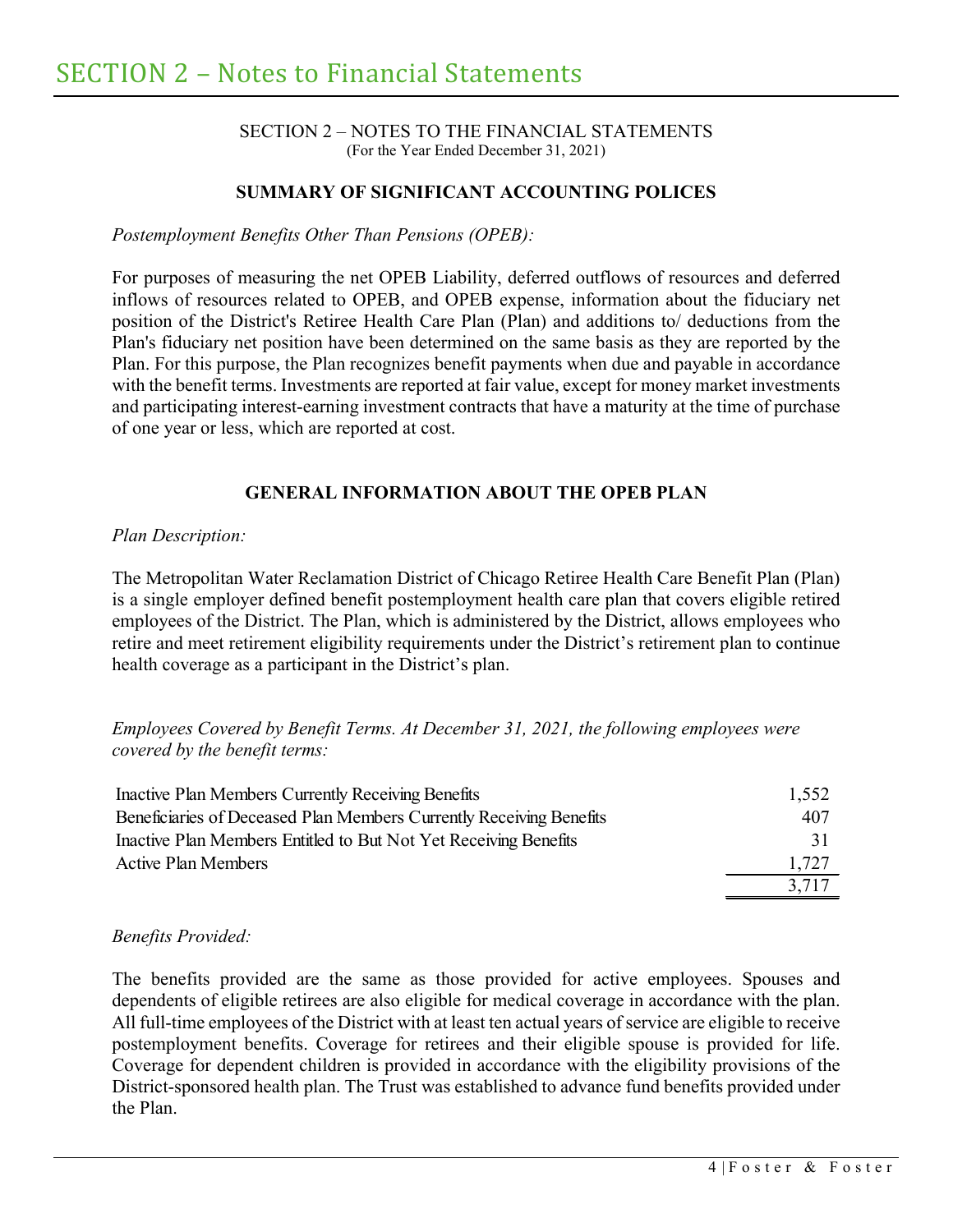## *Eligibility for Insurance Coverage:*

Employees must have at least ten actual years of service with the District, and coverage does not commence until the member starts receiving payments from the District's Retirement Fund. District Commissioners must have at least six years of service as a Commissioner of the District. Eligibility is based on the employee's hire date as follows: age 50 for those hired on or before June 13, 1997, age 55 for those hired between June 13, 1997 and January 1, 2011 and age 62 for those hired on or after January 1, 2011.

## *Health Care Insurance:*

Retirees who meet the age and service requirements above are eligible for medical and prescription drug benefits payable for life.

## *Contributions:*

The Metropolitan Water Reclamation District's Retiree Health Care Plan (Plan) is a single employer defined benefit postemployment health care plan that covers eligible retired employees of the District. The Plan, which is administered by the District, allows employees who retire and meet certain eligibility requirements to continue medical and prescription drug coverage as a participant in the District's plan. Spouses and dependents of eligible retirees are also eligible for medical and prescription drug coverage in accordance with the plan. All full-time employees of the District who meet the age and service requirements are eligible to receive postemployment health care benefits. Lifetime coverage for retirees and their eligible spouses is provided. Coverage for dependent children is also provided in accordance with the eligibility provisions of the Districtsponsored health plan. The Trust was established to advance fund benefits provided under the Plan.

Under the terms of the Plan, the Retired plan members and beneficiaries currently receiving benefits are required to contribute specified amounts monthly toward the cost of health insurance premiums.

The retiree contribution rates are set based on prior year claims incurred and become effective January 1st each year. The retiree contribution rate utilized is based on the contribution rate policy established by the Board of Commissioners. This policy calls for a 2.5% increase in the contribution rate on January 1st of each year until the contribution rate reaches 50.0% in 2021. The retiree contribution rate for 2021 and after is 50.0%.

In future years, contributions are assumed to increase at the same rate as claims expenditures.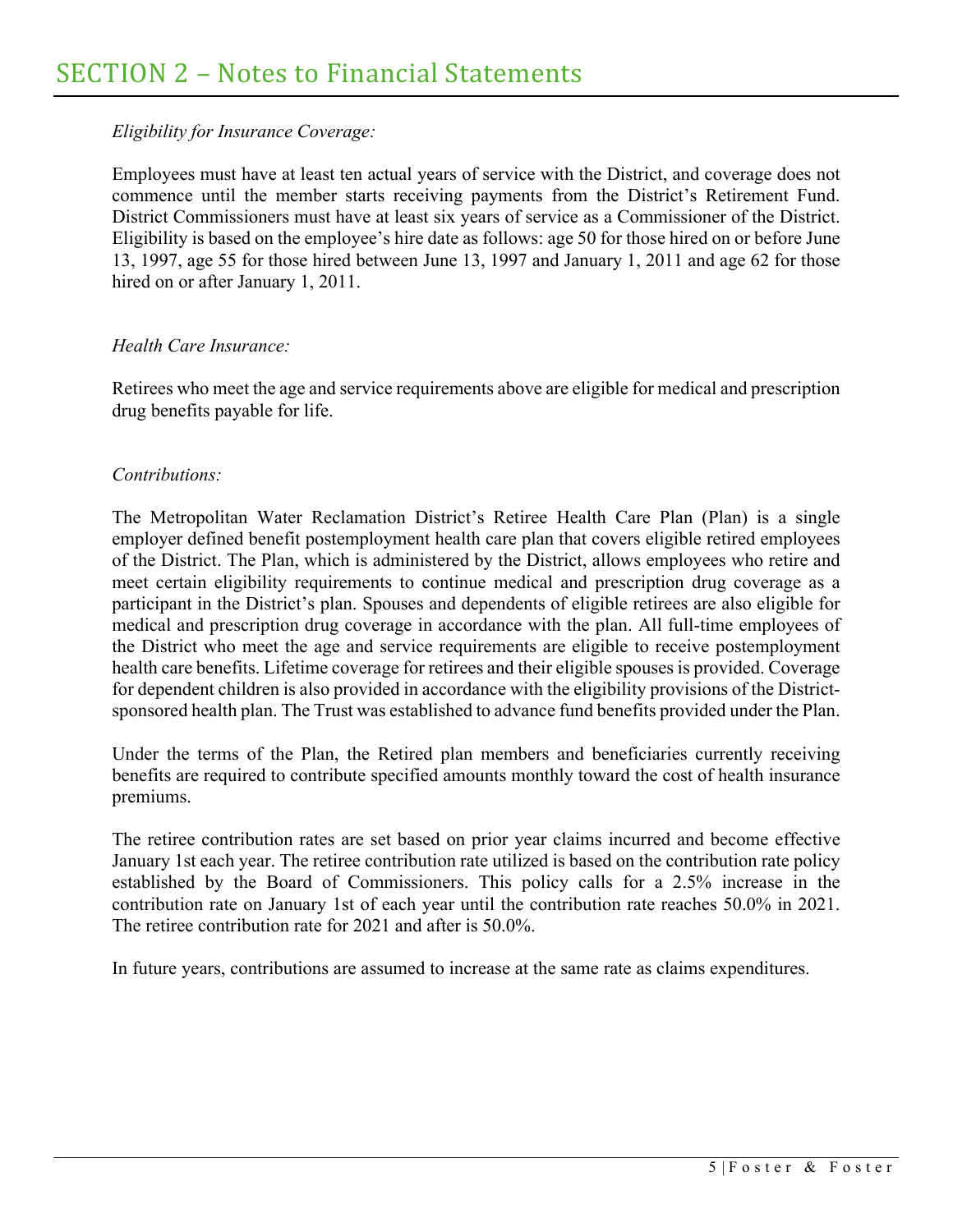## *Investment Policy:*

The following was the Board's adopted asset allocation policy as of December 31, 2020. No such allocations were provided as of December 31, 2021.

| <b>Asset Class</b>           | <b>Target Allocation</b> |
|------------------------------|--------------------------|
| <b>Broad Fixed Income</b>    | 20.0%                    |
| Core Plus Fixed Income       | 15.0%                    |
| Large Cap Core Equity        | 17.5%                    |
| Large Cap Growth Equity      | $7.5\%$                  |
| Mid Cap Core Equity          | $10.0\%$                 |
| Small Cap Core Equity        | 10.0%                    |
| Global Low Volatility        | $5.0\%$                  |
| Non US Large Cap Core Equity | 15.0%                    |
| Total                        | 100%                     |

## *Concentrations:*

The Plan did not hold investments in any one organization that represent 5 percent or more of the Fund's Fiduciary Net Position.

## *Rate of Return:*

For the year ended December 31, 2021 the annual money-weighted rate of return on investments, net of investment expense, was 13.1 percent. The money-weighted rate of return expresses investment performance, net of investment expense, adjusted for the changing amounts invested.

## *Receivables:*

If the OPEB plan reported receivables from long-term contracts with the District for contributions, the OPEB plan should disclose information required by paragraph 34c of this Statement.

## *Allocated Insurance Contracts:*

If the OPEB plan had allocated insurance contracts that are excluded from OPEB plan assets, the OPEB plan should disclose information required by paragraph 34d of this Statement.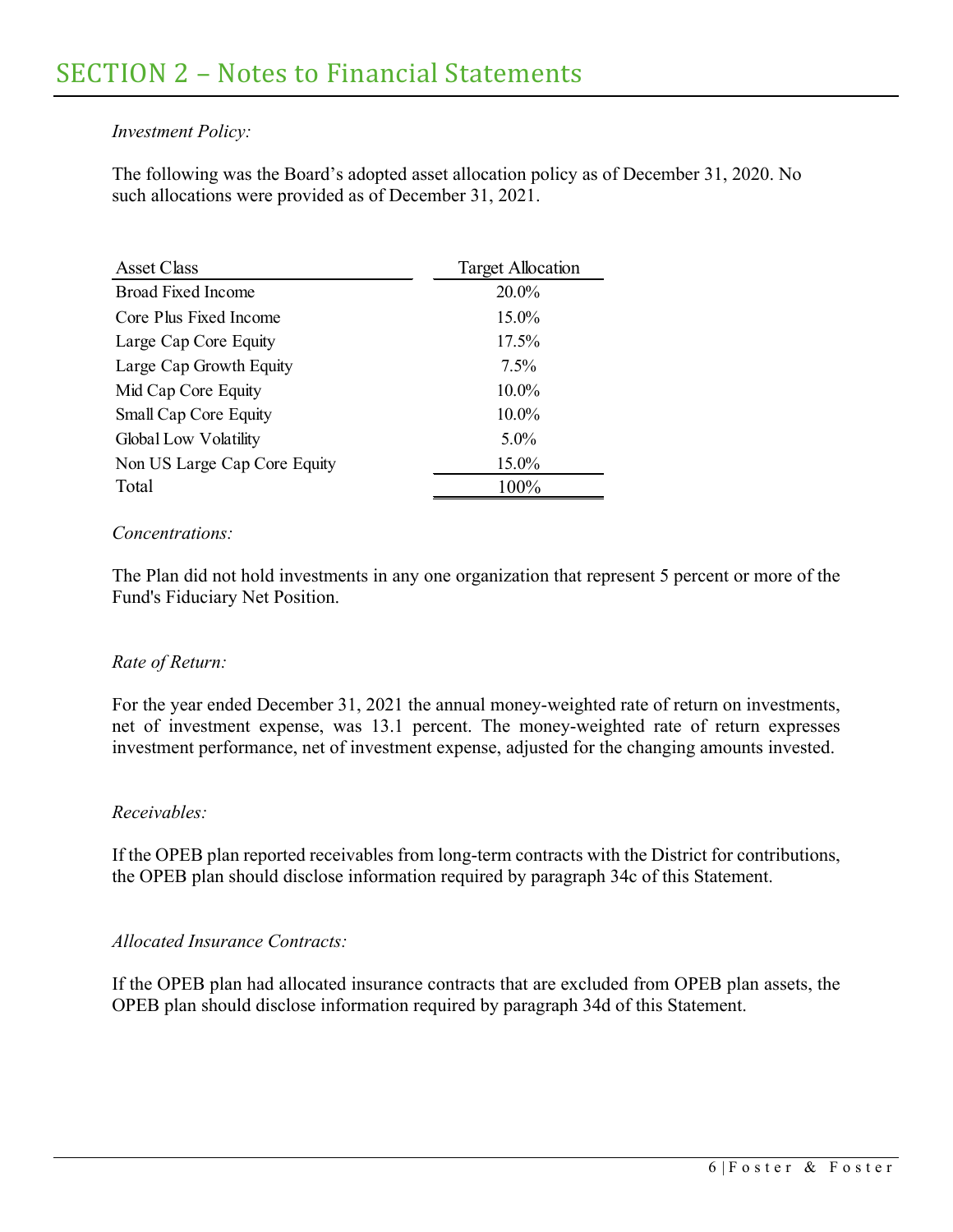#### SECTION 2 – NOTES TO FINANCIAL STATEMENTS (For the Year Ended December 31, 2022)

### **NET OPEB LIABILITY**

The measurement date is December 31, 2021.

The measurement period for the OPEB expense is January 1, 2021 to December 31, 2021.

The reporting period is January 1, 2022 through December 31, 2022.

The District's Net OPEB Liability was measured as of December 31, 2021.

*Actuarial Assumptions:*

The Net OPEB Liability was determined by an actuarial valuation as of December 31, 2021, using the following actuarial assumptions:

| Inflation Rate            | 2.50%             |
|---------------------------|-------------------|
| Salary Increase Rate(s)   | Varies by Service |
| Discount Rate             | $6.50\%$          |
| Initial Trend Rate        | 7.50%             |
| Ultimate Trend Rate       | $4.00\%$          |
| <b>Years to Ultimate</b>  | 53                |
| Investment Rate of Return | $6.50\%$          |

For all employees, mortality rates were based on the RP-2000 combined health mortality tables with fully generational mortality improvements using scale AA, with rates for female members increased by a factor of 1.04.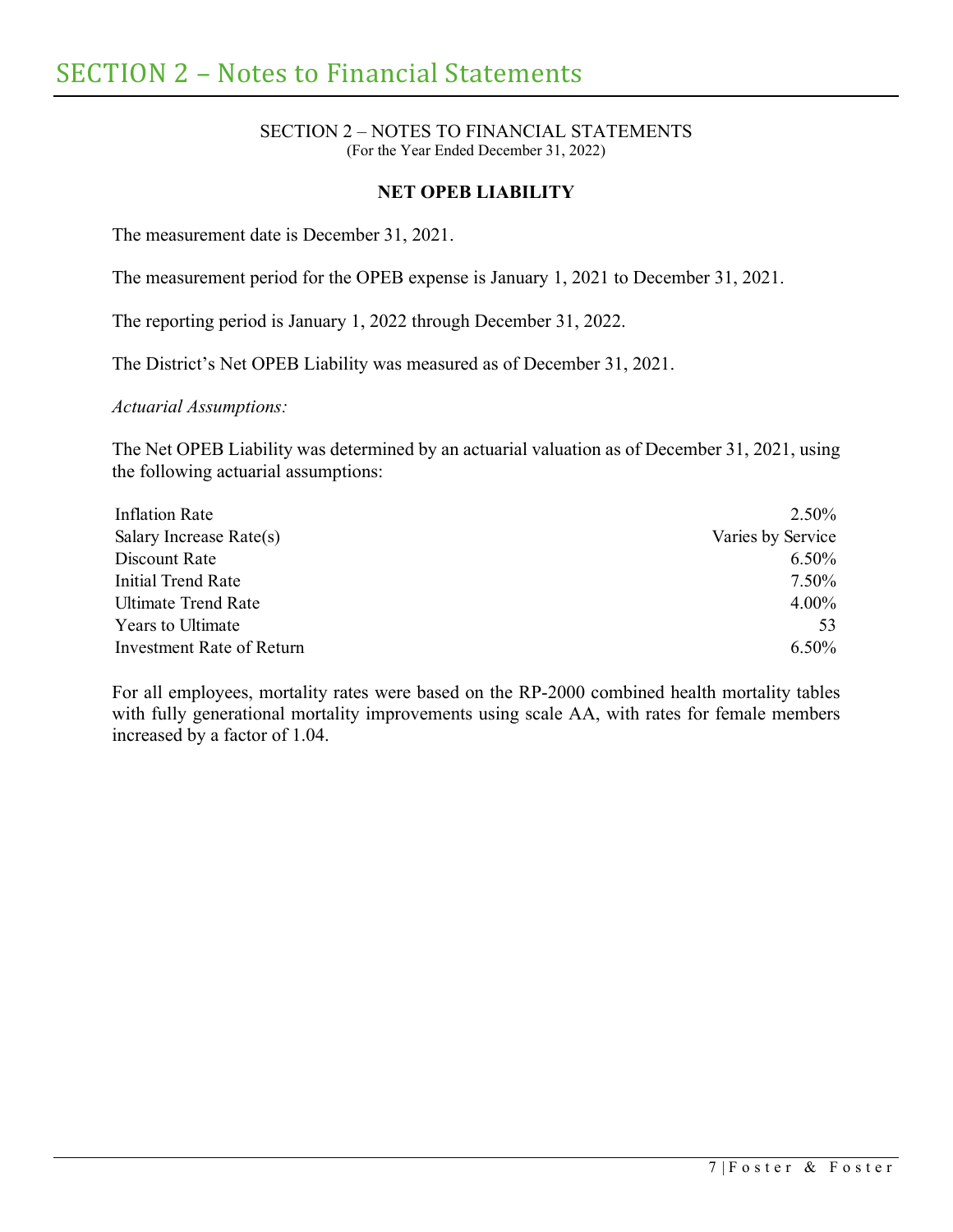## *The Long-Term Expected Rate of Return:*

The Long-Term Expected Rate of Return on OPEB Plan investments is determined using a building-block method in which best-estimate rates of expected future real rates of return (expected returns, net of investment expenses and inflation) are developed for each major asset class. These ranges are combined to produce the Long-Term Expected Rate of Return by weighting the expected future real rates of return by the target asset allocation percentage and by adding expected inflation. Best estimates of arithmetic real rates of return for each major asset class included in the target asset allocation as of December 31, 2020 (no such allocations or rates were provided as of December 31, 2021) are summarized in the following table:

|                              |                          | Long Term Expected  |
|------------------------------|--------------------------|---------------------|
| Asset Class                  | <b>Target Allocation</b> | Real Rate of Return |
| <b>Broad Fixed Income</b>    | 20.0%                    | 1.70%               |
| Core Plus Fixed Income       | 15.0%                    | 2.10%               |
| Large Cap Core Equity        | 17.5%                    | $6.90\%$            |
| Large Cap Growth Equity      | 7.5%                     | 6.80%               |
| Mid Cap Core Equity          | 10.0%                    | $7.20\%$            |
| Small Cap Core Equity        | $10.0\%$                 | 7.70%               |
| Global Low Volatility        | $5.0\%$                  | $6.50\%$            |
| Non US Large Cap Core Equity | 15.0%                    | 7.30%               |
| Total                        | 100%                     |                     |

The Long-Term Expected Rate of Return calculated using the method described above exceeds 6.50% (assuming 2.50% inflation).

## *Discount Rate:*

The projection of cash flows used to determine the Discount Rate assumed that current Plan Member and District contributions will be made at the current contribution rate (i.e. funding policy). The expected rate of return on trust investments is 6.50%. It is our understanding that the District has adopted a funding policy as of October 2, 2014 with the intention of fully funding the plan by 2026 and maintaining 100% funding thereafter. The District has shown that they are following the funding policy completely and will continue to do so. Therefore, the expected return on investments was used to discount projected benefit payments for all future benefit payments, and the single equivalent rate was 6.50%.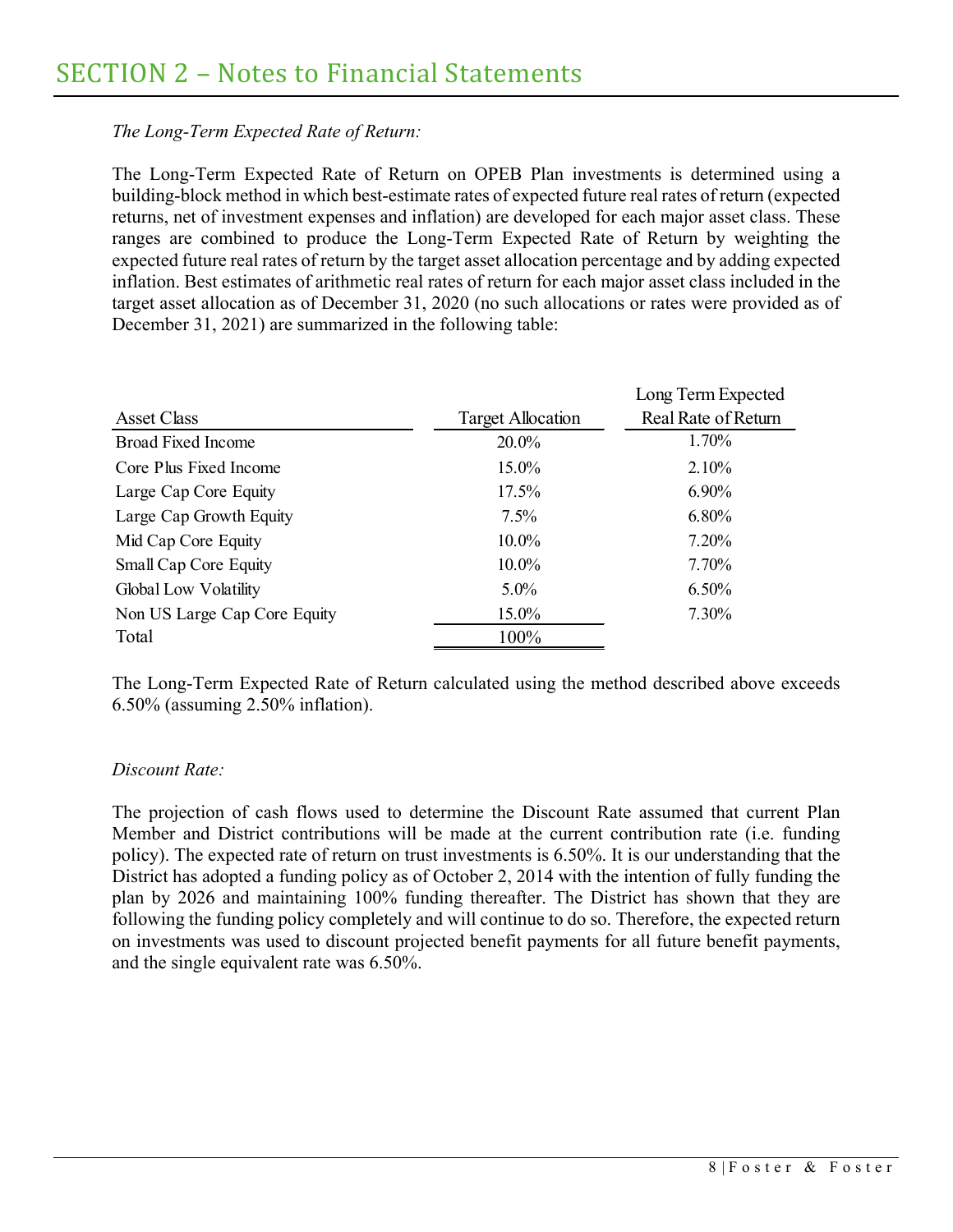|                                           | Increase (Decrease)                 |              |              |               |               |                |
|-------------------------------------------|-------------------------------------|--------------|--------------|---------------|---------------|----------------|
|                                           | Plan Fiduciary<br><b>Total OPEB</b> |              |              |               | Net OPEB      |                |
|                                           | Liability                           |              | Net Position |               |               | Liability      |
|                                           |                                     | (a)          |              | (b)           |               | $(a)-(b)$      |
| Reporting Period Ending December 31, 2021 | \$                                  | 318,117,960  | \$           | 270, 205, 465 | <sup>\$</sup> | 47,912,495     |
| Changes for the Year:                     |                                     |              |              |               |               |                |
| Service Cost                              |                                     | 5,104,413    |              |               |               | 5,104,413      |
| Interest                                  |                                     | 20,700,322   |              |               |               | 20,700,322     |
| Differences Between Expected and Actual   |                                     |              |              |               |               |                |
| Experience                                |                                     | (15,706,502) |              |               |               | (15,706,502)   |
| <b>Changes of Assumptions</b>             |                                     | 19,094,366   |              |               |               | 19,094,366     |
| <b>Changes of Benefit Terms</b>           |                                     |              |              |               |               |                |
| Contributions - Employer Trust            |                                     |              |              | 5,000,000     |               | (5,000,000)    |
| Contributions - Pay-As-You-Go             |                                     |              |              | 9,663,890     |               | (9,663,890)    |
| Net Investment Income                     |                                     |              |              | 35,999,320    |               | (35,999,320)   |
| <b>Explicit Gross Benefit Payments</b>    |                                     | (9,663,890)  |              | (9,663,890)   |               |                |
| Administrative Expense                    |                                     |              |              | (41, 639)     |               | 41,639         |
| Net Changes                               |                                     | 19,528,709   |              | 40,957,681    |               | (21, 428, 972) |
| Reporting Period Ending December 31, 2022 |                                     | 337,646,669  | \$.          | 311, 163, 146 | <sup>\$</sup> | 26,483,523     |

# **CHANGE IN NET OPEB LIABILITY**

*Differences between expected and actual experience.* Reflects the impact of changes to the census data from the prior valuation to the valuation as of December 31, 2021.

*Changes of Assumptions.* Reflected under changes of assumptions are updated health care costs and premiums, updated health care cost aging rates, reset health care cost trend rates using the Getzen model, as well as updated participation rates (including the rate at which retirees are assumed to elect PPO coverage).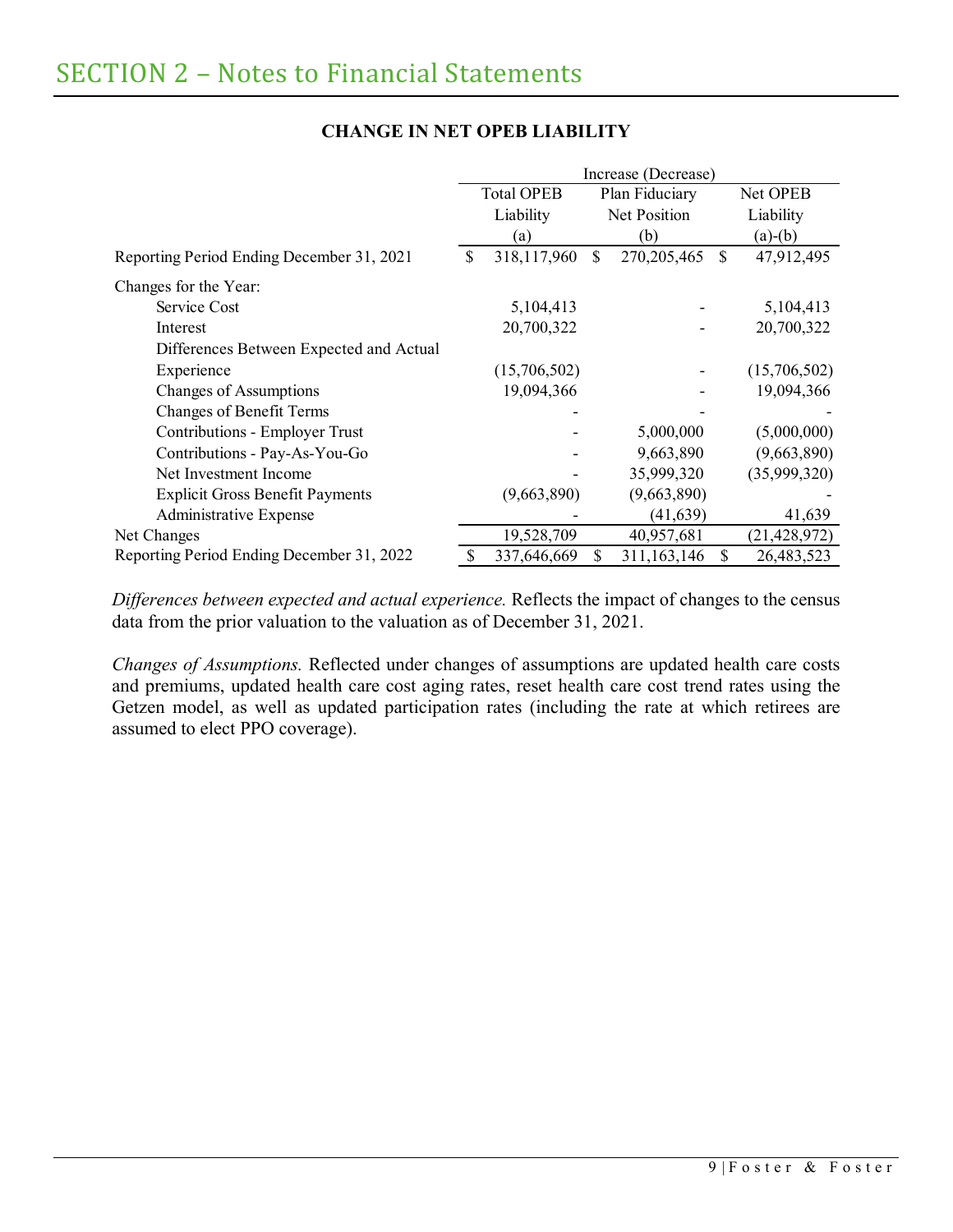*Sensitivity of the Net OPEB Liability to changes in the Discount Rate:*

The following presents the Net OPEB Liability of the District, as well as what the District's Net OPEB Liability would be if it were calculated using a discount rate that is one percentage-point lower or one percentage-point higher than the current discount rate:

|                            |             | Current Discount |  |          |  |                                          |
|----------------------------|-------------|------------------|--|----------|--|------------------------------------------|
|                            | 1% Decrease |                  |  | Rate     |  | 1\% Increase                             |
|                            |             | 5.50%            |  | $6.50\%$ |  | 7.50%                                    |
| Net OPEB Liability (asset) |             |                  |  |          |  | 72,995,771 \$ 26,483,523 \$ (11,840,529) |

## *Sensitivity of the Total OPEB Liability to changes in the Healthcare Cost Trend Rates:*

The following presents the Net OPEB Liability of the District, as well as what the District's Net OPEB Liability would be if it were calculated using healthcare cost trend rates that are one percentage-point lower or one percentage-point higher than the current healthcare cost trend rates:

|                            |                                             | Healthcare Cost   |                   |
|----------------------------|---------------------------------------------|-------------------|-------------------|
|                            | 1\% Decrease                                | Trend Rates       | 1\% Increase      |
|                            | $3.00\% - 6.50\%$                           | $4.00\% - 7.50\%$ | $5.00\% - 8.50\%$ |
| Net OPEB Liability (asset) | $\frac{1}{2}$ (14,998,776) \$ 26,483,523 \$ |                   | 76.491.044        |

*OPEB Plan Fiduciary Net Position:*

Detailed information about the OPEB Plan's Fiduciary Net Position is available in a separately issued Plan financial report.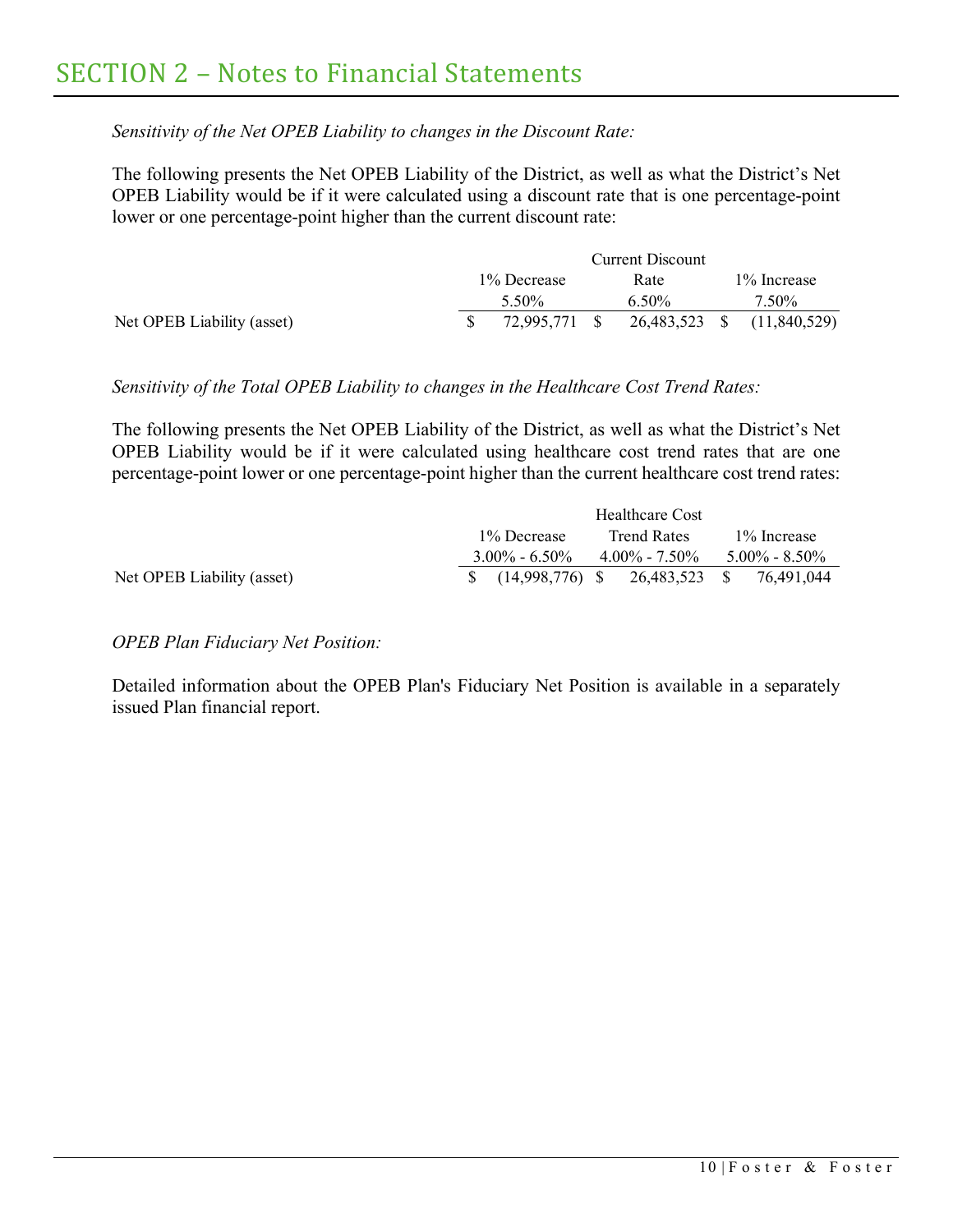## SECTION 3 – GASB 75 DISCLOSURE SCHEDULES

# <span id="page-15-0"></span>**FINAL OPEB EXPENSE AND DEFERRED OUTFLOWS OF RESOURCES AND DEFERRED INFLOWS OF RESOURCES RELATED TO OPEB**

(For the Year Ended December 31, 2021)

For the year ended December 31, 2021, the District will recognize OPEB Expense/(Revenue) of \$(1,788,150).

On December 31, 2021, the District reported Deferred Outflows of Resources and Deferred Inflows of Resources related to OPEB from the following sources:

|                                                      | Deferred Outflows<br>of Resources |            | Deferred Inflows of<br>Resources |              |
|------------------------------------------------------|-----------------------------------|------------|----------------------------------|--------------|
| Differences between Expected and Actual Experience   | \$                                | 4,870,425  | S                                |              |
| <b>Changes of Assumptions</b>                        |                                   |            |                                  | 26,636,035   |
| Net Difference Between Projected and Actual Earnings |                                   |            |                                  |              |
| on OPEB Plan Investments                             |                                   |            |                                  | 23, 103, 366 |
| Employer Contributions Made Subsequent to the        |                                   |            |                                  |              |
| <b>Measurement Date</b>                              |                                   | 14,663,890 |                                  |              |
| Total                                                |                                   | 19,534,315 | S                                | 49,739,401   |

Amounts reported as Deferred Outflows of Resources and Deferred Inflows of Resources related to OPEB will be recognized in OPEB Expense as follows:

| Year ended December 31: |                      |
|-------------------------|----------------------|
| 2022                    | \$<br>(11, 179, 923) |
| 2023                    | \$<br>(8,276,710)    |
| 2024                    | \$<br>(13,214,603)   |
| 2025                    | \$<br>(7,844,618)    |
| 2026                    | \$<br>(4,353,122)    |
| Thereafter              | \$                   |

### **Notes to Schedule:**

Employer Contributions Made Subsequent to the Measurement Date are actual employer contributions for this fiscal year ending December 31, 2021.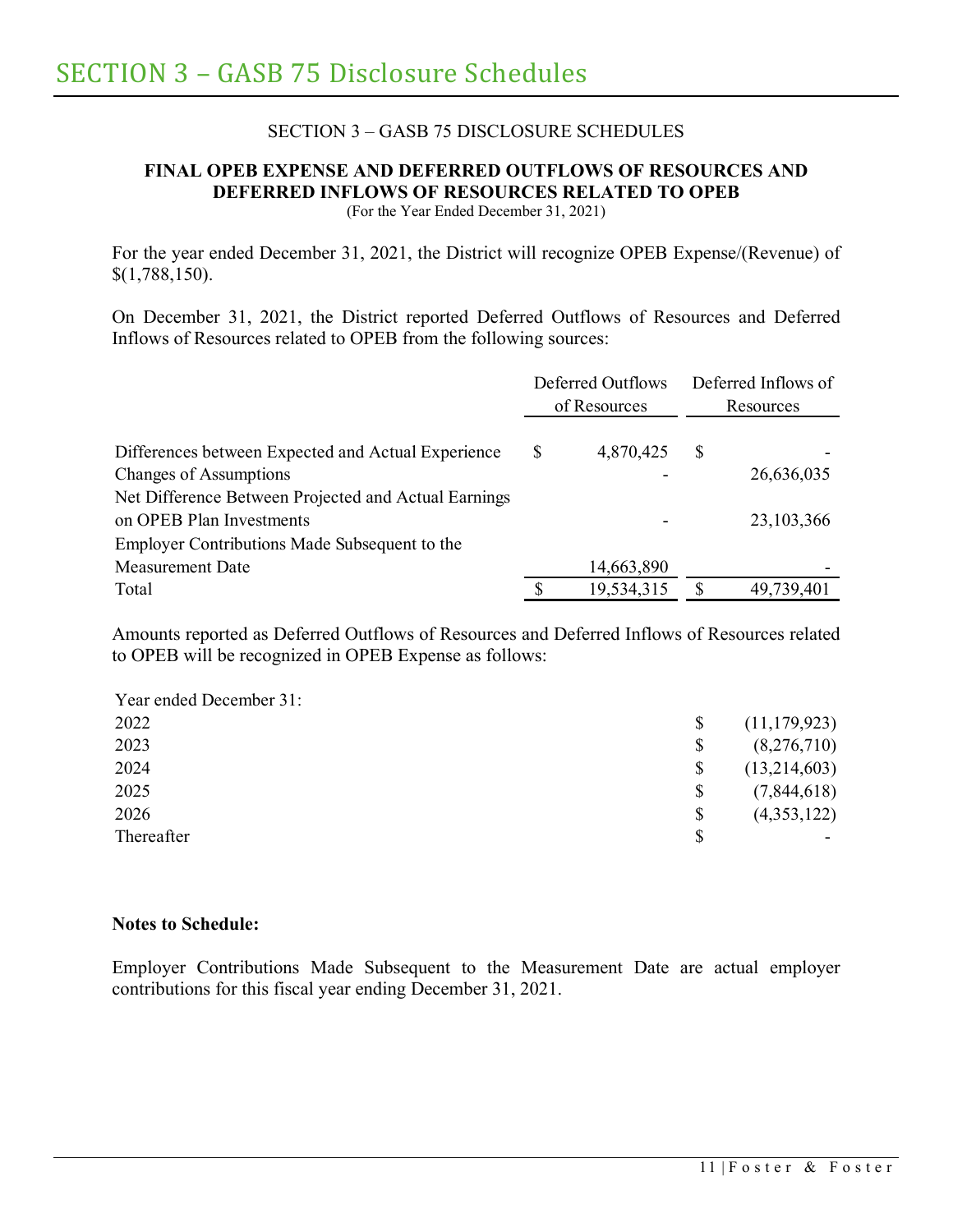# **PRELIMINARY OPEB EXPENSE AND DEFERRED OUTFLOWS OF RESOURCES AND DEFERRED INFLOWS OF RESOURCES RELATED TO OPEB**

(For the Year Ended December 31, 2022)

For the year ended December 31, 2022, the District will recognize OPEB Expense/(Revenue) of \$(6,229,035).

On December 31, 2022, the District reported Deferred Outflows of Resources and Deferred Inflows of Resources related to OPEB from the following sources:

|                                                      | Deferred Outflows<br>of Resources |            | Deferred Inflows of<br>Resources |
|------------------------------------------------------|-----------------------------------|------------|----------------------------------|
| Differences between Expected and Actual Experience   | S                                 | 3,896,340  | \$<br>13,462,716                 |
| <b>Changes of Assumptions</b>                        |                                   | 16,366,602 | 21,308,828                       |
| Net Difference Between Projected and Actual Earnings |                                   |            |                                  |
| on OPEB Plan Investments                             |                                   |            | 30,896,421                       |
| Employer Contributions Made Subsequent to the        |                                   |            |                                  |
| <b>Measurement Date</b>                              |                                   | <b>TBD</b> |                                  |
| Total                                                |                                   | TBD        | \$<br>65,667,965                 |

Amounts reported as Deferred Outflows of Resources and Deferred Inflows of Resources related to OPEB will be recognized in OPEB Expense as follows:

| Year ended December 31: |               |                |
|-------------------------|---------------|----------------|
| 2023                    | <sup>\$</sup> | (11, 447, 693) |
| 2024                    | \$            | (16,385,586)   |
| 2025                    | \$            | (11,015,601)   |
| 2026                    | \$            | (7,524,105)    |
| 2027                    | \$            | 483,981        |
| Thereafter              | \$            | 483,981        |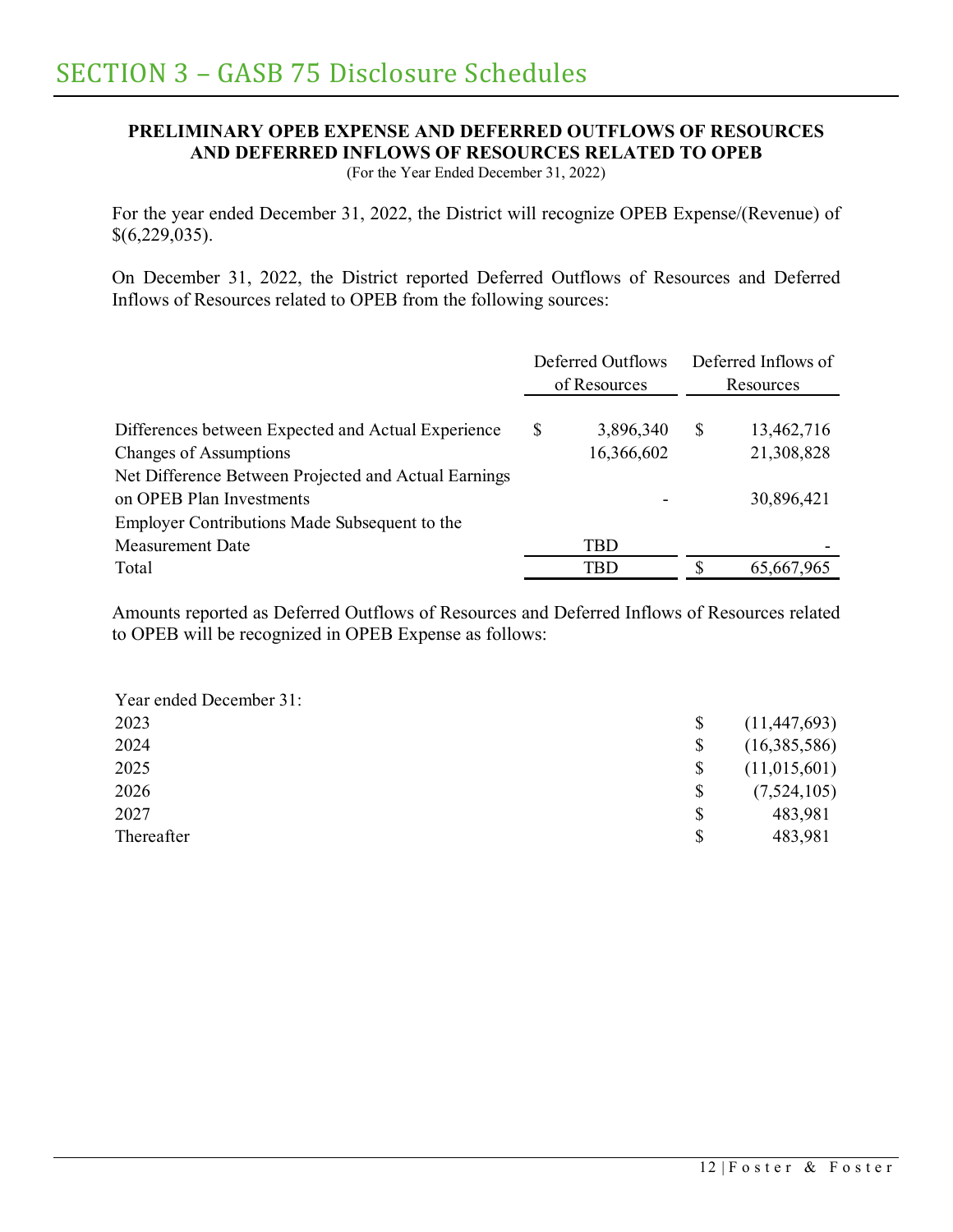## **SCHEDULE OF CHANGES IN THE DISTRICT'S TOTAL OPEB LIABILITY AND RELATED RATIOS**

| <b>Reporting Period Ending</b>                     |              | 12/31/2022   |                          | 12/31/2021     |                          | 12/31/2020     |
|----------------------------------------------------|--------------|--------------|--------------------------|----------------|--------------------------|----------------|
| <b>Measurement Date</b>                            |              | 12/31/2021   |                          | 12/31/2020     |                          | 12/31/2019     |
| <b>Total OPEB Liability</b>                        |              |              |                          |                |                          |                |
| Service Cost                                       | $\mathbb{S}$ | 5,104,413    | \$                       | 4,861,346      | \$                       | 5,540,295      |
| Interest                                           |              | 20,700,322   |                          | 19,763,742     |                          | 20,851,553     |
| Changes of benefit terms                           |              |              |                          |                |                          |                |
| Differences between Expected and Actual            |              |              |                          |                |                          |                |
| Experience                                         |              | (15,706,502) |                          |                |                          | 6,818,596      |
| Changes of assumptions                             |              | 19,094,366   |                          |                |                          | (37, 290, 450) |
| <b>Benefit Payments</b>                            |              | (9,663,890)  |                          | (11, 229, 934) |                          | (12,700,092)   |
| Net Change in Total OPEB Liability                 |              | 19,528,709   |                          | 13,395,154     |                          | (16,780,098)   |
| Total OPEB Liability - Beginning                   |              | 318,117,960  |                          | 304,722,806    |                          | 321,502,904    |
| Total OPEB Liability - Ending (a)                  | S            | 337,646,669  | $\overline{\mathcal{S}}$ | 318,117,960    | $\overline{\mathcal{S}}$ | 304,722,806    |
|                                                    |              |              |                          |                |                          |                |
| <b>Plan Fiduciary Net Position</b>                 |              |              |                          |                |                          |                |
| <b>Employer Trust Contribution</b>                 | $\mathbb{S}$ | 5,000,000    | $\mathbb{S}$             | 5,000,000      | \$                       | 5,000,000      |
| Pay-as-you-go Contributions                        |              | 9,663,890    |                          | 11,229,934     |                          | 12,700,092     |
| Net Investment Income                              |              | 35,999,320   |                          | 32,732,090     |                          | 39,251,295     |
| <b>Benefit Payments</b>                            |              | (9,663,890)  |                          | (11, 229, 934) |                          | (12,700,092)   |
| Administrative Expense                             |              | (41, 639)    |                          | (41,295)       |                          | (53,880)       |
| Net Change in Plan Fiduciary Net Position          |              | 40,957,681   |                          | 37,690,795     |                          | 44,197,415     |
| Plan Fiduciary Net Position - Beginning            |              | 270,205,465  |                          | 232,514,670    |                          | 188, 317, 255  |
| Plan Fiduciary Net Position - Ending (b)           | \$           | 311,163,146  | $\mathcal{S}$            | 270, 205, 465  | $\mathcal{S}$            | 232,514,670    |
|                                                    |              |              |                          |                |                          |                |
| District's Net OPEB Liability - Ending (a) - (b)   | \$           | 26,483,523   | \$                       | 47,912,495     | \$                       | 72,208,136     |
| Plan Fiduciary Net Position as a percentage of the |              |              |                          |                |                          |                |
| <b>Total OPEB Liability</b>                        |              | 92.16%       |                          | 84.94%         |                          | 76.30%         |
|                                                    |              |              |                          |                |                          |                |
| Covered Payroll                                    | \$           | 180,199,404  | \$                       | 191,261,828    | \$                       | 182, 154, 122  |
|                                                    |              |              |                          |                |                          |                |
| District's Net OPEB Liability as a percentage of   |              |              |                          |                |                          |                |
| Covered Payroll                                    |              | 14.70%       |                          | 25.05%         |                          | 39.64%         |

## **Notes to Schedule:**

*Differences between expected and actual experience.* Reflects the impact of changes to the census data from the prior valuation to the valuation as of December 31, 2021.

*Changes of Assumptions.* Reflected under changes of assumptions are updated health care costs and premiums, updated health care cost aging rates, reset health care cost trend rates using the Getzen model, as well as updated participation rates (including the rate at which retirees are assumed to elect PPO coverage).

*Discount Rate.* The Single Discount Rate used to calculate the District's Net OPEB Liability has been 6.50% since implementation of GASB 75.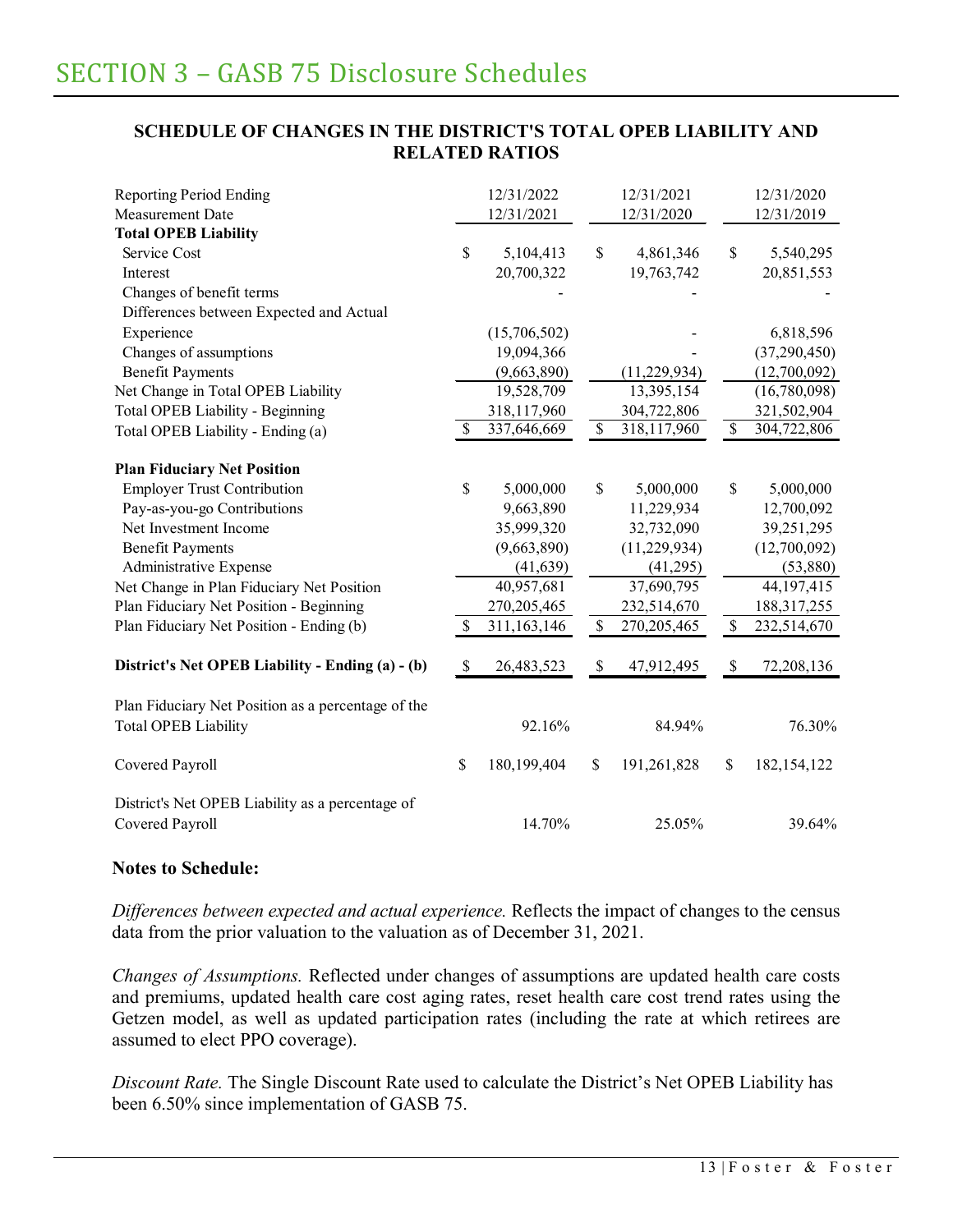## **SCHEDULE OF DISTRICT CONTRIBUTIONS Last 10 Fiscal Years**

|                                                                                            | 12/31/2021    | 12/31/2020  | 12/31/2019    | 12/31/2018  | 12/31/2017  | 12/31/2016    | 12/31/2015  | 12/31/2014  | 12/31/2013   | 12/31/2012    |
|--------------------------------------------------------------------------------------------|---------------|-------------|---------------|-------------|-------------|---------------|-------------|-------------|--------------|---------------|
| <b>Actuarially Determined Contribution</b><br>Contributions in relation to the Actuarially | 6,298,571     | 8,640,607   | 9,585,874     | 11,506,823  | 11,506,823  | 12,471,893    | 12,471,893  | 13,211,937  | 13,211,937   | 27, 263, 684  |
| Determined Contributions                                                                   | 14,663,890    | 16.229.934  | 17,700,092    | 17,570,679  | 18,430,657  | 19.916.860    | 18,316,713  | 33,716,523  | 33,834,831   | 35,426,215    |
| Contribution Deficiency (Excess)                                                           | (8,365,319)   | 7,589,327)  | (8,114,218)   | (6,063,856) | (6,923,834) | (7,444,967)   | (5,844,820) | 20,504,586) | (20,622,894) | (8,162,531)   |
| Covered Payroll                                                                            | \$180,199,404 | 191.261.828 | 182, 154, 122 | 192,661,666 | 184,807,353 | \$183,120,020 | 176,756,776 | 169,909,275 | 164,005,092  | \$158,995,000 |
| Contributions as a percentage of Covered<br>Payroll                                        | 8.14%         | 8.49%       | 9.72%         | 9.12%       | 9.97%       | 10.88%        | 10.36%      | 19.84%      | 20.63%       | 22.28%        |

## **Notes to Schedule:**

For the fiscal year ending December 31, 2021, the Contributions in relation to the Actuarially Determined Contributions is final and was provided by the District.

Actuarially Determined Contribution rates shown above are calculated as of December 31 for the plan/fiscal year in which contributions are reported.

Contributions in relation to the Actuarially Determined Contributions include Pay-As-You-Go Benefit amounts plus an additional cash contribution to the trust.

Methods and assumptions used to determine contribution rates are the same as those found in Section 7 of this report.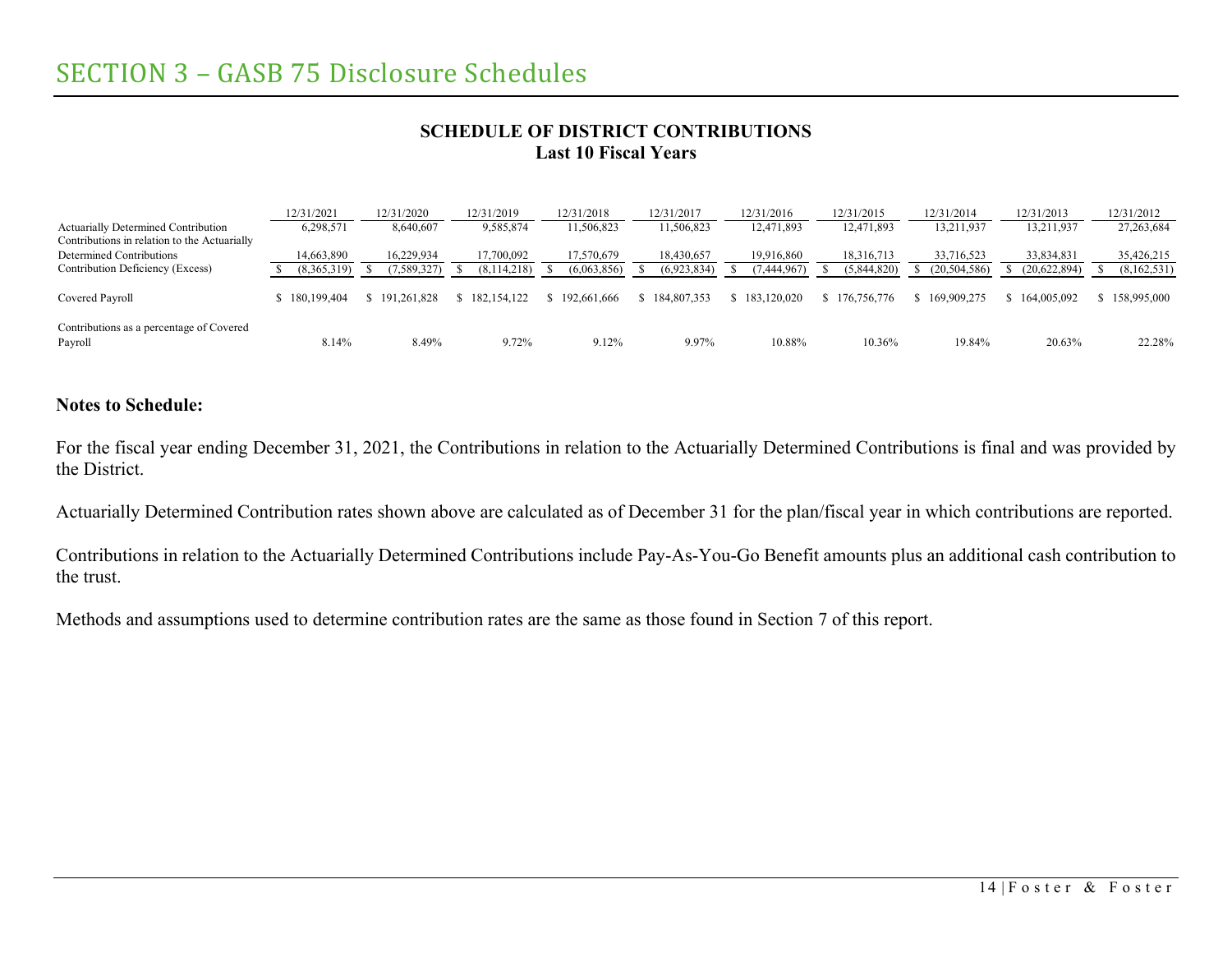<span id="page-19-0"></span>SECTION 4 – EXPENSE DEVELOPMENT AND AMORTIZATION SCHEDULES

**The following information is not required to be disclosed under GASB 75 but is provided for informational purposes.**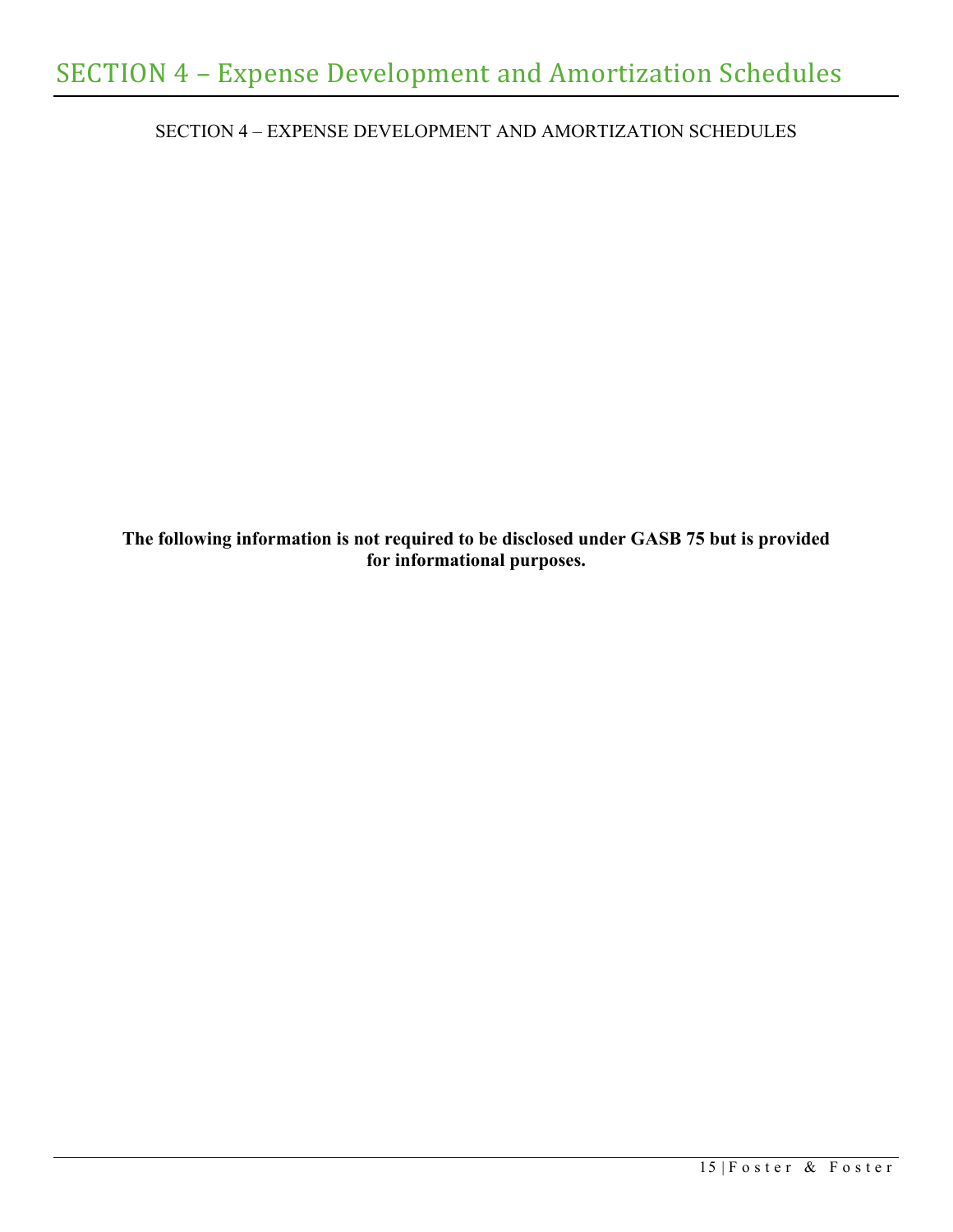# **FINAL COMPONENTS OF OPEB EXPENSE**

(For the Year Ended December 31, 2021)

|                                                     |    | <b>Net OPEB</b> |    | Deferred     | Deferred         | <b>OPEB</b>       |
|-----------------------------------------------------|----|-----------------|----|--------------|------------------|-------------------|
|                                                     |    | Liability       |    | Inflows      | Outflows         | Expense           |
| Beginning balance                                   |    | 72,208,136      | \$ | 59,249,606   | \$<br>36,888,121 | \$                |
| Employer Contributions made after December 31, 2020 |    |                 |    |              | 14,663,890       |                   |
| <b>Total OPEB Liability Factors:</b>                |    |                 |    |              |                  |                   |
| Service Cost                                        |    | 4,861,346       |    |              |                  | 4,861,346         |
| Interest                                            |    | 19,763,742      |    |              |                  | 19,763,742        |
| Changes in Benefit Terms                            |    |                 |    |              |                  |                   |
| Differences Between Expected and Actual Experience  |    |                 |    |              |                  |                   |
| with Regard to Economic or Demographic Assumptions  |    |                 |    |              |                  |                   |
| Current Year Amortization of Experience Difference  |    |                 |    |              | (974, 085)       | 974,085           |
| Change in Assumptions About Future Economic or      |    |                 |    |              |                  |                   |
| Demographic Factors or Other Inputs                 |    |                 |    |              |                  |                   |
| Current Year Amortization of Change in Assumptions  |    |                 |    | (5,327,207)  |                  | (5,327,207)       |
| <b>Benefit Payments</b>                             |    | (11, 229, 934)  |    |              |                  |                   |
| Net change                                          | S. | 13,395,154      | \$ | (5,327,207)  | \$<br>13,689,805 | \$<br>20,271,966  |
| Plan Fiduciary Net Position:                        |    |                 |    |              |                  |                   |
| Contributions - Employer Trust                      | \$ | 5,000,000       | \$ |              | (5,000,000)      | \$                |
| Contributions - Pay-As-You-Go                       |    | 11,229,934      |    |              | (11, 229, 934)   |                   |
| Projected Net Investment Income                     |    | 15,274,611      |    |              |                  | (15,274,611)      |
| Difference Between Projected and Actual Earnings on |    |                 |    |              |                  |                   |
| <b>OPEB</b> Plan Investments                        |    | 17,457,479      |    | 17,457,479   |                  |                   |
| <b>Current Year Amortization</b>                    |    |                 |    | (11,764,692) | (4,937,892)      | (6,826,800)       |
| <b>Benefit Payments</b>                             |    | (11, 229, 934)  |    |              |                  |                   |
| Administrative Expenses                             |    | (41,295)        |    |              |                  | 41,295            |
| Net change                                          |    | 37,690,795      |    | 5,692,787    | (21, 167, 826)   | (22,060,116)      |
| <b>Ending Balance</b>                               | \$ | 47,912,495      | S  | 59,615,186   | \$<br>29,410,100 | \$<br>(1,788,150) |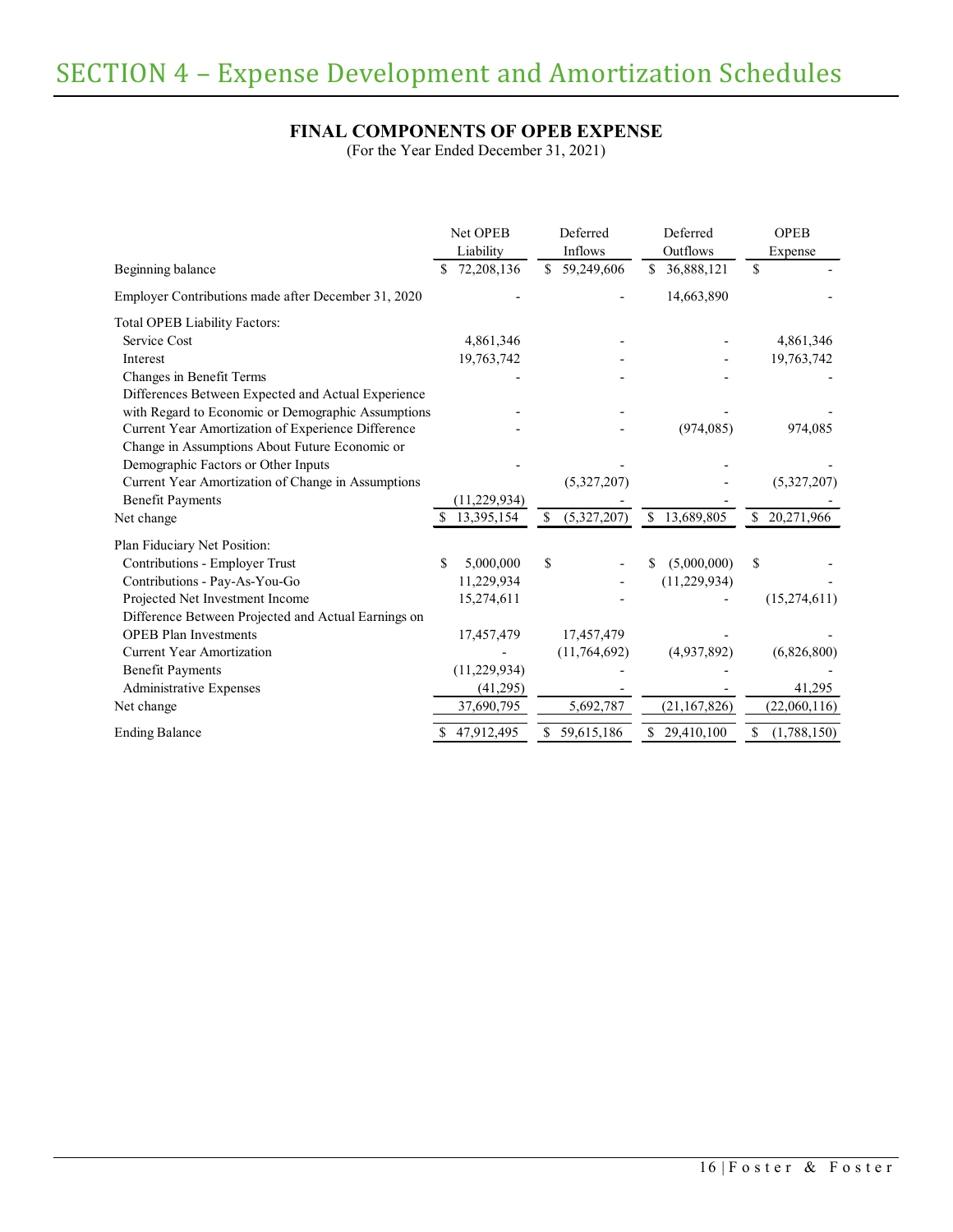## **PRELIMINARY COMPONENTS OF OPEB EXPENSE**

(For the Year Ended December 31, 2022)

|                                                     | Net OPEB<br>Liability |              |               | Deferred       | Deferred         | <b>OPEB</b>   |                |  |
|-----------------------------------------------------|-----------------------|--------------|---------------|----------------|------------------|---------------|----------------|--|
|                                                     |                       |              |               | Inflows        | Outflows         |               | Expense        |  |
| Beginning balance                                   | \$                    | 47,912,495   | \$            | 59,615,186     | \$<br>29,410,100 | $\mathbb{S}$  |                |  |
| Employer Contributions made after December 31, 2021 |                       |              |               |                | <b>TBD</b>       |               |                |  |
| <b>Total OPEB Liability Factors:</b>                |                       |              |               |                |                  |               |                |  |
| Service Cost                                        |                       | 5,104,413    |               |                |                  |               | 5,104,413      |  |
| Interest                                            |                       | 20,700,322   |               |                |                  |               | 20,700,322     |  |
| Changes in Benefit Terms                            |                       |              |               |                |                  |               |                |  |
| Differences Between Expected and Actual Experience  |                       |              |               |                |                  |               |                |  |
| with Regard to Economic or Demographic Assumptions  |                       | (15,706,502) |               | 15,706,502     |                  |               |                |  |
| Current Year Amortization of Experience Difference  |                       |              |               | (2,243,786)    | (974, 085)       |               | (1,269,701)    |  |
| Change in Assumptions About Future Economic or      |                       |              |               |                |                  |               |                |  |
| Demographic Factors or Other Inputs                 |                       | 19,094,366   |               |                | 19,094,366       |               |                |  |
| Current Year Amortization of Change in Assumptions  |                       |              |               | (5,327,207)    | (2,727,764)      |               | (2,599,443)    |  |
| <b>Benefit Payments</b>                             |                       | (9,663,890)  |               |                |                  |               |                |  |
| Net change                                          | £.                    | 19,528,709   | <sup>\$</sup> | 8,135,509      | \$<br>15,392,517 | <sup>\$</sup> | 21,935,591     |  |
| Plan Fiduciary Net Position:                        |                       |              |               |                |                  |               |                |  |
| Contributions - Employer Trust                      |                       | 5,000,000    | \$            |                | (5,000,000)      | \$            |                |  |
| Contributions - Pay-As-You-Go                       |                       | 9,663,890    |               |                | (9,663,890)      |               |                |  |
| Projected Net Investment Income                     |                       | 17,724,502   |               |                |                  |               | (17, 724, 502) |  |
| Difference Between Projected and Actual Earnings on |                       |              |               |                |                  |               |                |  |
| <b>OPEB</b> Plan Investments                        |                       | 18,274,818   |               | 18,274,818     |                  |               |                |  |
| <b>Current Year Amortization</b>                    |                       |              |               | (15, 419, 655) | (4,937,892)      |               | (10, 481, 763) |  |
| <b>Benefit Payments</b>                             |                       | (9,663,890)  |               |                |                  |               |                |  |
| Administrative Expenses                             |                       | (41, 639)    |               |                |                  |               | 41,639         |  |
| Net change                                          |                       | 40,957,681   |               | 2,855,163      | (19,601,782)     |               | (28, 164, 626) |  |
| <b>Ending Balance</b>                               | S                     | 26,483,523   | S             | 70,605,858     | <b>TBD</b>       | \$            | (6,229,035)    |  |

## **Notes to Schedule:**

Employer Contributions made after December 31, 2021 but made on or before December 31, 2022 need to be added.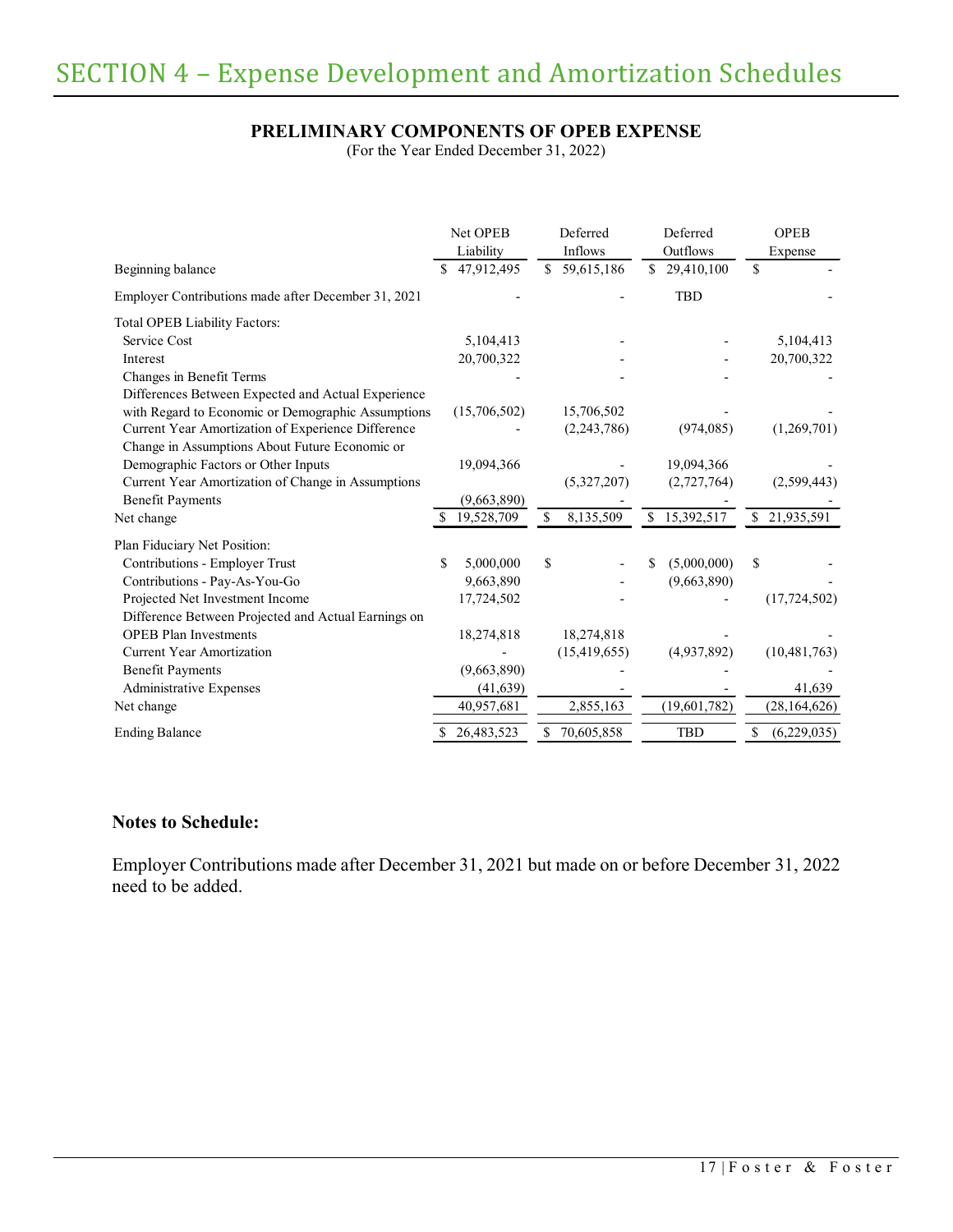# **AMORTIZATION SCHEDULE – DUE TO RECOGNITION OF THE EFFECTS OF ASSUMPTION CHANGES**

| Measurement |                                         | Recognition    |             |                          |                                                    |             |                          |      |             |      |                                   |      |           |     |              |     |      |                          |      |                          |
|-------------|-----------------------------------------|----------------|-------------|--------------------------|----------------------------------------------------|-------------|--------------------------|------|-------------|------|-----------------------------------|------|-----------|-----|--------------|-----|------|--------------------------|------|--------------------------|
| Year        | <b>Assumption Changes</b>               | Period (Years) | 2022        |                          | 2023                                               | 2024        |                          |      | 2025        |      | 2026                              | 2027 |           |     | 2028         |     | 2029 |                          | 2030 |                          |
|             |                                         |                |             |                          |                                                    |             |                          |      |             |      |                                   |      |           |     |              |     |      |                          |      |                          |
| 2017        | ¢<br>Φ<br>$\overline{\phantom{a}}$      |                |             | - 5                      | - \$                                               |             |                          | - \$ |             | - \$ | - \$                              |      |           | - ১ |              | - 5 |      | $-$ \$                   |      |                          |
| 2018        | $\overline{\phantom{0}}$                |                |             | $\overline{\phantom{0}}$ | $\overline{\phantom{0}}$                           |             | $\overline{\phantom{0}}$ |      |             |      |                                   |      |           |     |              |     |      |                          |      |                          |
| 2019        | (37,290,450)                            |                | (5,327,207) |                          | (5,327,207)                                        | (5,327,207) |                          |      | (5,327,207) |      | (5,327,207)                       |      |           |     |              |     |      | $\overline{\phantom{0}}$ |      |                          |
| 2020        |                                         |                |             | $\overline{\phantom{0}}$ | $\overline{\phantom{0}}$                           |             | $\overline{\phantom{0}}$ |      |             |      | $\overline{\phantom{0}}$          |      |           |     |              |     |      |                          |      |                          |
| 2021        | 19,094,366                              |                | 2,727,764   |                          | 2,727,767                                          |             | 2,727,767                |      | 2,727,767   |      | 2,727,767                         |      | 2,727,767 |     | 2,727,767    |     |      |                          |      |                          |
|             | Net Increase (Decrease) in OPEB Expense |                |             |                          | $(2,599,443)$ \$ $(2,599,440)$ \$ $(2,599,440)$ \$ |             |                          |      |             |      | $(2,599,440)$ \$ $(2,599,440)$ \$ |      | 2,727,767 |     | 2,727,767 \$ |     |      | $\overline{\phantom{a}}$ |      | $\overline{\phantom{0}}$ |

Increase (Decrease) in OPEB Expense Arising from the Recognition of the Effects of Changes of Assumptions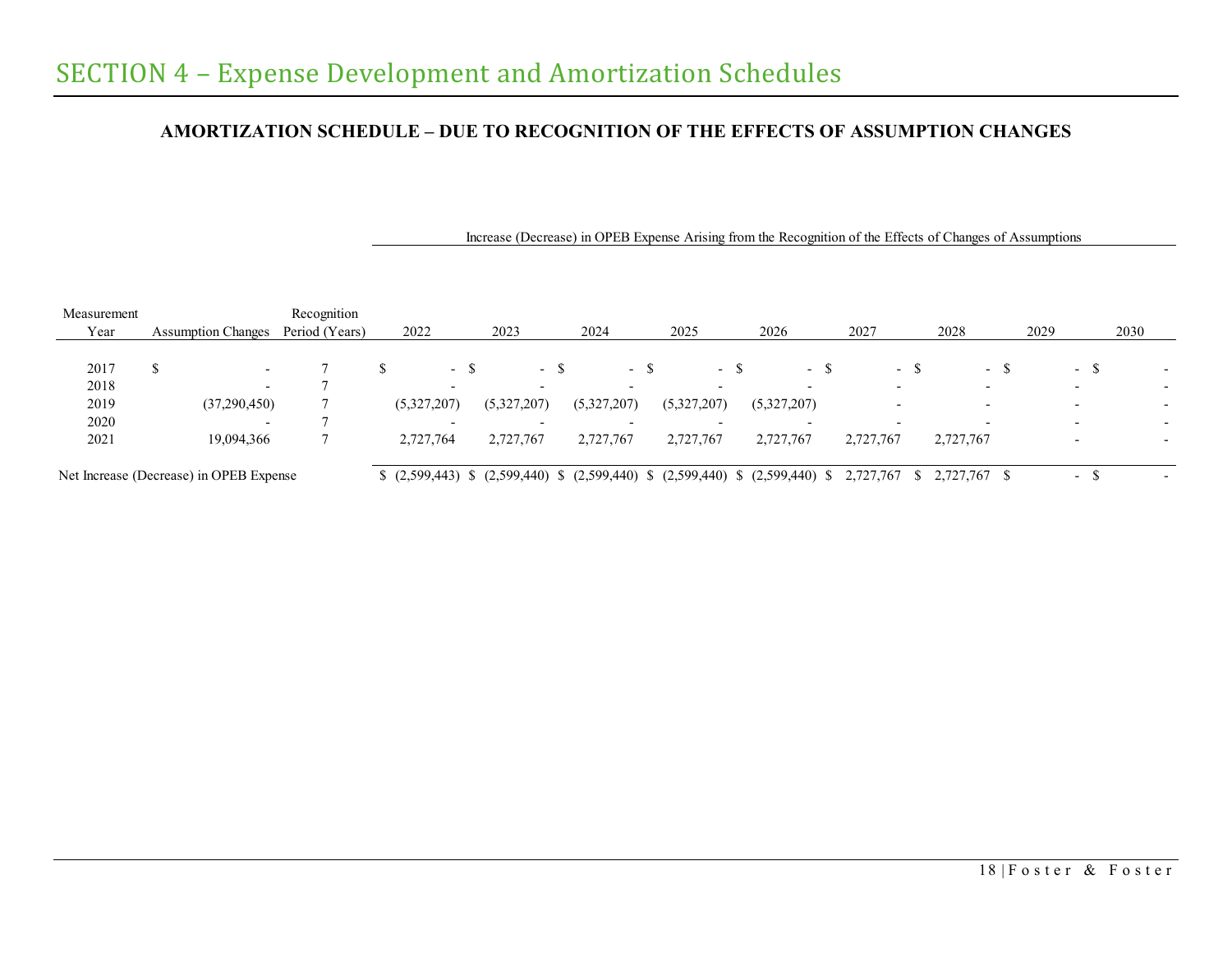## **AMORTIZATION SCHEDULE – DUE TO DIFFERENCES BETWEEN EXPECTED AND ACTUAL EXPERIENCE**

|             |   | Differences Between                     |                |      |                          |      |                          |                          |                          |                                                                                                                                             |             |        |      |             |        |      |        |      |  |
|-------------|---|-----------------------------------------|----------------|------|--------------------------|------|--------------------------|--------------------------|--------------------------|---------------------------------------------------------------------------------------------------------------------------------------------|-------------|--------|------|-------------|--------|------|--------|------|--|
| Measurement |   | <b>Expected and Actual</b>              | Recognition    |      |                          |      |                          |                          |                          |                                                                                                                                             |             |        |      |             |        |      |        |      |  |
| Year        |   | Experience                              | Period (Years) | 2022 |                          |      | 2023                     | 2024                     | 2025                     | 2026                                                                                                                                        | 2027        |        | 2028 |             |        | 2029 |        | 2030 |  |
|             |   |                                         |                |      |                          |      |                          |                          |                          |                                                                                                                                             |             |        |      |             |        |      |        |      |  |
| 2017        | S | $\overline{\phantom{0}}$                |                |      |                          | - \$ | - \$                     | - 8                      | - ക                      | - S                                                                                                                                         |             | $\sim$ |      |             | $\sim$ |      | - ა    |      |  |
| 2018        |   | $\overline{\phantom{a}}$                |                |      | $\overline{\phantom{a}}$ |      | $\overline{\phantom{a}}$ |                          |                          |                                                                                                                                             |             |        |      |             |        |      |        |      |  |
| 2019        |   | 6,818,596                               |                |      | 974,085                  |      | 974,085                  | 974,085                  | 974,085                  | 974,085                                                                                                                                     |             |        |      |             |        |      |        |      |  |
| 2020        |   | $\overline{\phantom{0}}$                |                |      | $\overline{\phantom{0}}$ |      | $\overline{\phantom{0}}$ | $\overline{\phantom{0}}$ | $\overline{\phantom{0}}$ |                                                                                                                                             |             |        |      |             |        |      |        |      |  |
| 2021        |   | (15,706,502)                            |                |      | (2,243,786)              |      | (2,243,786)              | (2,243,786)              | (2,243,786)              | (2,243,786)                                                                                                                                 | (2,243,786) |        |      | (2,243,786) |        |      |        |      |  |
|             |   |                                         |                |      |                          |      |                          |                          |                          |                                                                                                                                             |             |        |      |             |        |      |        |      |  |
|             |   | Net Increase (Decrease) in OPEB Expense |                |      |                          |      |                          |                          |                          | $(1,269,701)$ $(1,269,701)$ $(1,269,701)$ $(1,269,701)$ $(1,269,701)$ $(1,269,701)$ $(2,243,786)$ $(2,243,786)$ $(2,243,786)$ $(3,243,786)$ |             |        |      |             |        |      | $\sim$ |      |  |

Increase (Decrease) in OPEB Expense Arising from the Recognition of the Effects of Differences between Expected and Actual Experience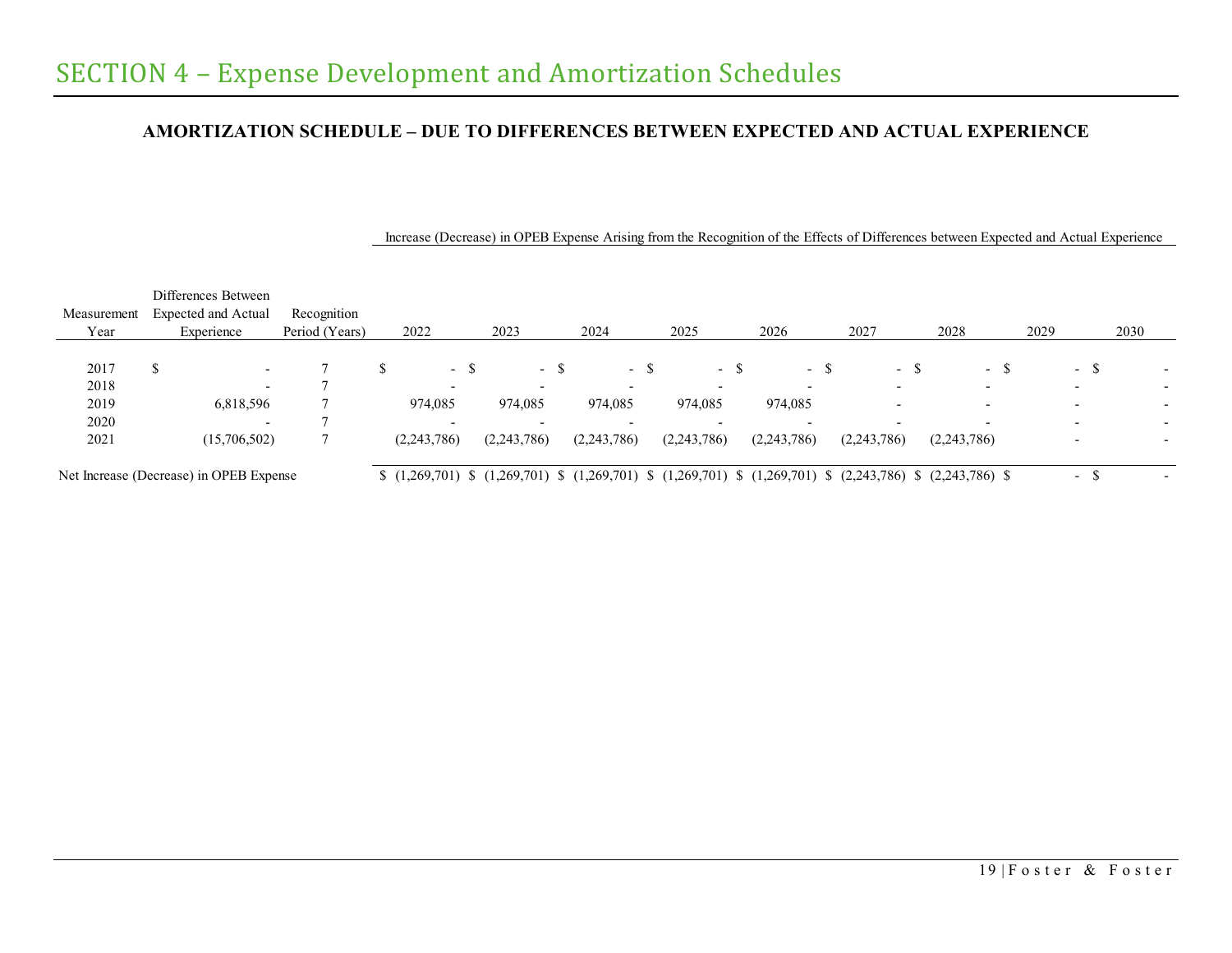# **AMORTIZATION SCHEDULE – DUE TO DIFFERENCES BETWEEN PROJECTED AND ACTUAL EARNINGS ON OPEB PLAN INVESTMENTS**

| Measurement  | Differences Between<br>Projected and Actual<br>Earnings on OPEB | Recognition    |                                                                                 |                     |                                  |                                  |                                  |                                  |      |                                 |                                    |                          |
|--------------|-----------------------------------------------------------------|----------------|---------------------------------------------------------------------------------|---------------------|----------------------------------|----------------------------------|----------------------------------|----------------------------------|------|---------------------------------|------------------------------------|--------------------------|
| Year         | Plan Investments                                                | Period (Years) | 2022                                                                            | 2023                | 2024                             | 2025                             | 2026                             | 2027                             | 2028 | 2029                            | 2030                               |                          |
| 2017<br>2018 | (14,516,060)<br>24,689,461                                      |                | $$(2,903,212)$ \\$<br>4,937,892                                                 | $-$ \$<br>4,937,893 | - \$<br>$\overline{\phantom{0}}$ | - \$<br>$\overline{\phantom{a}}$ | - \$<br>$\overline{\phantom{0}}$ | - \$<br>$\overline{\phantom{a}}$ |      | - 5<br>$\overline{\phantom{a}}$ | $-$ \$<br>$\overline{\phantom{0}}$ | $\overline{\phantom{0}}$ |
| 2019         | (26,849,925)                                                    |                | (5,369,985)                                                                     | (5,369,985)         | (5,369,985)                      | $\overline{\phantom{a}}$         |                                  |                                  |      |                                 |                                    |                          |
| 2020         | (17, 457, 479)                                                  |                | (3,491,496)                                                                     | (3,491,496)         | (3,491,496)                      | (3,491,496)                      |                                  | $\overline{\phantom{0}}$         |      | $\overline{\phantom{a}}$        | $\overline{\phantom{0}}$           |                          |
| 2021         | (18,274,818)                                                    |                | (3,654,962)                                                                     | (3,654,964)         | (3,654,964)                      | (3,654,964)                      | (3,654,964)                      | $\overline{\phantom{a}}$         |      |                                 |                                    |                          |
|              | Net Increase (Decrease) in OPEB Expense                         |                | $\{(10,481,763) \$ (7.578.552) $\{(12,516,445) \$ (7.146.460) \ (3.654.964) \ \ |                     |                                  |                                  |                                  | $\sim$                           |      | $\sim$                          | $\sim$                             |                          |

Increase (Decrease) in OPEB Expense Arising from the Recognition of the of Differences Between Projected and Actual Earnings on OPEB Plan Investments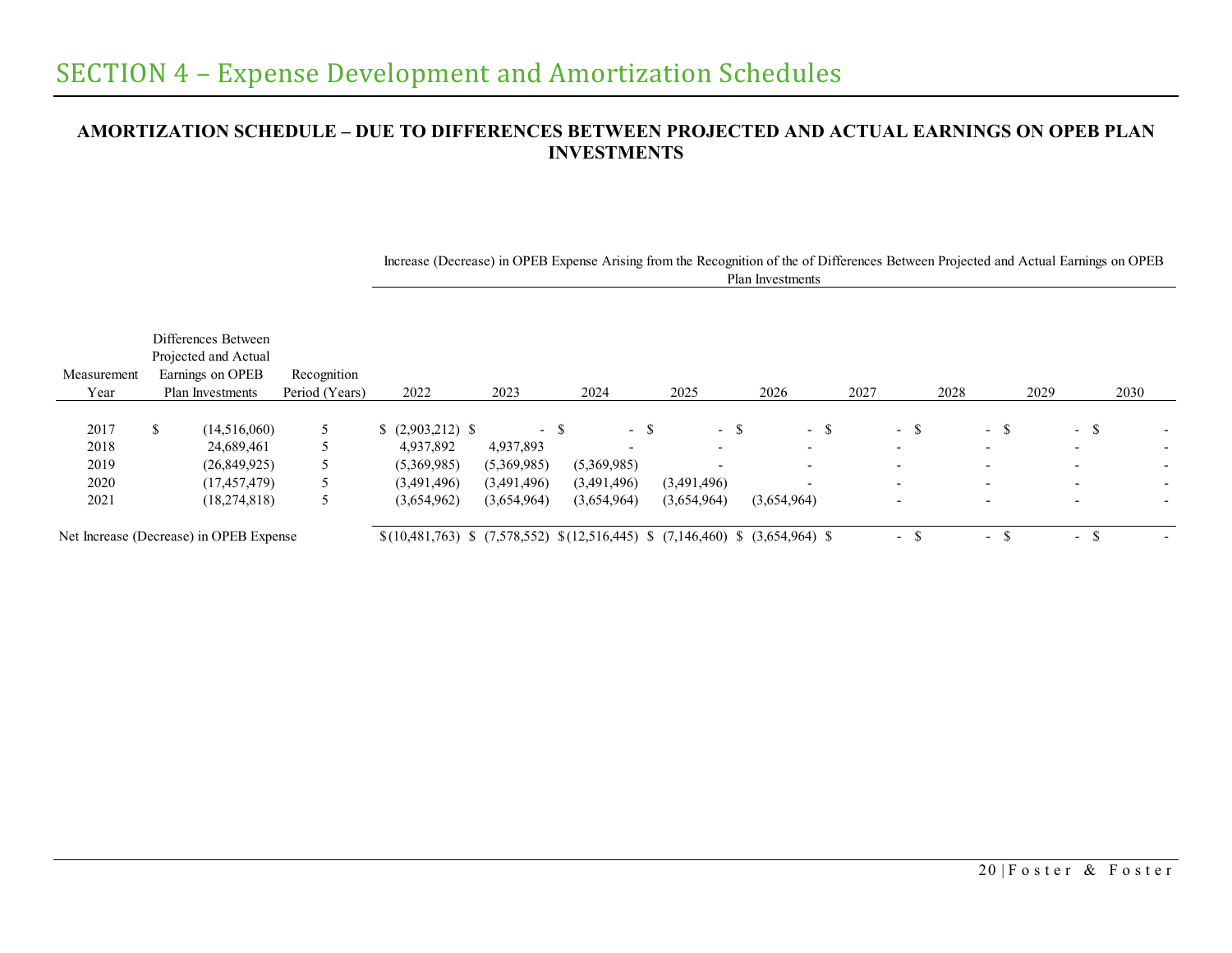# SECTION 5 – Reconciliation of Unfunded Actuarial Accrued Liability

# <span id="page-25-0"></span>SECTION 5 – RECONCILIATION OF UNFUNDED ACTUARIAL ACCRUED LIABILITY

| (1) | Unfunded Actuarial Accrued Liability as of December 31, 2020                                                   | \$<br>47,912,495   |
|-----|----------------------------------------------------------------------------------------------------------------|--------------------|
| (2) | Expected Normal Cost as of December 31, 2020                                                                   | 5,104,413          |
| (3) | Expected Administrative Expenses for Fiscal 2021                                                               | $\theta$           |
| (4) | Interest on $(1)$ and $(2)$ and $(3)$                                                                          | 3,446,099          |
| (5) | Actual Sponsor Contributions to the System during the period of<br>December 31, 2020 through December 31, 2021 | 14,663,890         |
| (6) | Interest on $(5)$                                                                                              | 469,074            |
| (7) | Expected Unfunded Accrued Liability as of December 31, 2021<br>$(1)+(2)+(3)+(4)-(5)-(6)$                       | \$<br>41,330,043   |
| (8) | Unfunded Accrued Liability as of December 31, 2021                                                             | 26,483,523         |
| (9) | Change in UAAL due to Actuarial (Gain)/Loss, (8)-(7)                                                           | \$<br>(14,846,520) |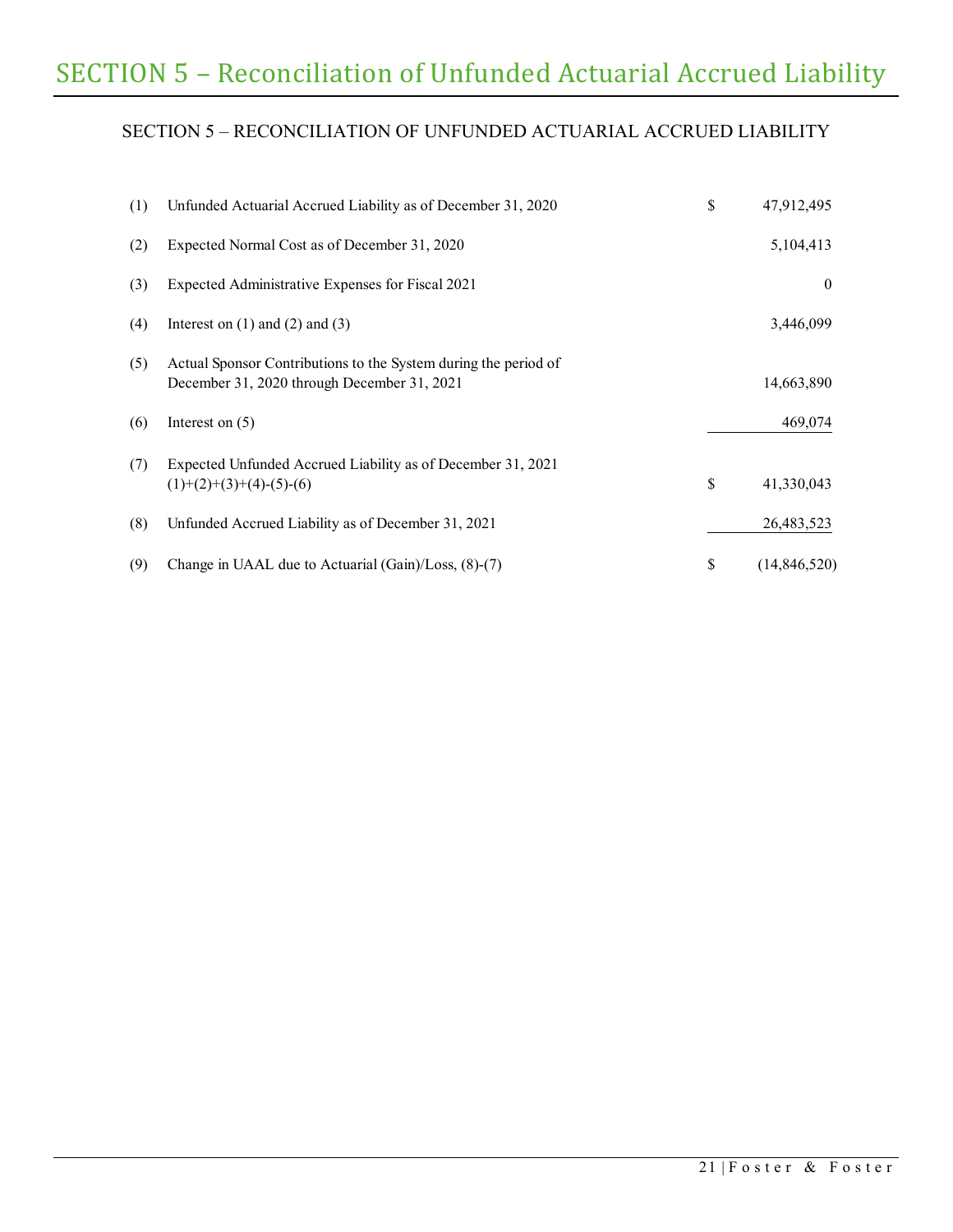Changes since the Prior Valuation & Impact on Unfunded Actuarial Accrued Liability:

| 1. | Changes in Census Data                                               | (15,706,502)   |
|----|----------------------------------------------------------------------|----------------|
| 2. | Claims Costs and Premiums significantly lower than expected          | (30,756,117)   |
| 3. | Update to Yamamoto Aging                                             | 20,050,569     |
| 4. | Update to Getzen Trend Rates with 3.5% Trend for Medicare            | 35, 352, 281   |
| 5. | Updated enrollment assumption to align with actual retiree elections | (152, 885)     |
| 6. | Updated participation assumption                                     | (5,399,482)    |
|    | Investment Return (greater)/lower than expected                      | (18, 234, 384) |
|    | Total Change in UAAL                                                 | (14,846,520)   |

1. The census data reflects changes in the census information for the twenty-four (24) month period since December 31, 2019.

2. Medical claims costs and premiums were both lower than expected. The impact of lower costs is magnified, as the liability is the net result of total costs, offset by retiree contributions. Additionally, the explicit subsidy is lower due to lower premiums, further decreasing the liability.

3. Updated Yamamoto Aging factors were implemented to better reflect how medical costs change with age. This assumption change results in an increase the Total OPEB Liability.

4. The updated trend rate assumption lengthens the number of years between intial and ultimate trend rates to 53 years based on the Getzen model. Costs are initially expected to increase at a rate of 7.5% in fiscal year 2022. The expected increase is lowered each year until an ultimate rate of 4% is reached in fiscal year 2075. Medicare premiums are assumed to increase by 3.5% annually.

5. 76% of retirees are assumed to elect PPO coverage based on current enrollment. Previously, 78% were assumed to elect PPO coverage.

6. The participation assumption was lowered from 90% to 80% based on experience over the last five years.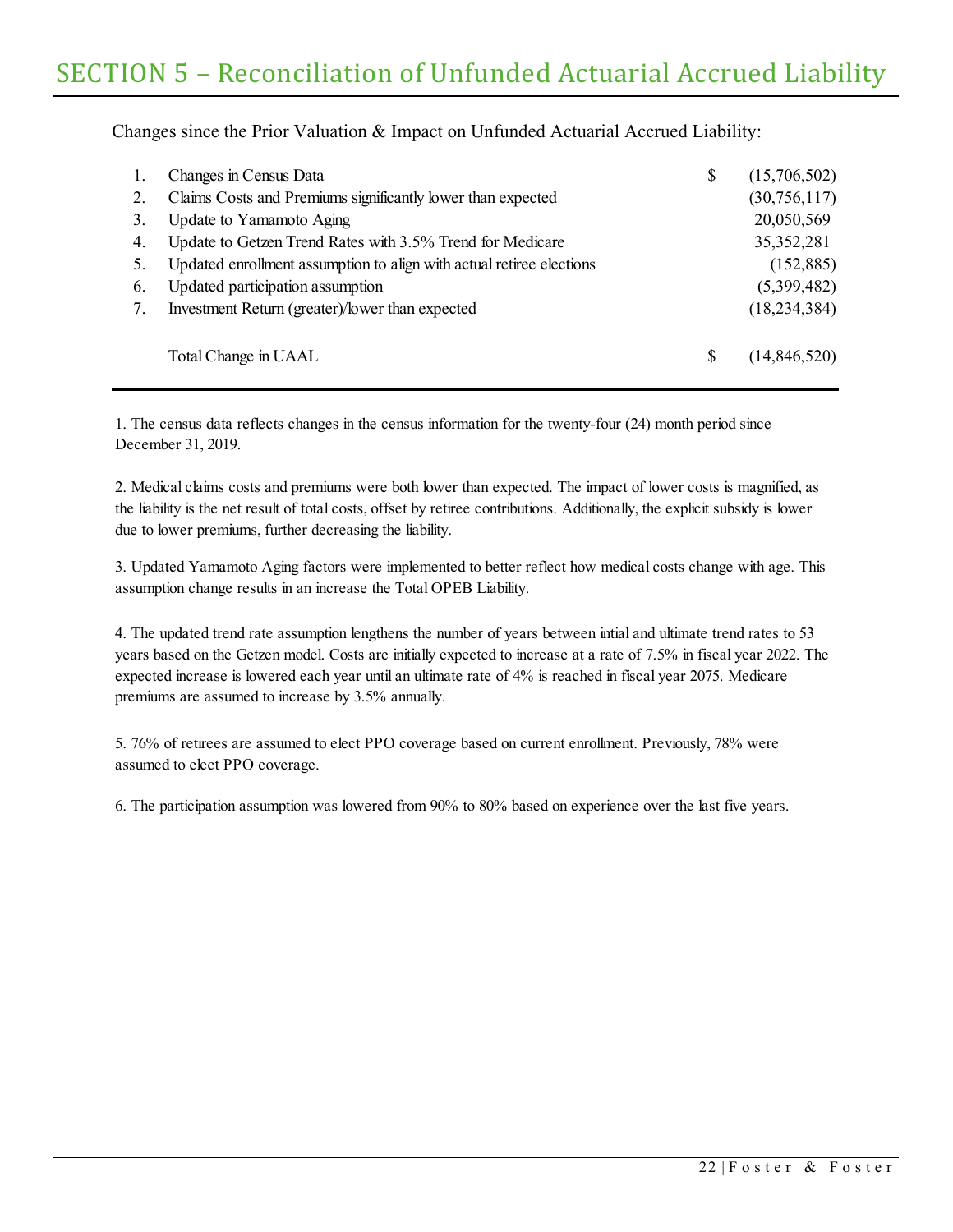## SECTION 6 – FUNDING PROGRESS—SOLVENCY TEST

<span id="page-27-0"></span>The funding progress exhibit below demonstrates the Trust's solvency over time. In a short-term solvency test, assets available for benefits are compared to:

- 1. Member contributions on deposit;
- 2. The actuarial accrued liability for future benefits payable to persons who have retired or terminated; and
- 3. The actuarial accrued liability for future projected benefits payable to current active members.

Generally, if a system has been using level contribution rate financing, the portion fully funded in each category listed above will increase over time.

| <i>in \$000s</i> |                      |                             |                |         |           |                      | Portion of Accrued Liability |                |
|------------------|----------------------|-----------------------------|----------------|---------|-----------|----------------------|------------------------------|----------------|
|                  |                      | Actuarial Accrued Liability |                |         |           |                      | Covered by Valuation Assets  |                |
|                  |                      | Terminated,                 |                |         |           |                      | Terminated,                  |                |
| Valuation        | Member               | Retirees, and               | Active         |         | Valuation |                      | Member Retirees, and         | Active         |
| Date             | <b>Contributions</b> | <b>Beneficiaries</b>        | <b>Members</b> | Total   | Assets    | <b>Contributions</b> | <b>Beneficiaries</b>         | <b>Members</b> |
| 12/31/2021       | 0                    | 294,447                     | 43,200         | 337,647 | 311.163   | $100\%$              | 100%                         | 39%            |
| 12/31/2020       | $\overline{0}$       | 250,926                     | 67,192         | 318,118 | 270,205   | 100%                 | 100%                         | 29%            |
| 12/31/2019       | $\theta$             | 246,494                     | 58,229         | 304,723 | 232.515   | $100\%$              | 94%                          | $0\%$          |
| 12/31/2018       | $\overline{0}$       | 243,477                     | 78,026         | 321,503 | 188,317   | $100\%$              | 77%                          | $0\%$          |
| 12/31/2017       | $\theta$             | 240,800                     | 67,947         | 308,747 | 195,200   | 100%                 | 81%                          | $0\%$          |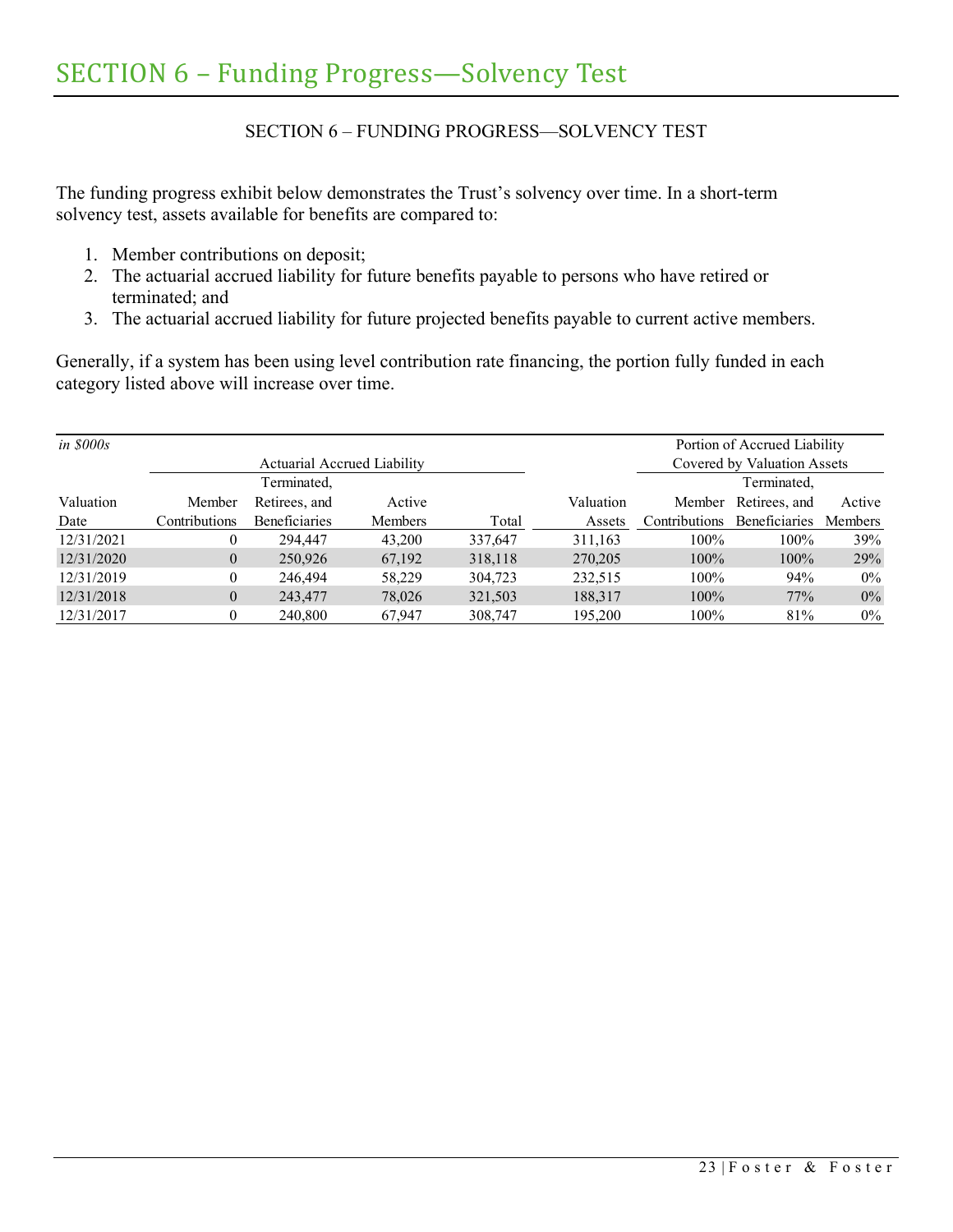# <span id="page-28-0"></span>SECTION 7 – PER CAPITA CLAIMS COSTS AND CONTRIBUTION AMOUNTS

|           |         |                         | PPO Plans |                             | <b>HMO Plans</b> |                         |                             |         |  |  |  |
|-----------|---------|-------------------------|-----------|-----------------------------|------------------|-------------------------|-----------------------------|---------|--|--|--|
|           |         | Enrolled in<br>Medicare |           | Not Enrolled in<br>Medicare |                  | Enrolled in<br>Medicare | Not Enrolled in<br>Medicare |         |  |  |  |
| Age       | Male    | Female                  | Male      | Female                      | Male             | Female                  | Male                        | Female  |  |  |  |
| $40 - 44$ | \$7,315 | \$11,020                | \$7,315   | \$11,020                    | \$5,055          | \$7,864                 | \$5,055                     | \$7,864 |  |  |  |
| 45-49     | 9,236   | 12,137                  | 9,236     | 12,137                      | 6,421            | 8,637                   | 6,421                       | 8,637   |  |  |  |
| 50-54     | 12,163  | 14,230                  | 12,163    | 14,230                      | 8,442            | 10,160                  | 8,442                       | 10,160  |  |  |  |
| 55-59     | 15,815  | 16,472                  | 15,815    | 16,472                      | 11,201           | 11,745                  | 11,201                      | 11,745  |  |  |  |
| 60-64     | 20,284  | 19,523                  | 20,284    | 19,523                      | 14,675           | 13,981                  | 14,675                      | 13,981  |  |  |  |
| 65-69     |         | -                       | 25,528    | 24,106                      |                  | -                       | 18,989                      | 17,277  |  |  |  |
| 70-74     |         | -                       | 31,220    | 29,931                      |                  | -                       | 24,146                      | 21,485  |  |  |  |
| $75+$     |         | ۰.                      | 34,826    | 34,211                      |                  | -                       | 27,710                      | 24,581  |  |  |  |

# **2022 Per Capita Annual Claims Costs Per Participant**

## **2022 Annual Premium Amounts Per Participant (Retiree Portion) 1**

|            | PPO Plans               |       |                             |       |                           | <b>HMO Plans</b> |                             |       |  |
|------------|-------------------------|-------|-----------------------------|-------|---------------------------|------------------|-----------------------------|-------|--|
|            | Enrolled in<br>Medicare |       | Not Enrolled in<br>Medicare |       | Enrolled in<br>Medicare   |                  | Not Enrolled in<br>Medicare |       |  |
| Retiree    |                         |       |                             |       |                           |                  |                             |       |  |
| $Pre-65$   | \$                      | 7,363 | $\boldsymbol{\mathsf{S}}$   | 7,363 | $\boldsymbol{\mathsf{S}}$ | 5,009            | \$                          | 5,009 |  |
| Post- $65$ |                         | 1,260 |                             | 7,363 |                           | 1,260            |                             | 5,009 |  |
| Spouse     |                         |       |                             |       |                           |                  |                             |       |  |
| $Pre-65$   | \$                      | 7,363 | \$                          | 7,363 | \$                        | 4,368            | $\boldsymbol{\mathsf{S}}$   | 4,368 |  |
| Post- $65$ |                         | 1,260 |                             | 7,363 |                           | 1,260            |                             | 4,368 |  |

<sup>1</sup> The contributions shown above reflect the increase in the retiree contribution percentage from 2011 (at 25%) to 2021 (50.0%) at 2.5% per year.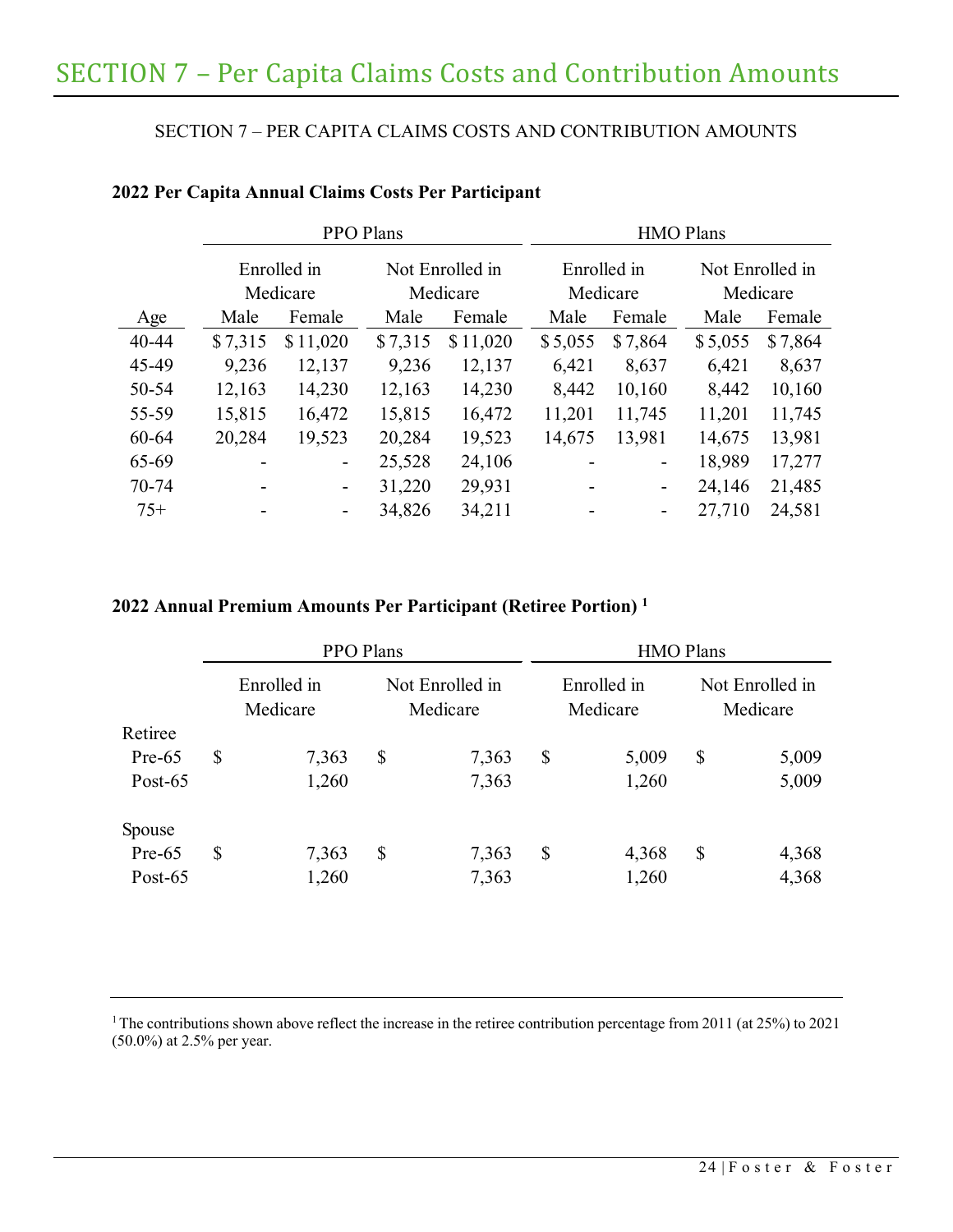# SECTION 8 – MEMBER STATISTICS

# STATISTICAL DATA

<span id="page-29-1"></span><span id="page-29-0"></span>

|                                                                     | 12/31/2021    | 12/31/2019    |
|---------------------------------------------------------------------|---------------|---------------|
| Number of Active Participants                                       |               |               |
| Eligible for Retiree Health Benefits                                | 458           | 543           |
| Not Yet Eligible for Retiree Health benefits                        | 1,269         | 1,274         |
| Total                                                               | 1,727         | 1,817         |
| Average Current Age                                                 | 49.7          | 49.9          |
| Average Age at Employment                                           | 37.0          | 37.0          |
| Average Past Service                                                | 12.7          | 12.9          |
| Covered Payroll at the Valuation Date                               | \$180,199,404 | \$182,154,122 |
| Average Salary                                                      | 104,342       | 100,250       |
| Number of Inactives Receiving Benefits                              |               |               |
| Retirees and Disabled Members                                       | 1,552         | 1,544         |
| <b>Surviving Spouses</b>                                            | 407           | 434           |
| Dependent Spouses                                                   | 924           | 926           |
| Total                                                               | 2,883         | 2,904         |
| Average Current Age of Retirees, Beneficiaries and Disabled Members | 74.4          | 74.1          |
| Average Current Age of Dependent Spouses                            | 69.6          | 69.4          |
| Average Current Age of All Inactives in Receipt                     | 72.8          | 72.6          |
| Number of Terminated Vested                                         | 31            | 37            |
| Average Age of Terminated Vested                                    | 51.4          | 54.0          |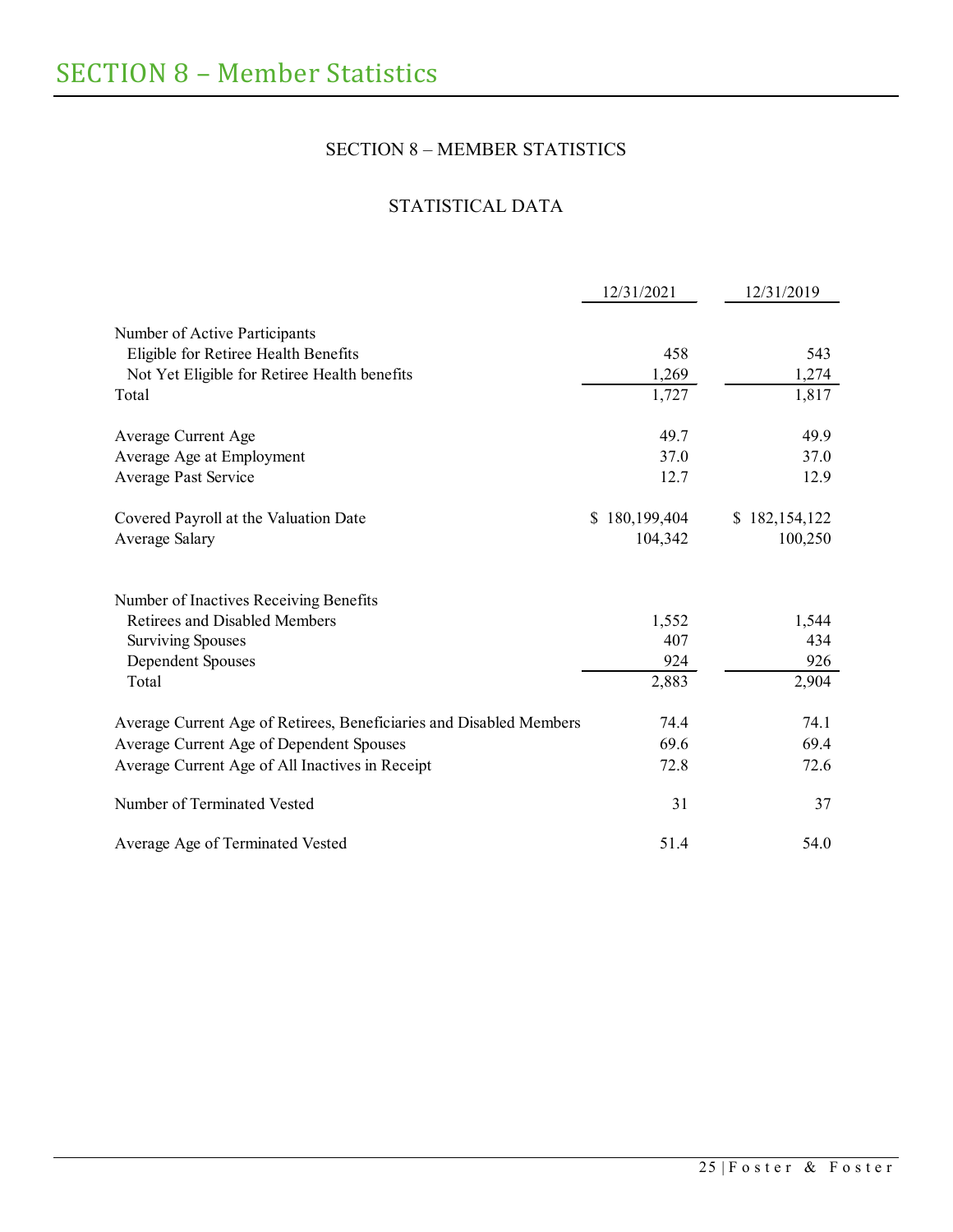# AGE AND SERVICE DISTRIBUTION

<span id="page-30-0"></span>

|           |                  |                  |               |                  |                  | <b>PAST SERVICE</b> |                  |                  |                  |                          |       |
|-----------|------------------|------------------|---------------|------------------|------------------|---------------------|------------------|------------------|------------------|--------------------------|-------|
| AGE       | $\boldsymbol{0}$ | $1-4$            | $5-9$         | $10 - 14$        | $15-19$          | $20 - 24$           | $25-29$          | $30 - 34$        | $35 - 39$        | $40+$                    | Total |
| $<25$     | $\mathfrak{Z}$   | $\mathfrak{S}$   | $\mathbf{1}$  | $\boldsymbol{0}$ | $\boldsymbol{0}$ | $\boldsymbol{0}$    | $\boldsymbol{0}$ | $\boldsymbol{0}$ | $\boldsymbol{0}$ | $\boldsymbol{0}$         | 9     |
| $25 - 29$ | 13               | 33               | $\mathfrak s$ | $\boldsymbol{0}$ | $\boldsymbol{0}$ | $\boldsymbol{0}$    | $\boldsymbol{0}$ | $\boldsymbol{0}$ | $\boldsymbol{0}$ | $\boldsymbol{0}$         | 51    |
| $30 - 34$ | 19               | 61               | 33            | 6                | $\boldsymbol{0}$ | $\boldsymbol{0}$    | $\boldsymbol{0}$ | $\boldsymbol{0}$ | $\boldsymbol{0}$ | $\boldsymbol{0}$         | 119   |
| $35 - 39$ | 13               | 49               | 64            | 42               | $\,8\,$          | $\boldsymbol{0}$    | $\boldsymbol{0}$ | $\boldsymbol{0}$ | $\boldsymbol{0}$ | $\boldsymbol{0}$         | 176   |
| $40 - 44$ | 15               | 64               | 57            | 49               | 41               | 11                  | $\boldsymbol{0}$ | $\boldsymbol{0}$ | $\boldsymbol{0}$ | $\boldsymbol{0}$         | 237   |
| $45 - 49$ | 6                | 48               | 54            | 50               | 39               | 51                  | 5                | $\boldsymbol{0}$ | $\boldsymbol{0}$ | $\boldsymbol{0}$         | 253   |
| $50 - 54$ | 12               | 27               | 52            | 41               | 35               | 82                  | 23               | 8                | $\boldsymbol{0}$ | $\boldsymbol{0}$         | 280   |
| $55 - 59$ | $\overline{4}$   | 35               | 46            | 43               | 35               | 69                  | 35               | 12               | $\overline{2}$   | $\boldsymbol{0}$         | 281   |
| $60 - 64$ | $\overline{2}$   | 23               | 35            | 37               | 34               | 46                  | 14               | 13               | $\mathbf{2}$     | $\mathbf{1}$             | 207   |
| $65+$     | $\mathbf{1}$     | $\boldsymbol{7}$ | 14            | 14               | 16               | 37                  | 14               | $\overline{4}$   | $\overline{4}$   | $\mathfrak{Z}$           | 114   |
| Total     | 88               | 352              | 361           | 282              | 208              | 296                 | 91               | 37               | $\,8\,$          | $\overline{\mathcal{A}}$ | 1,727 |

# TOTAL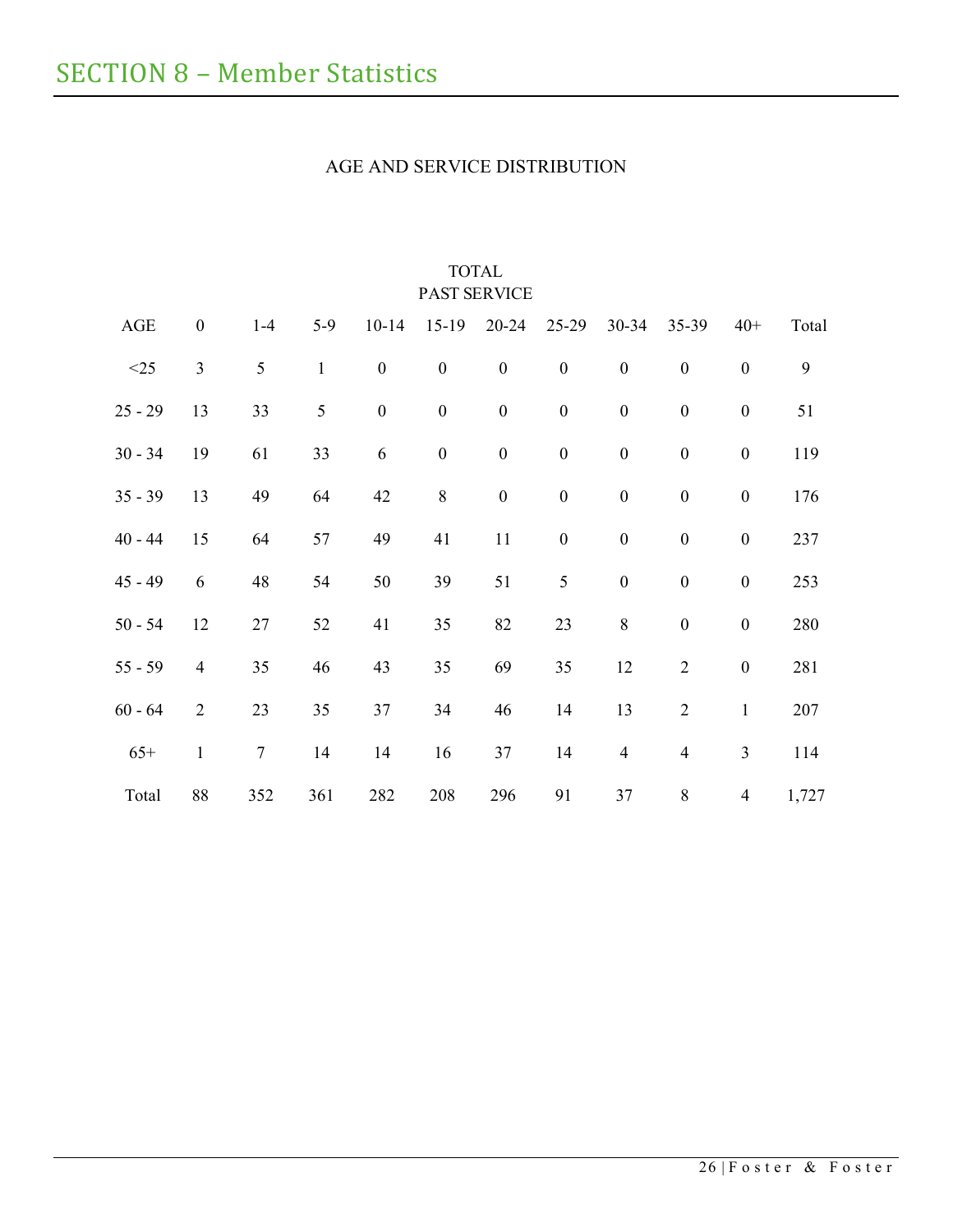<span id="page-31-0"></span>

| Fiscal<br>Year | Beginning of<br>Year<br>Balance | Number<br>Added to<br>Rolls | Number<br>Removed from<br>Rolls | End of Year<br>Balance | Health Care<br>Annual<br>Benefit<br>Amounts | Average<br>Annual<br>Benefit | $%$ Change in<br>Average<br>Benefit |
|----------------|---------------------------------|-----------------------------|---------------------------------|------------------------|---------------------------------------------|------------------------------|-------------------------------------|
| 2007           | 1.850                           | 150                         | 127                             | 1.873                  | \$12,333,865                                | \$6,585                      | -                                   |
| 2009           | 1.873                           | 183                         | 156                             | 1,900                  | \$14,591,543                                | \$7,680                      | $16.6\%$                            |
| 2011           | 1.900                           | 221                         | 144                             | 1.977                  | \$15,020,374                                | \$7,598                      | $-1.1\%$                            |
| 2013           | 1.977                           | 118                         | 131                             | 1.964                  | \$13,834,831                                | \$7,044                      | $-7.3\%$                            |
| $2015^{-1}$    | 1.964                           | 217                         | 178                             | 2.003                  | \$13,316,713                                | \$6,648                      | $-5.6\%$                            |
| 2017           | 2.003                           | 172                         | 191                             | 1.984                  | \$13,430,657                                | \$6,769                      | $1.8\%$                             |
| 2019           | 1.984                           | 177                         | 146                             | 2.015                  | \$12,700,092                                | \$6,303                      | $-6.9\%$                            |
| 2021           | 2.015                           | 180                         | 205                             | 1,990                  | \$9,663,890                                 | \$4,856                      | $-23.0\%$                           |

# SCHEDULE OF RETIREES AND BENEFICIARIES ADDED TO/FROM ROLLS

# <span id="page-31-1"></span>BREAKDOWN OF BENEFIT PLAN ENROLLMENT (RETIREES, BENEFICIARIES, COVERED SPOUSES AND TERMINATED VESTED)

| Enrollee Group           | PPO   | HMO | Total |
|--------------------------|-------|-----|-------|
| <b>Benefit Recipient</b> | 1,526 | 464 | 1,990 |
| Spouse                   | 676   | 248 | 924   |
| <b>Grand Total</b>       | 2,202 | 712 | 2,914 |

<sup>1</sup> Prior rolls adjusted to include vested terminated members excluded in the previous valuation.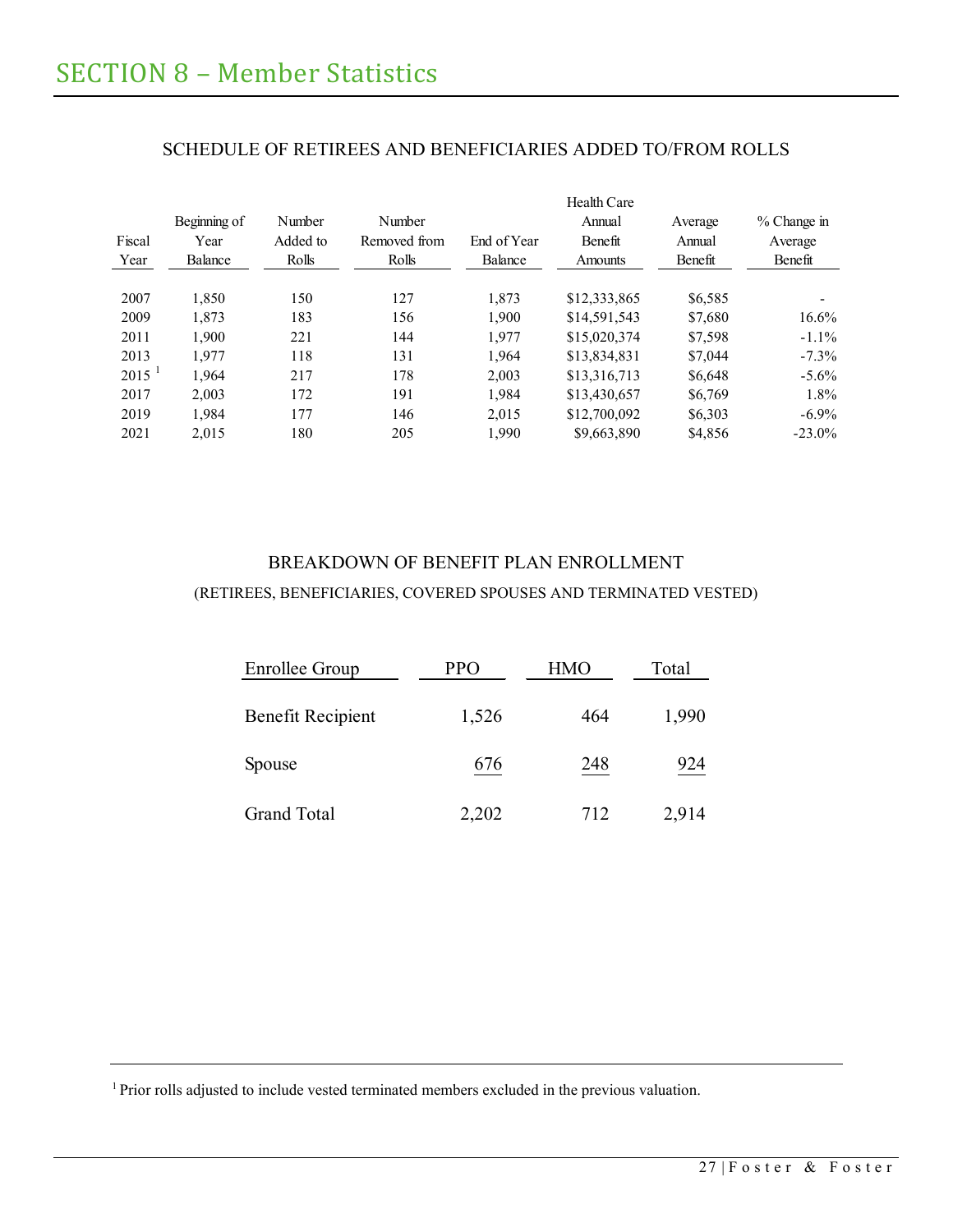# <span id="page-32-0"></span>SECTION 9 – ACTUARIAL ASSUMPTIONS AND FUNDING METHODS

# **ACTUARIAL ASSUMPTIONS**

| <b>Valuation Date</b>                  | December 31, 2021.                                                                                                                                     |
|----------------------------------------|--------------------------------------------------------------------------------------------------------------------------------------------------------|
| <b>GASB 75 Measurement Date</b>        | December 31, 2021.                                                                                                                                     |
| Fiscal Year End                        | December 31, 2022.                                                                                                                                     |
| <b>Mortality Rate</b>                  | RP-2000 Combined Healthy Mortality Table<br>with Generational Mortality Improvements<br>(Scale AA), with female rates adjusted by a<br>factor of 1.04. |
| End of Year Discount Rate              | 6.50% per year, based on investment rate of<br>return, compounded annually, net of investment<br>related expenses.                                     |
| <b>Beginning of Year Discount Rate</b> | 6.50% per year, based on investment rate of<br>return, compounded annually, net of investment<br>related expenses.                                     |
| <b>Retirement Rates</b>                | See table below:                                                                                                                                       |

| Age       | <b>Retirement Rate</b> |
|-----------|------------------------|
| $50 - 59$ | 7%                     |
| 60        | 20%                    |
| 61 - 64   | 10%                    |
| 65        | 15%                    |
| 66        | 18%                    |
| 67        | 25%                    |
| 68        | 15%                    |
| 69        | 30%                    |
| 70        | 35%                    |
| $71 - 74$ | 20%                    |
| 75        | 100%                   |
|           |                        |

Retirement – Vested Participant Assumed to retire at first eligibility for commencement of pension benefits.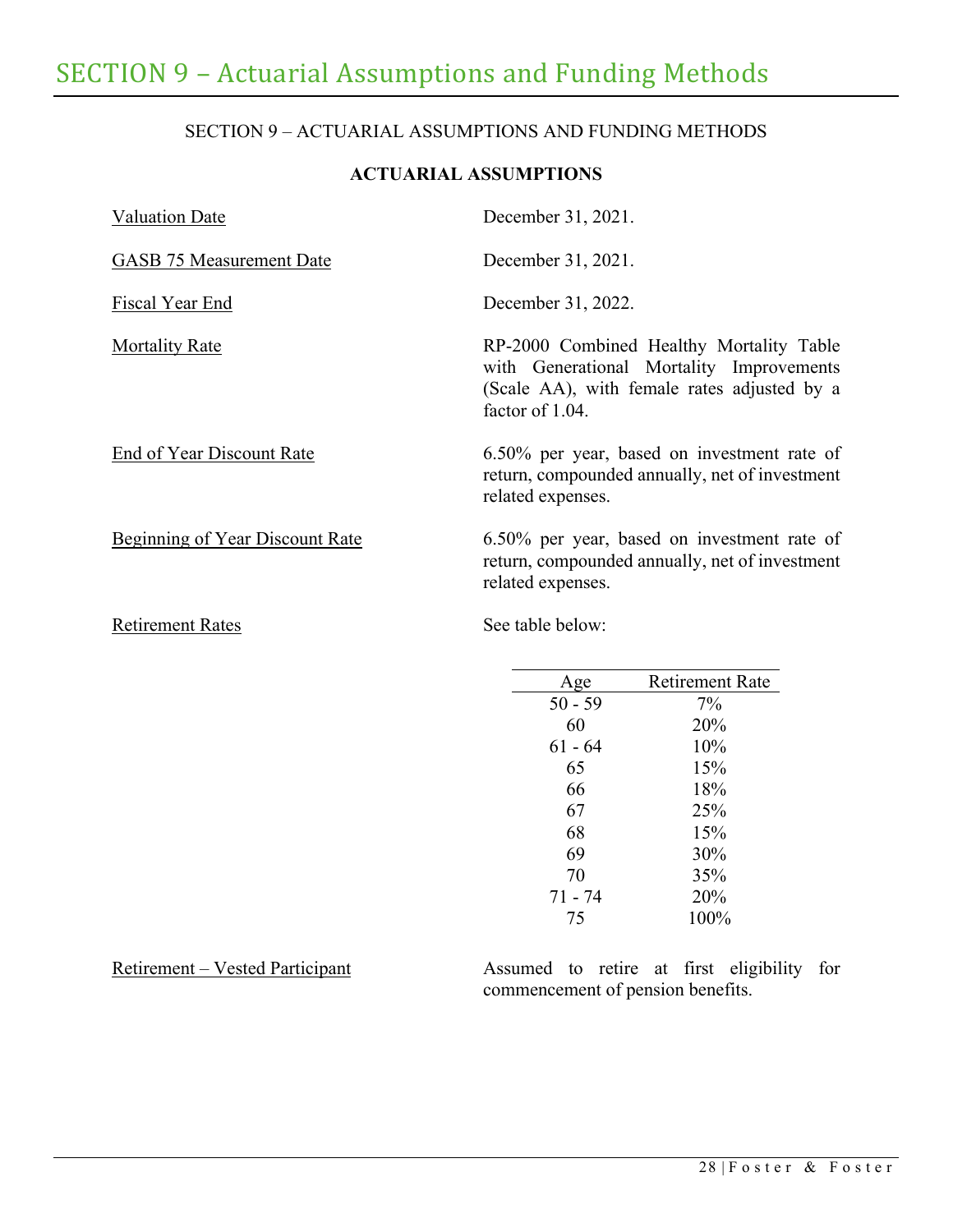# Termination Rates

| Male Rate | <b>Female Rate</b> |
|-----------|--------------------|
| 5.00%     | 7.75%              |
| 3.50%     | 6.75%              |
| 3.50%     | 5.75%              |
| 2.60%     | 4.75%              |
| 2.24%     | 4.52%              |
| 2.15%     | 4.49%              |
| 1.75%     | 4.19%              |
| 1.70%     | 3.94%              |
| 1.65%     | 3.74%              |
| 1.55%     | 3.54%              |
| 1.55%     | 3.34%              |
| 1.55%     | 3.14%              |
| 1.45%     | 2.94%              |
| 1.40%     | 2.85%              |
| 1.35%     | 2.52%              |
| 1.20%     | 2.52%              |
| 1.00%     | 2.52%              |
|           |                    |

# Disability Rates None assumed.

# Salary Increase

|                 | <b>Salary Increase</b> |
|-----------------|------------------------|
| Service         | Rate                   |
| 0               | 7.00%                  |
| 1               | 6.50%                  |
| $\overline{2}$  | 5.75%                  |
| 3               | 5.50%                  |
| 4               | 5.25%                  |
| 5               | $6.00\%$               |
| 6               | 5.00%                  |
| 7               | 4.75%                  |
| 8               | 4.50%                  |
| 9               | 4.25%                  |
| 10              | 5.00%                  |
| $11 - 14$       | 4.00%                  |
| 15              | 5.00%                  |
| $16 - 19$       | 4.00%                  |
| 20              | 5.00%                  |
| $21+$           | 3.50%                  |
| 3.00% per year. |                        |
|                 |                        |
| 2.50% per year. |                        |

# Payroll Growth

# **Inflation**

Administrative Expenses 1986 1997 1998 No additional expenses added to Normal Cost.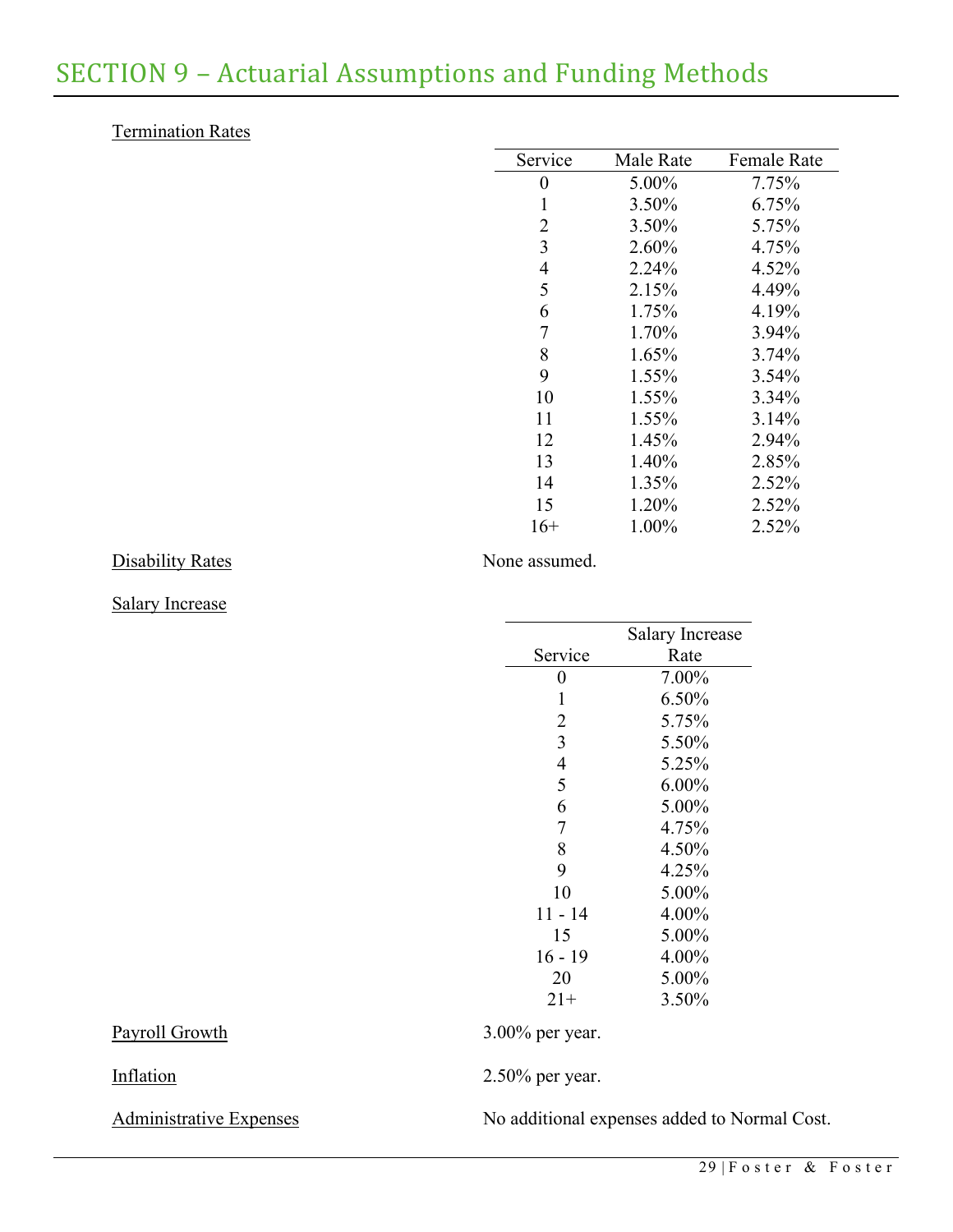| <b>Marital Status</b>            | 100% assumed married, with male spouses 3<br>years older than female spouses.                                                                                                                        |
|----------------------------------|------------------------------------------------------------------------------------------------------------------------------------------------------------------------------------------------------|
| <b>Health Care Participation</b> | 80% participation assumed (previously 90%),<br>with 76% electing spouse coverage.                                                                                                                    |
|                                  | Future retirees are assumed to elect medical<br>plans in the same proportion as the 2019<br>elections for current enrollees. The current<br>enrollments are 24% with HMO and 76% with<br>PPO.        |
| Medicare Participation           | 100% of members are assumed to enroll in<br>Medicare if eligible and hired on or after April<br>1, 1986. It is assumed that 93% of members will<br>enroll in Medicare if hired before April 1, 1986. |
| Health Care Inflation            | Initial rate of 7.50% in fiscal 2022, grading<br>down to the ultimate trend rate of 4.00% in fiscal                                                                                                  |

2075.

| <b>Fiscal Year</b> | Rate     |
|--------------------|----------|
| 2022               | 7.50%    |
| 2023               | 7.25%    |
| 2024               | 7.00%    |
| 2025               | 6.75%    |
| 2026               | 6.50%    |
| 2027               | 6.25%    |
| 2028               | $6.00\%$ |
| 2029               | 5.75%    |
| 2030               | 5.50%    |
| 2031-2052          | 5.25%    |
| 2053-2060          | 5.00%    |
| 2061-2067          | 4.75%    |
| 2068-2071          | 4.50%    |
| 2072-2074          | 4.25%    |
| $2075+$            | 4.00%    |

The above rates reflect recent healthcare trend rate surveys, blended with the long-term rates from the Getzen model published by the Society of Actuaries.

Medicare Advantage Cost Increases 3.50% per year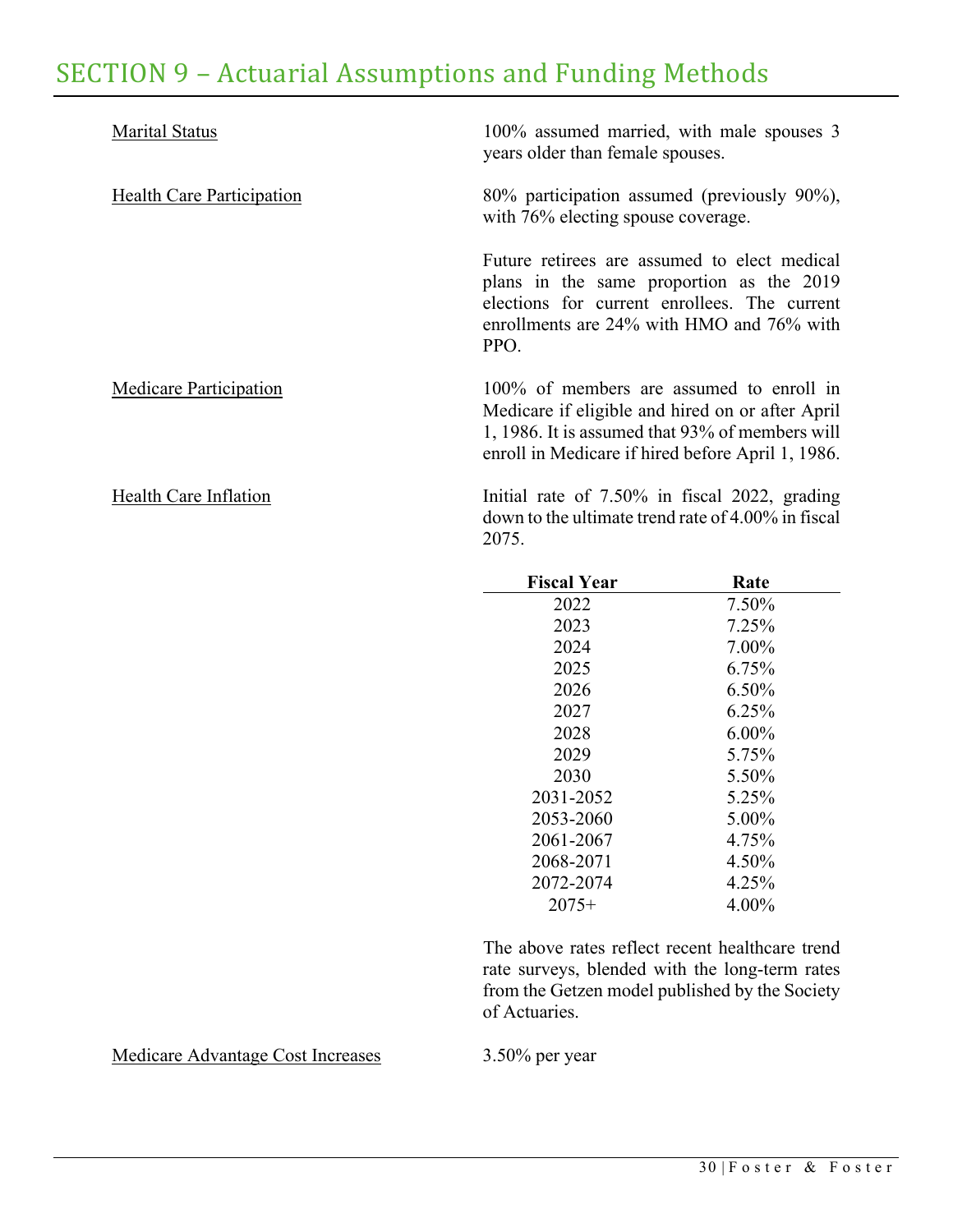| Medical Aging (Morbidity) Factors                   | Developed based on a study performed by Dale<br>Yamamoto for the Society of Actuaries. Used to<br>measure the annual increases in per capita claim<br>costs for each age and relative cost by gender.<br>See the SOA report titled "Health Care Costs -<br>From Birth to Death" for more details. |
|-----------------------------------------------------|---------------------------------------------------------------------------------------------------------------------------------------------------------------------------------------------------------------------------------------------------------------------------------------------------|
| <b>Health Claims</b><br>(Medicare and Non-Medicare) | Developed using a $50/50$ blend of i) the 2021<br>medical and prescription claims and enrollment<br>experience; and ii) 2022 age-adjusted premium<br>rates.                                                                                                                                       |
| <b>Funding Method</b>                               | Entry Age Cost Method (level percentage of<br>pay).                                                                                                                                                                                                                                               |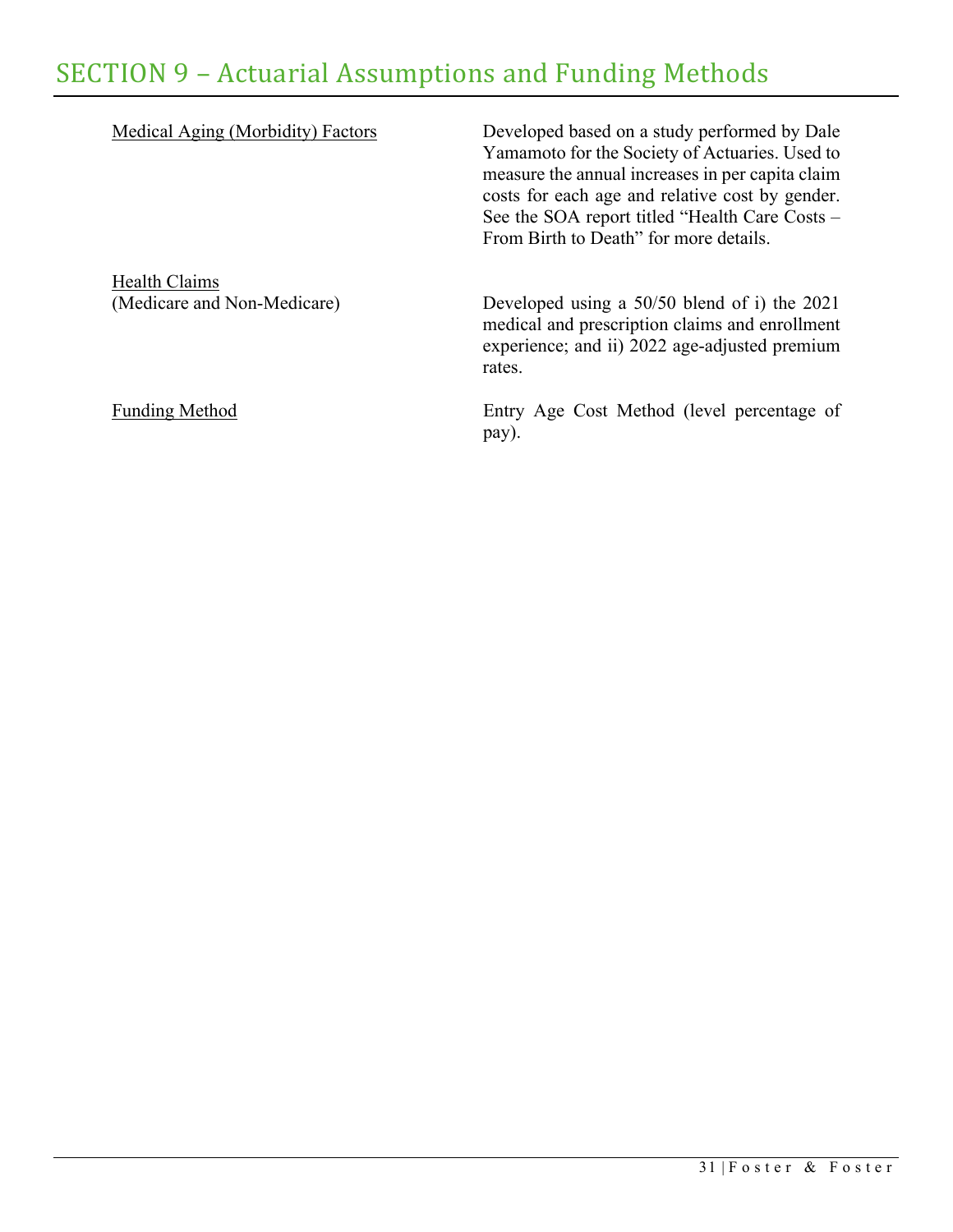# DISCUSSION OF CENSUS DATA AND ASSUMPTIONS

- 1. Census Data We received December 31, 2021 census data from District personnel. The data was substantially similar to data used in the previous year's valuation. No material modifications were made to the data.
- 2. Medical/Rx Cost and Enrollment Data District personnel provided claims and enrollment experience for medical and prescription plan cost information for calendar year 2021.
- 3. Actuarial Assumptions and Methods
	- a. Demographic Assumptions
		- i. Mortality rates are those used in the corresponding pension valuation developed during a 2018 Experience Study. Mortality rates are deemed reasonable and reflect mortality improvements. They are a best estimate given limited plan experience. We will continue to monitor the impact of mortality.
		- ii. Retirement rates, termination and disability rates are deemed reasonable and will continue to be monitored to ensure they capture plan experience.
		- iii. The participation rate was lowered from 90% to 80%. The spousal coverage election percentage is the same as in the previous valuation. Rates are deemed reasonable and will continue to be monitored.
		- iv. Assumed enrollment was updated to reflect actual retiree enrollment as of December 31, 2021. 76% of future retirees are assumed to elect PPO coverage. The remaining 24% are assumed to elect HMO coverage.
	- b. Other Assumptions
		- i. Health care inflation rates were updated to reflect recent healthcare trend rate surveys, blended with the long-term rates from the Getzen model published by the Society of Actuaries.
		- ii. The interest rate (i.e. investment return) remains at 6.50% at the request of the District and Board personnel. This rate is supported by the Crossover Test as shown in the Appendix.
	- c. Funding Method The valuation results were calculated using the Entry Age cost method (level percentage of pay). This method is required under GASB 74/75.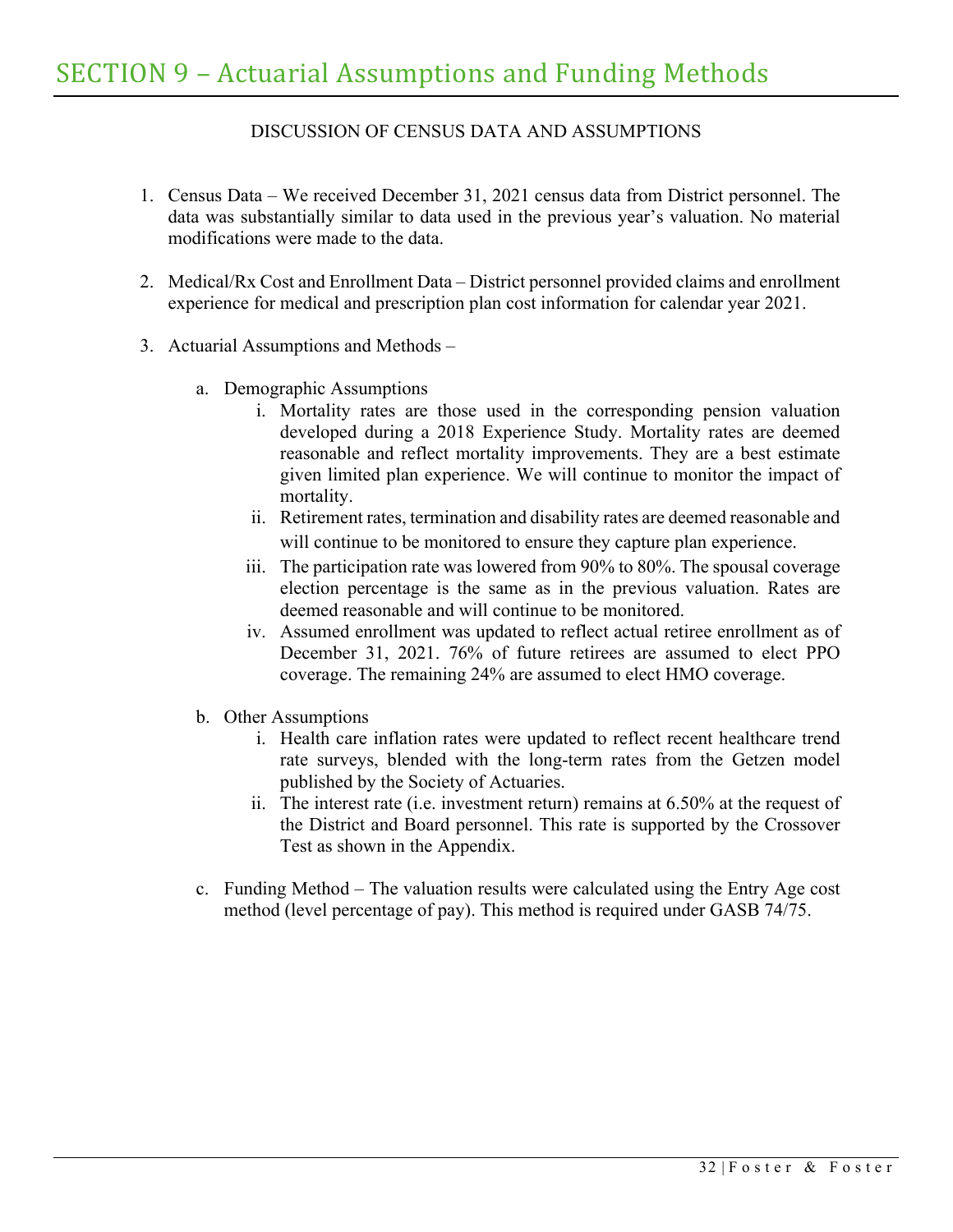# SECTION 10 – SUMMARY OF PLAN PROVISIONS

<span id="page-37-0"></span>

| Credited Service                          | Total completed years of employment with<br>the District.                                                                                                                                                                                                                                                                                                                                                                                                 |
|-------------------------------------------|-----------------------------------------------------------------------------------------------------------------------------------------------------------------------------------------------------------------------------------------------------------------------------------------------------------------------------------------------------------------------------------------------------------------------------------------------------------|
| <b>Eligibility for Insurance Coverage</b> | At least 10 years of service with the District.<br>Coverage does not commence until the<br>member starts receiving payments from the<br>District's Retirement Fund.<br>Earliest<br>eligibility is based on the member's hire date<br>as follows:                                                                                                                                                                                                          |
|                                           | Hired on or before June 13, 1997: Age 50<br>Hired after June 13, 1997 and before<br>January 1, 2011: Age 55<br>Hired on or after January 1, 2011: Age 62                                                                                                                                                                                                                                                                                                  |
| Health Care Insurance                     | Retirees who meet the age and service<br>requirements above are eligible for medical<br>and prescription drug benefits payable for<br>life.                                                                                                                                                                                                                                                                                                               |
| <b>Health Contributions</b>               |                                                                                                                                                                                                                                                                                                                                                                                                                                                           |
| Retiree                                   | Retirees pay a portion of the premium each<br>year based on the i) adjusted premium<br>developed based on actual claims experience<br>ii) the contribution rate policy<br>and<br>established by the Board of Commissioners.<br>The policy calls for a 2.5% increase in the<br>contribution rate on January 1 <sup>st</sup> or each year<br>until the contribution rate reaches 50%,<br>projected to be in 2021. The contribution rate<br>for 2021 is 50%. |
| District                                  | Remaining amount necessary for payment of<br>claims.                                                                                                                                                                                                                                                                                                                                                                                                      |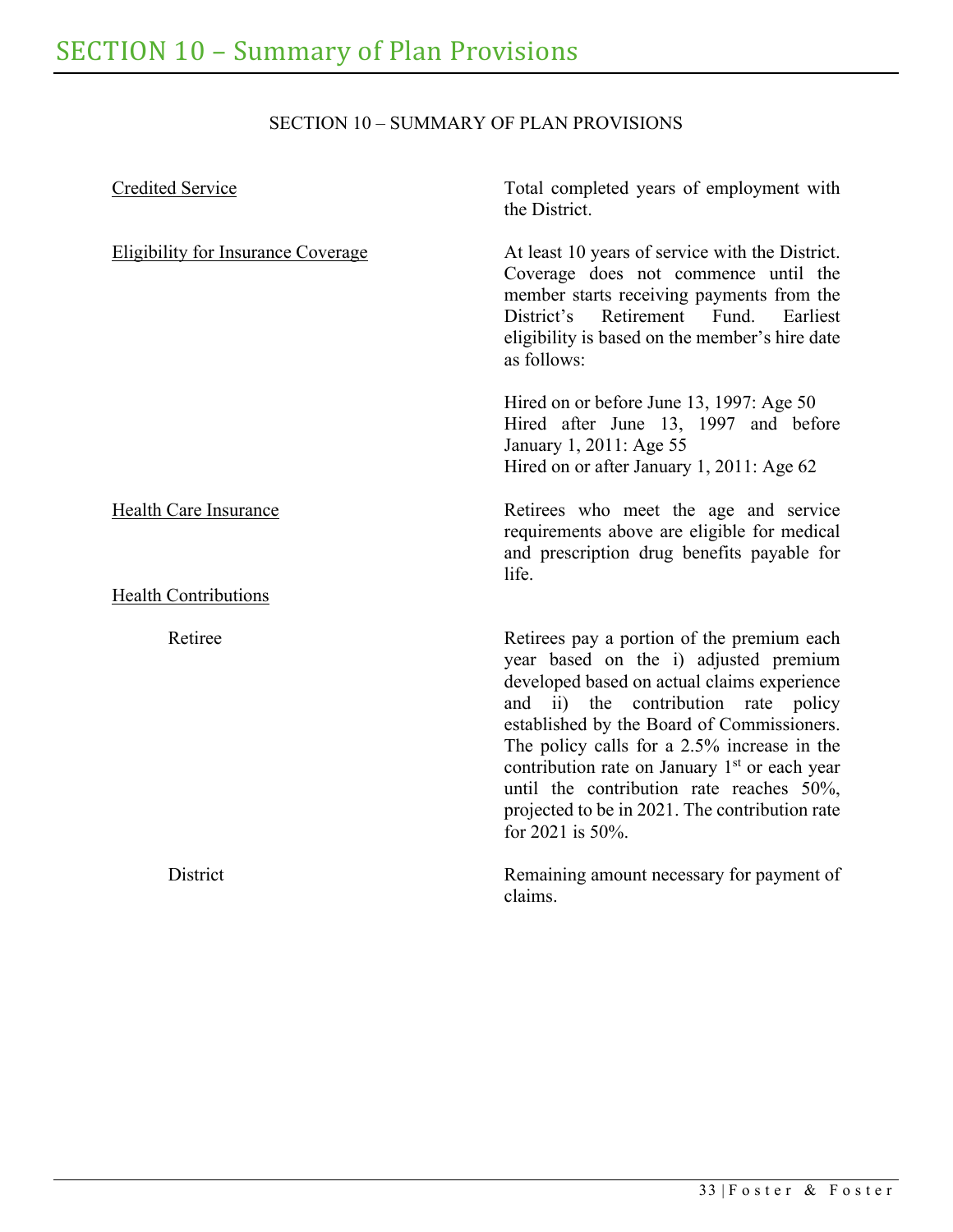# APPENDIX 1 – GASB 74 DISCLOSURES FOR PLAN YEAR 2021

## **STATEMENT OF FIDUCIARY NET POSITION**

(For the Year Ended December 31, 2021)

<span id="page-38-0"></span>

| <b>ASSETS</b>                              | <b>MARKET VALUE</b> |
|--------------------------------------------|---------------------|
| Cash and Short-Term Investments            |                     |
| Receivables:                               |                     |
| <b>Accrued Interest</b>                    | 73,752              |
| <b>Total Receivables</b>                   | 73,752              |
| Investments:                               |                     |
| <b>Fixed Income Mutual Funds</b>           | 86, 355, 436        |
| <b>Equity Mutual Funds</b>                 | 215, 231, 633       |
| <b>Balanced Mutual Funds</b>               |                     |
| Money Market Funds                         | 9,516,075           |
| <b>Total Investments</b>                   | 311,103,144         |
| <b>Total Assets</b>                        | 311,176,896         |
| <b>LIABILITIES</b>                         |                     |
| Payables:                                  |                     |
| Deposit Payable                            | 13,750              |
| <b>Total Liabilities</b>                   | 13,750              |
| NET POSITION RESTRICTED FOR POSTEMPLOYMENT |                     |
| BENEFITS OTHER THAN PENSIONS               | 311,163,146         |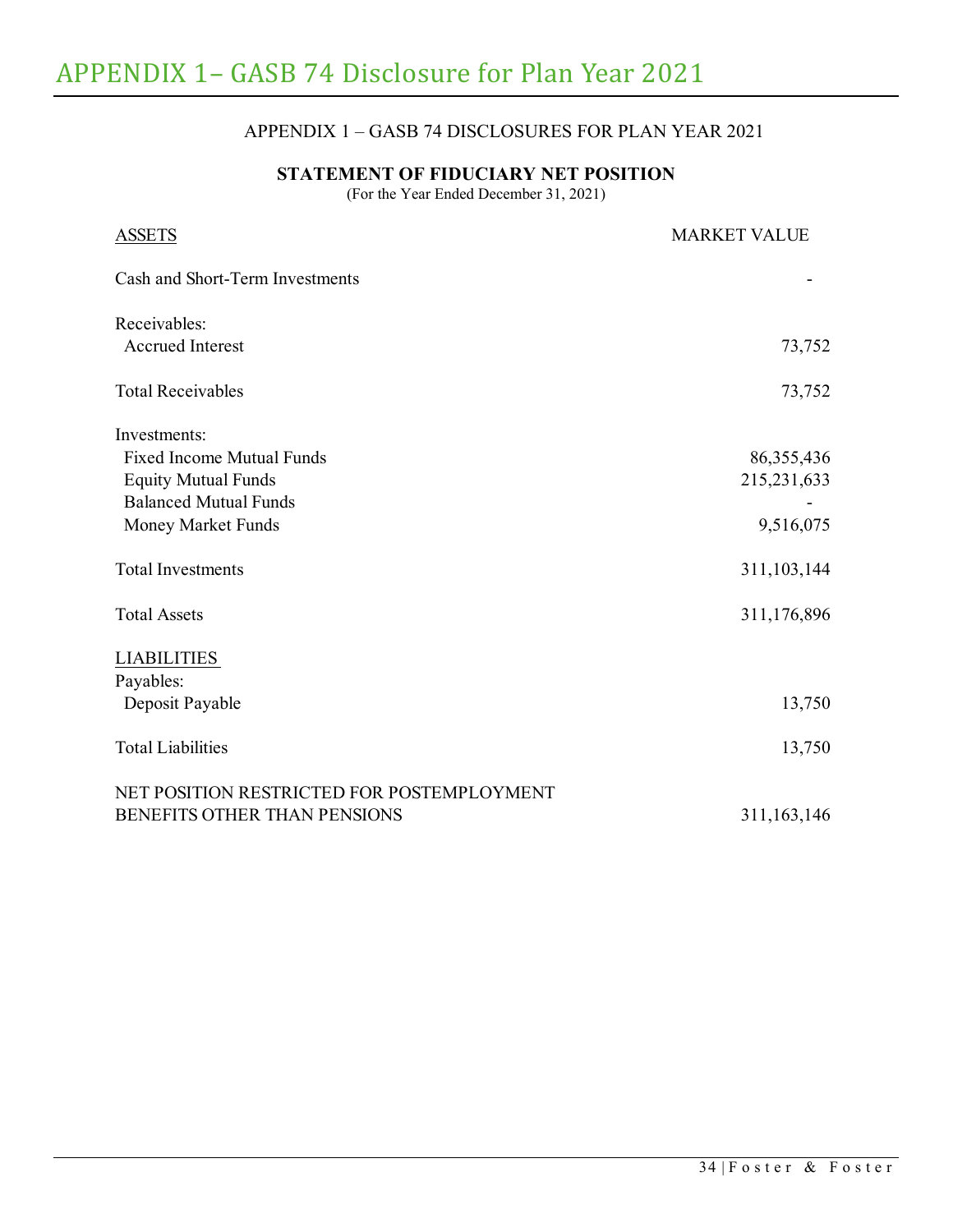# **STATEMENT OF CHANGES IN FIDUCIARY NET POSITION**

(For the Year Ended December 31, 2021)

| <b>ADDITIONS</b>                                             |            |             |
|--------------------------------------------------------------|------------|-------------|
| Contributions:                                               |            |             |
| <b>Employer Contributions</b>                                | 14,663,890 |             |
| <b>Total Contributions</b>                                   |            | 14,663,890  |
| Investment Income:                                           |            |             |
| Net Appreciation (Depreciation) in Fair Value of Investments | 30,605,436 |             |
| Interest & Dividends                                         | 5,448,884  |             |
| Less Investment Expense                                      | (55,000)   |             |
|                                                              |            |             |
| Net Investment Income                                        |            | 35,999,320  |
|                                                              |            |             |
| <b>Total Additions</b>                                       |            | 50,663,210  |
|                                                              |            |             |
| <b>DEDUCTIONS</b>                                            |            |             |
| Distributions to Members:                                    |            |             |
| Retiree Health Care Benefits                                 | 9,663,890  |             |
|                                                              |            |             |
| <b>Total Distributions</b>                                   |            | 9,663,890   |
|                                                              |            |             |
| Administrative Expense                                       |            | 41,639      |
|                                                              |            |             |
| <b>Total Deductions</b>                                      |            | 9,705,529   |
|                                                              |            |             |
| Net Increase in Net Position                                 |            | 40,957,681  |
|                                                              |            |             |
| NET POSITION RESTRICTED FOR POSTEMPLOYMENT                   |            |             |
| BENEFITS OTHER THAN PENSIONS                                 |            |             |
| Beginning of the Year                                        |            | 270,205,465 |
|                                                              |            |             |
| End of the Year                                              |            | 311,163,146 |
|                                                              |            |             |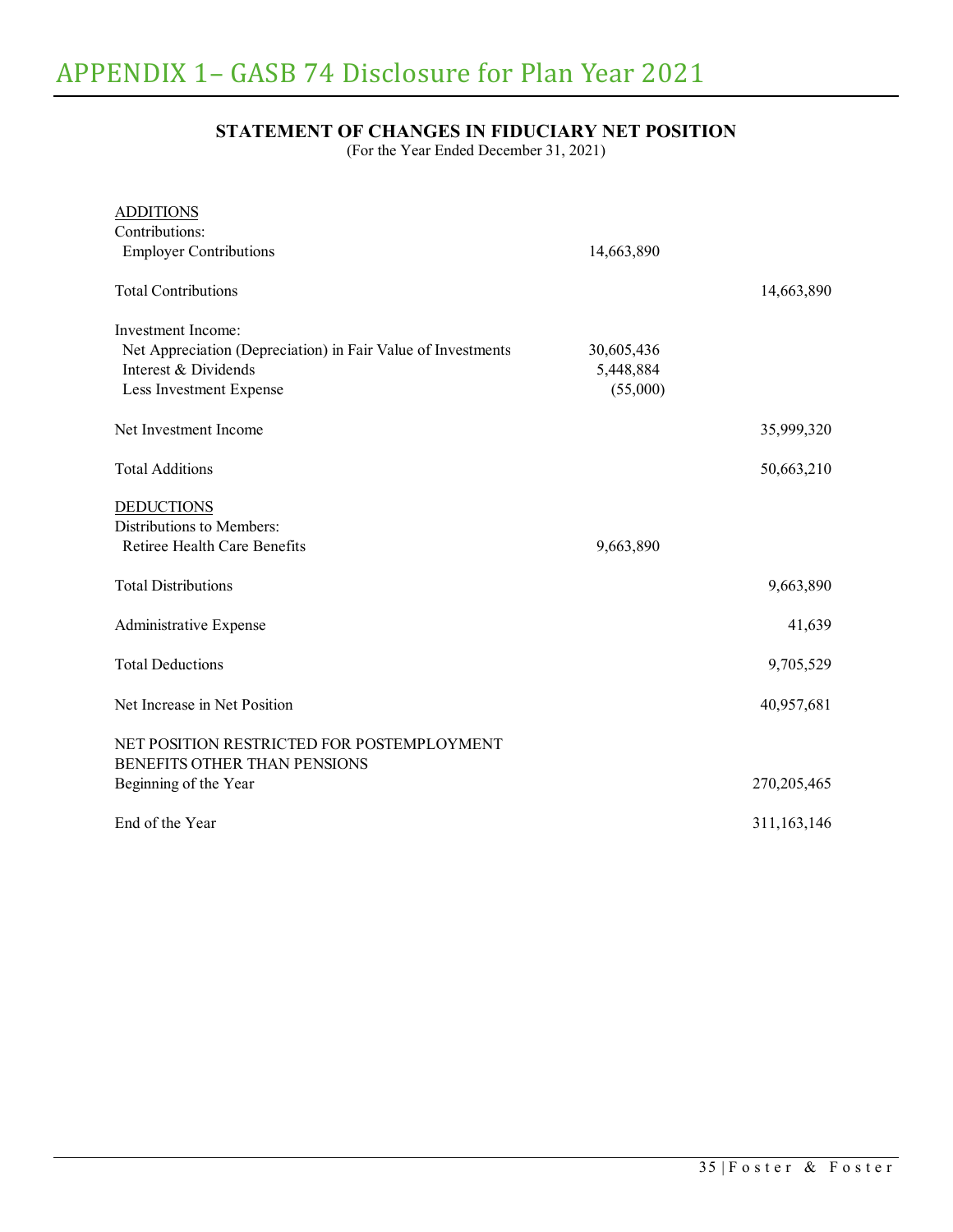#### NOTES TO THE FINANCIAL STATEMENTS (For the Year Ended December 31, 2021)

## **GENERAL INFORMATION ABOUT THE OPEB PLAN**

#### *Plan Description:*

The Metropolitan Water Reclamation District of Chicago Retiree Health Care Benefit Plan (Plan) is a single employer defined benefit postemployment health care plan that covers eligible retired employees of the District. The Plan, which is administered by the District, allows employees who retire and meet retirement eligibility requirements under the District's retirement plan to continue health coverage as a participant in the District's plan.

### *Employees Covered by Benefit Terms. At December 31, 2021, the following employees were covered by the benefit terms:*

| Inactive Plan Members Currently Receiving Benefits                  | 1,552 |
|---------------------------------------------------------------------|-------|
| Beneficiaries of Deceased Plan Members Currently Receiving Benefits | 407   |
| Inactive Plan Members Entitled to But Not Yet Receiving Benefits    | 31    |
| <b>Active Plan Members</b>                                          | 1,727 |
|                                                                     | 3.717 |

#### *Benefits Provided:*

The benefits provided are the same as those provided for active employees. Spouses and dependents of eligible retirees are also eligible for medical coverage in accordance with the plan. All full-time employees of the District with at least ten actual years of service are eligible to receive postemployment benefits. Coverage for retirees and their eligible spouse is provided for life. Coverage for dependent children is provided in accordance with the eligibility provisions of the District-sponsored health plan. The Trust was established to advance fund benefits provided under the Plan.

### *Eligibility for Insurance Coverage:*

Employees must have at least ten actual years of service with the District, and coverage does not commence until the member starts receiving payments from the District's Retirement Fund. District Commissioners must have at least six years of service as a Commissioner of the District. Eligibility is based on the employee's hire date as follows: age 50 for those hired on or before June 13, 1997, age 55 for those hired between June 13, 1997 and January 1, 2011 and age 62 for those hired on or after January 1, 2011.

#### *Health Care Insurance:*

Retirees who meet the age and service requirements above are eligible for medical and prescription drug benefits payable for life.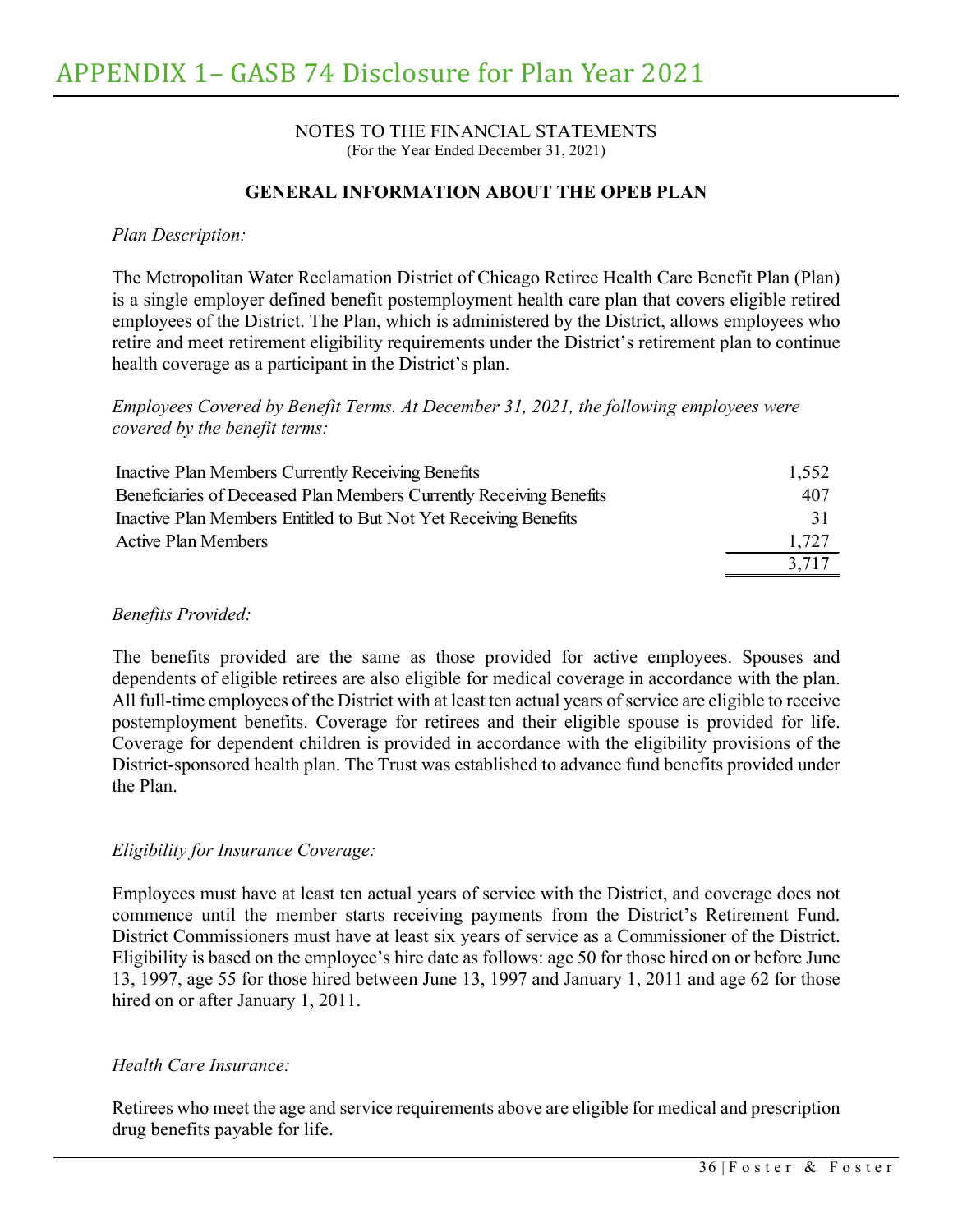## *Contributions:*

The Metropolitan Water Reclamation District's Retiree Health Care Plan (Plan) is a single employer defined benefit postemployment health care plan that covers eligible retired employees of the District. The Plan, which is administered by the District, allows employees who retire and meet certain eligibility requirements to continue medical and prescription drug coverage as a participant in the District's plan. Spouses and dependents of eligible retirees are also eligible for medical and prescription drug coverage in accordance with the plan. All full-time employees of the District who meet the age and service requirements are eligible to receive postemployment health care benefits. Lifetime coverage for retirees and their eligible spouses is provided. Coverage for dependent children is also provided in accordance with the eligibility provisions of the Districtsponsored health plan. The Trust was established to advance fund benefits provided under the Plan.

Under the terms of the Plan, the Retired plan members and beneficiaries currently receiving benefits are required to contribute specified amounts monthly toward the cost of health insurance premiums.

The retiree contribution rates are set based on prior year claims incurred and become effective January 1st each year. The retiree contribution rate utilized is based on the contribution rate policy established by the Board of Commissioners. This policy calls for a 2.5% increase in the contribution rate on January 1st of each year until the contribution rate reaches 50% in 2021. The retiree contribution rate for 2021 and after is 50.0%.

In future years, contributions are assumed to increase at the same rate as claims expenditures.

#### *Investment Policy:*

The following was the Board's adopted asset allocation policy as of December 31, 2020. No such allocations were provided as of December 31, 2021.

| Asset Class                  | <b>Target Allocation</b> |
|------------------------------|--------------------------|
| <b>Broad Fixed Income</b>    | 20.0%                    |
| Core Plus Fixed Income       | 15.0%                    |
| Large Cap Core Equity        | 17.5%                    |
| Large Cap Growth Equity      | $7.5\%$                  |
| Mid Cap Core Equity          | 10.0%                    |
| Small Cap Core Equity        | 10.0%                    |
| Global Low Volatility        | $5.0\%$                  |
| Non US Large Cap Core Equity | 15.0%                    |
| Total                        | 100%                     |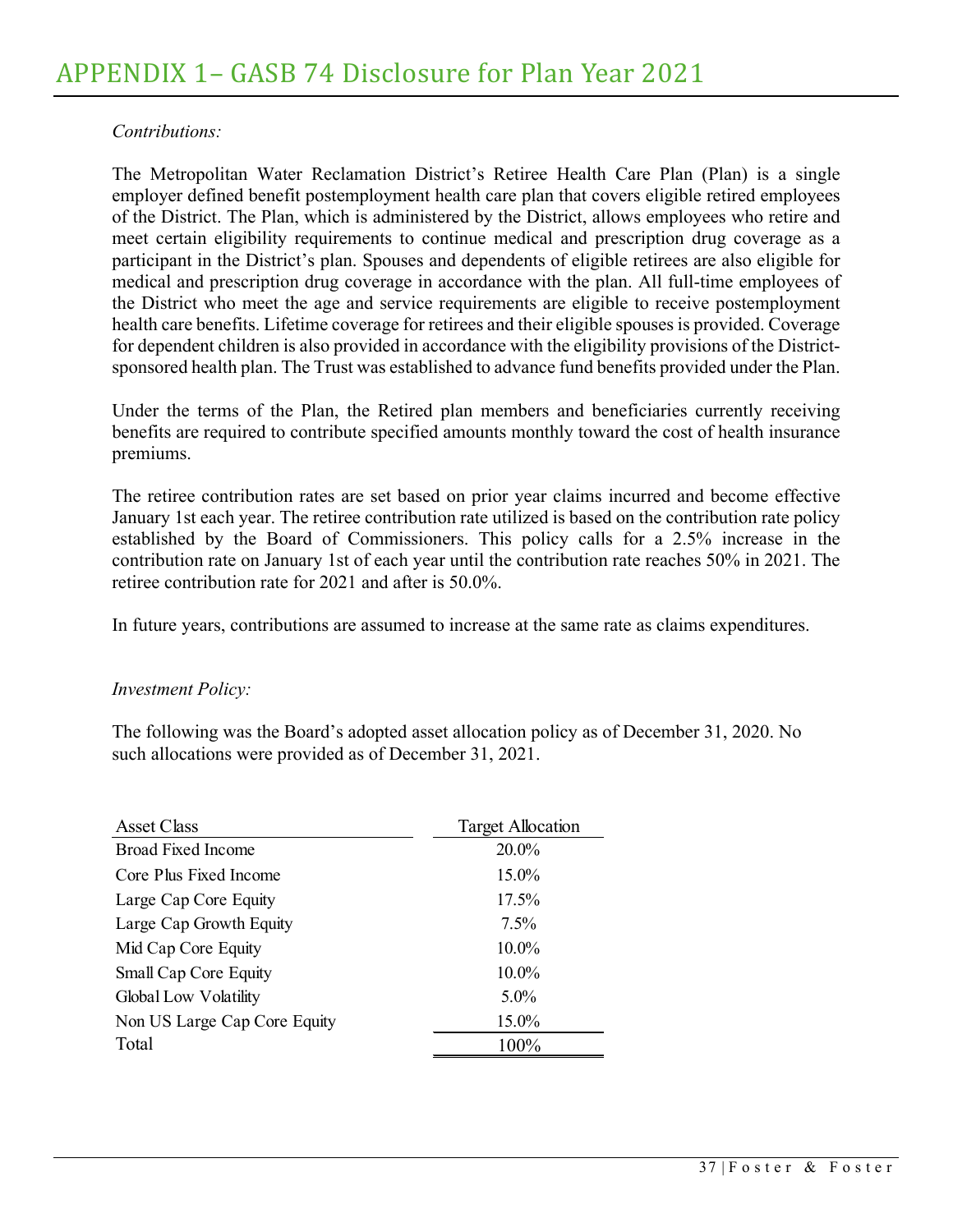## *Concentrations:*

The Plan did not hold investments in any one organization that represent 5 percent or more of the Fund's Fiduciary Net Position.

### *Rate of Return:*

For the year ended December 31, 2021 the annual money-weighted rate of return on investments, net of investment expense, was 13.1 percent. The money-weighted rate of return expresses investment performance, net of investment expense, adjusted for the changing amounts invested.

### *Receivables:*

If the OPEB plan reported receivables from long-term contracts with the District for contributions, the OPEB plan should disclose information required by paragraph 34c of this Statement.

### *Allocated Insurance Contracts:*

If the OPEB plan had allocated insurance contracts that are excluded from OPEB plan assets, the OPEB plan should disclose information required by paragraph 34d of this Statement.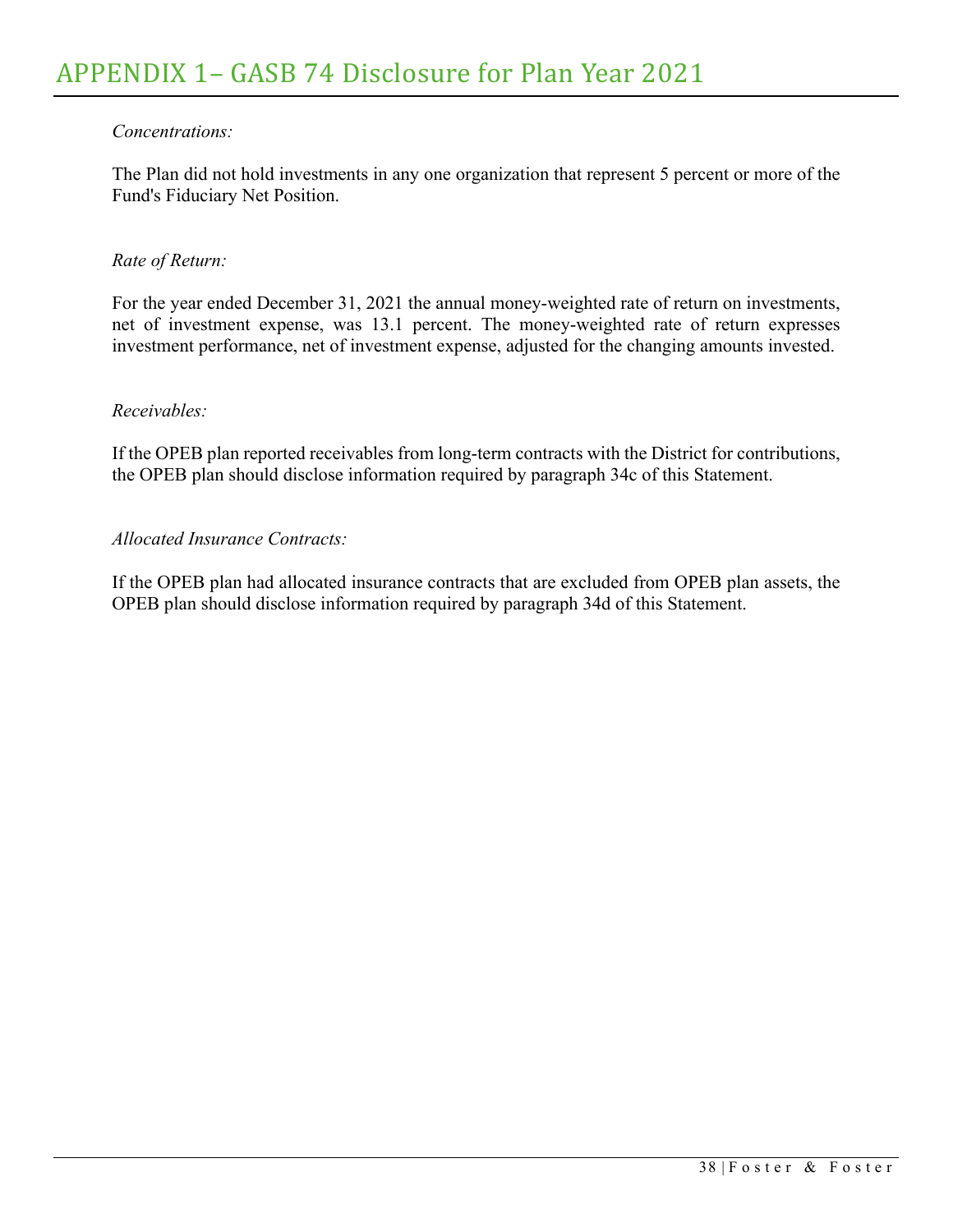# **NET OPEB LIABILITY OF THE DISTRICT**

The measurement date for GASB 74 reporting is December 31, 2021.

The reporting period is January 1, 2021 through December 31, 2021.

The District's Net OPEB Liability was measured as of December 31, 2021.

The Total OPEB Liability used to calculate the Net OPEB Liability was determined as of that date.

The components of the Net OPEB Liability of the District on December 31, 2021 were as follows:

| <b>Total OPEB Liability</b>                                             | <sup>S</sup> | 337,646,669   |
|-------------------------------------------------------------------------|--------------|---------------|
| Plan Fiduciary Net Position                                             |              | 311, 163, 146 |
| District's Net OPEB Liability                                           |              | 26,483,523    |
| Plan Fiduciary Net Position as a percentage of the Total OPEB Liability |              | 92.16%        |

#### *Actuarial Assumptions:*

The Total OPEB Liability was determined by an actuarial valuation as of December 31, 2021 using the following actuarial assumptions:

| Inflation Rate             | 2.50%             |
|----------------------------|-------------------|
| Salary Increase Rate(s)    | Varies by Service |
| Discount Rate              | 6.50%             |
| Initial Trend Rate         | 7.50%             |
| <b>Ultimate Trend Rate</b> | 4.00%             |
| <b>Years to Ultimate</b>   | 53                |
| Investment Rate of Return  | $6.50\%$          |

For all employees, mortality rates were based on the RP-2000 combined health mortality tables with fully generational mortality improvements using scale AA, with rates for female participants adjusted by a factor of 1.04.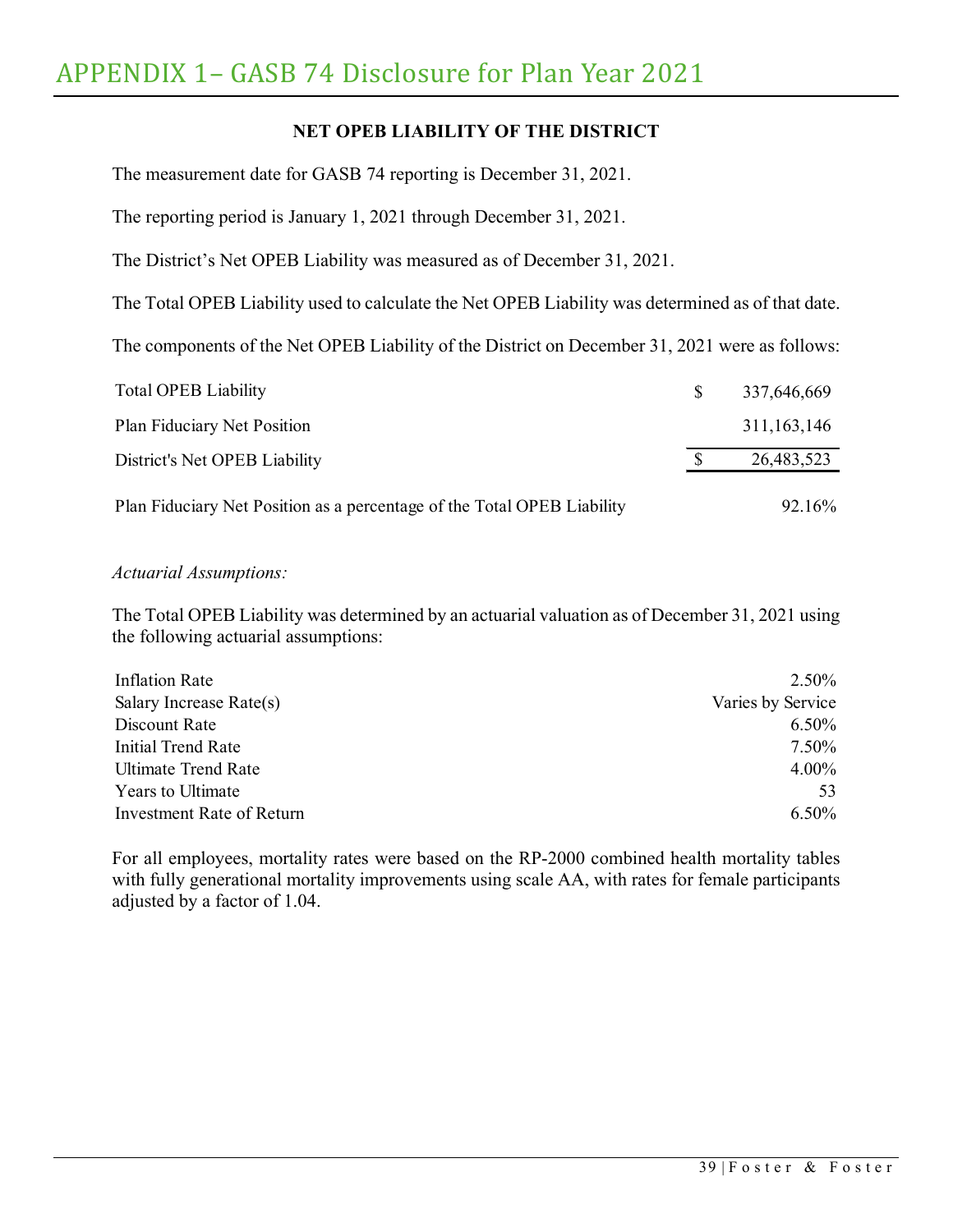# *The Long-Term Expected Rate of Return:*

The Long-Term Expected Rate of Return on OPEB Plan investments is determined using a building-block method in which best-estimate rates of expected future real rates of return (expected returns, net of investment expenses and inflation) are developed for each major asset class. These ranges are combined to produce the Long-Term Expected Rate of Return by weighting the expected future real rates of return by the target asset allocation percentage and by adding expected inflation. Best estimates of arithmetic real rates of return for each major asset class included in the target asset allocation as of December 31, 2020 (no such allocations or rates were provided as of December 31, 2021) are summarized in the following table:

|                              |                          | Long Term Expected  |
|------------------------------|--------------------------|---------------------|
| Asset Class                  | <b>Target Allocation</b> | Real Rate of Return |
| <b>Broad Fixed Income</b>    | 20.0%                    | 1.70%               |
| Core Plus Fixed Income       | 15.0%                    | $2.10\%$            |
| Large Cap Core Equity        | 17.5%                    | $6.90\%$            |
| Large Cap Growth Equity      | $7.5\%$                  | $6.80\%$            |
| Mid Cap Core Equity          | 10.0%                    | $7.20\%$            |
| Small Cap Core Equity        | $10.0\%$                 | 7.70%               |
| Global Low Volatility        | $5.0\%$                  | $6.50\%$            |
| Non US Large Cap Core Equity | 15.0%                    | 7.30%               |
| Total                        | 100%                     |                     |

The Long-Term Expected Rate of Return calculated using the method described above exceeds 6.50% (assuming 2.50% inflation).

## *Discount Rate:*

The projection of cash flows used to determine the Discount Rate assumed that current Plan Member and District contributions will be made at the current contribution rate (i.e. funding policy). The expected rate of return on trust investments is 6.50%. It is our understanding that the District has adopted a funding policy as of October 2, 2014 with the intention of fully funding the plan by 2026 and maintaining 100% funding thereafter. The District has shown that they are following the funding policy completely and will continue to do so. Therefore, the expected return on investments was used to discount projected benefit payments for all future benefit payments, and the single equivalent rate was 6.50%.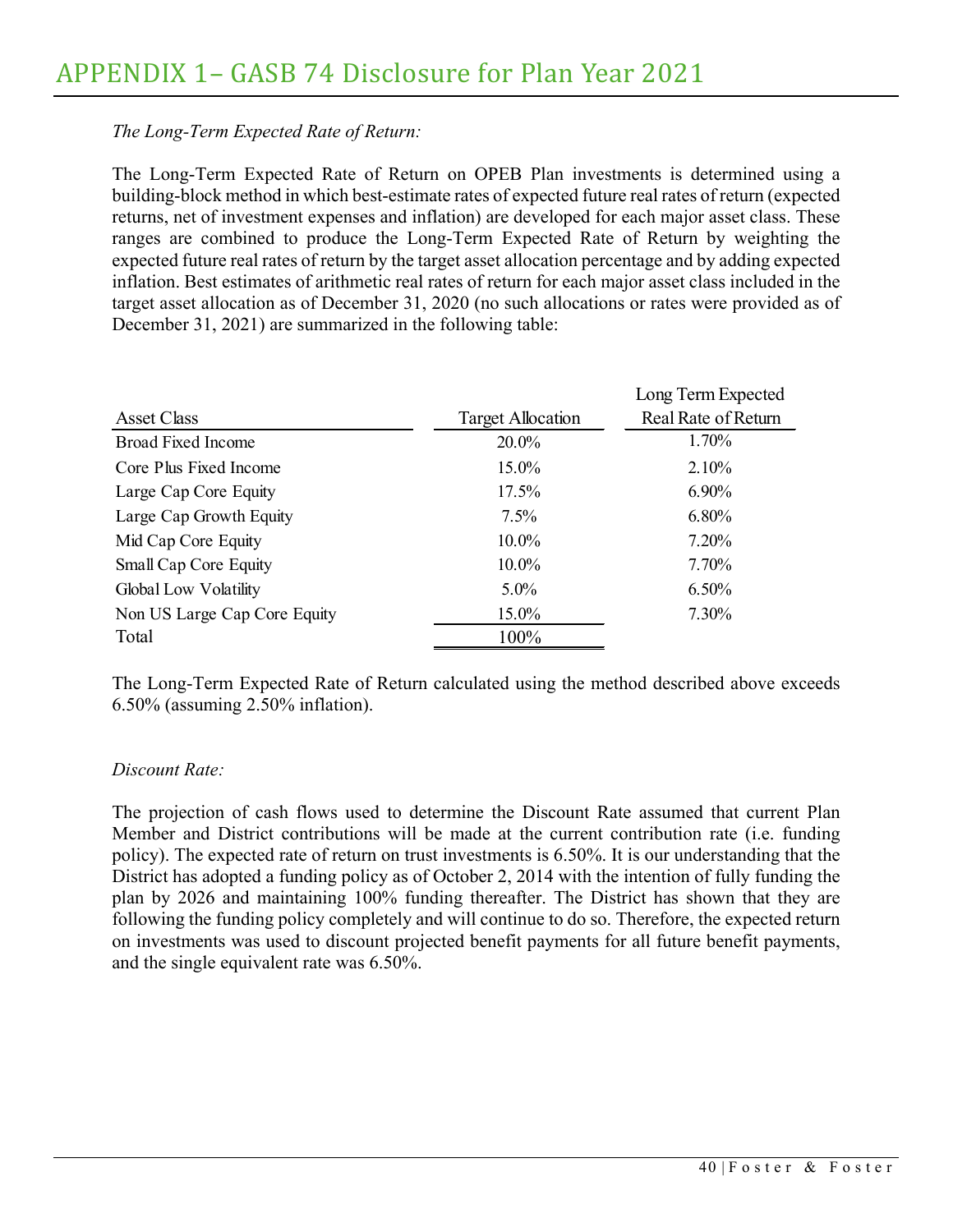*Sensitivity of the Net OPEB Liability to changes in the Discount Rate as of December 31, 2021:*

The following presents the Net OPEB Liability of the District, as well as what the District's Net OPEB Liability would be if it were calculated using a discount rate that is one percentage-point lower or one percentage-point higher than the current discount rate:

|                            |  | Current Discount |          |      |       |                                                          |  |
|----------------------------|--|------------------|----------|------|-------|----------------------------------------------------------|--|
|                            |  | 1\% Decrease     |          | Rate |       | 1\% Increase                                             |  |
|                            |  | 5.50%            | $6.50\%$ |      | 7.50% |                                                          |  |
| Net OPEB Liability (asset) |  |                  |          |      |       | $\frac{1}{2}$ 72,995,771 \, 26,483,523 \, 3 (11,840,529) |  |

*Sensitivity of the Net OPEB Liability to changes in the Healthcare Cost Trend Rates as of December 31, 2021:*

The following presents the Net OPEB Liability of the District, as well as what the District's Net OPEB Liability would be if it were calculated using healthcare cost trend rates that are one percentage-point lower or one percentage-point higher than the current healthcare cost trend rates:

|                            |                                                        | Healthcare Cost    |                                                                       |  |  |  |
|----------------------------|--------------------------------------------------------|--------------------|-----------------------------------------------------------------------|--|--|--|
|                            | 1\% Decrease                                           | <b>Trend Rates</b> | 1\% Increase<br>$3.00\% - 6.50\% - 4.00\% - 7.50\% - 5.00\% - 8.50\%$ |  |  |  |
|                            |                                                        |                    |                                                                       |  |  |  |
| Net OPEB Liability (asset) | $\frac{1}{2}$ (14,998,776) \$ 26,483,523 \$ 76,491,044 |                    |                                                                       |  |  |  |

## *OPEB Plan Fiduciary Net Position:*

Detailed information about the OPEB Plan's Fiduciary Net Position is available in a separately issued Plan financial report.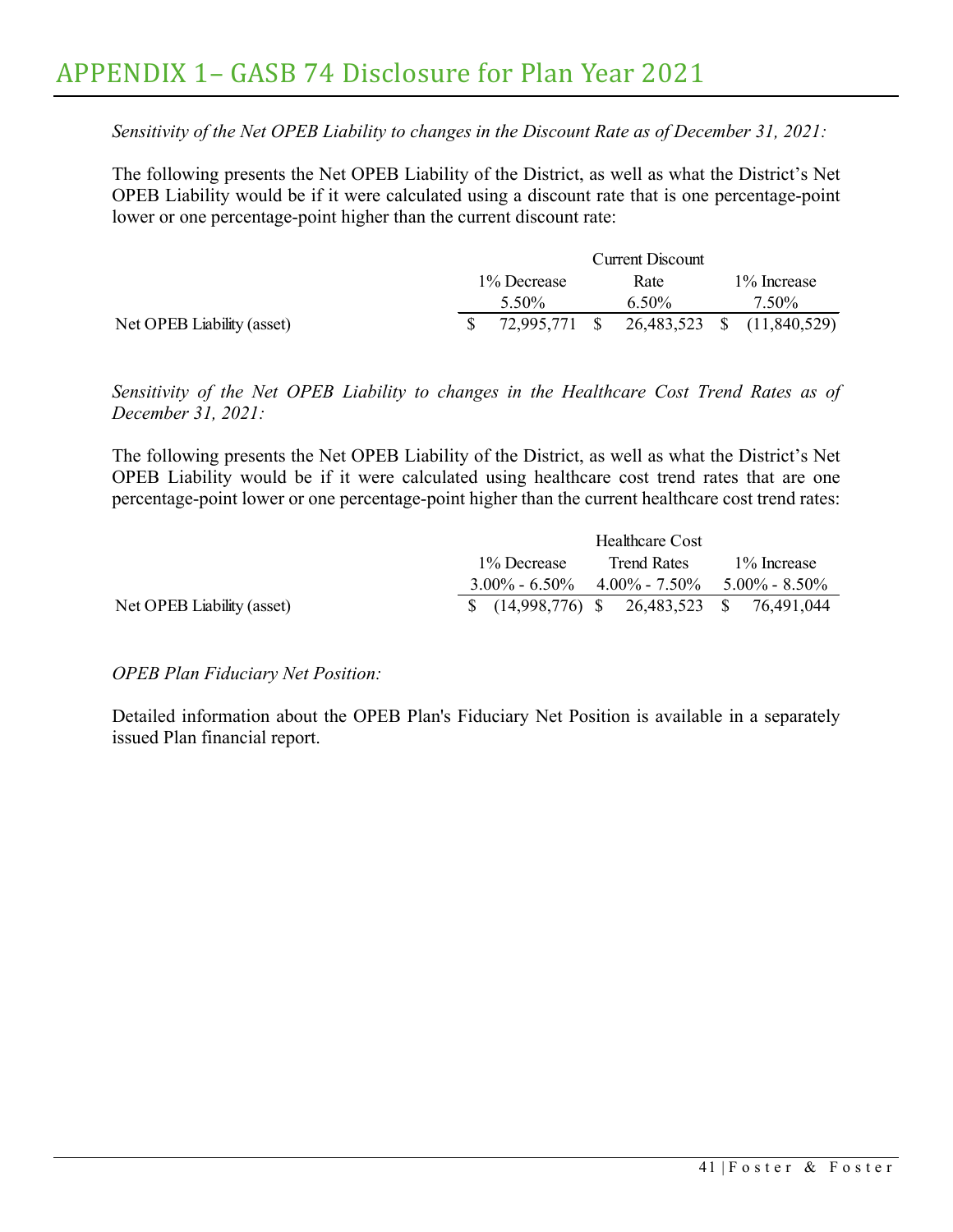# **SCHEDULE OF CHANGES IN THE DISTRICT'S NET OPEB LIABILITY AND RELATED RATIOS**

| <b>Reporting Period Ending</b>                                                    |               | 12/31/2021    |              | 12/31/2020     |              | 12/31/2019     |
|-----------------------------------------------------------------------------------|---------------|---------------|--------------|----------------|--------------|----------------|
| <b>Total OPEB Liability</b>                                                       |               |               |              |                |              |                |
| Service Cost                                                                      | \$            | 5,104,413     | \$           | 4,861,346      | \$           | 5,540,295      |
| Interest                                                                          |               | 20,700,322    |              | 19,763,742     |              | 20,851,553     |
| Changes of benefit terms                                                          |               |               |              |                |              |                |
| Differences between Expected and Actual                                           |               |               |              |                |              |                |
| Experience                                                                        |               | (15,706,502)  |              |                |              | 6,818,596      |
| Changes of assumptions                                                            |               | 19,094,366    |              |                |              | (37, 290, 450) |
| <b>Benefit Payments</b>                                                           |               | (9,663,890)   |              | (11, 229, 934) |              | (12,700,092)   |
| Net Change in Total OPEB Liability                                                |               | 19,528,709    |              | 13,395,154     |              | (16,780,098)   |
| <b>Total OPEB Liability - Beginning</b>                                           |               | 318,117,960   |              | 304,722,806    |              | 321,502,904    |
| Total OPEB Liability - Ending (a)                                                 | <sup>\$</sup> | 337,646,669   | \$           | 318,117,960    | $\mathbb{S}$ | 304,722,806    |
| <b>Plan Fiduciary Net Position</b>                                                |               |               |              |                |              |                |
| <b>Employer Trust Contribution</b>                                                | \$            | 5,000,000     | \$           | 5,000,000      | \$           | 5,000,000      |
| Pay-as-you-go Contributions                                                       |               | 9,663,890     |              | 11,229,934     |              | 12,700,092     |
| Net Investment Income                                                             |               | 35,999,320    |              | 32,732,090     |              | 39,251,295     |
| <b>Benefit Payments</b>                                                           |               | (9,663,890)   |              | (11, 229, 934) |              | (12,700,092)   |
| Administrative Expense                                                            |               | (41, 639)     |              | (41,295)       |              | (53,880)       |
| Net Change in Plan Fiduciary Net Position                                         |               | 40,957,681    |              | 37,690,795     |              | 44,197,415     |
| Plan Fiduciary Net Position - Beginning                                           |               | 270, 205, 465 |              | 232,514,670    |              | 188, 317, 255  |
| Plan Fiduciary Net Position - Ending (b)                                          | \$            | 311,163,146   | $\mathbb{S}$ | 270,205,465    | $\mathbb{S}$ | 232,514,670    |
| District's Net OPEB Liability - Ending (a) - (b)                                  | $\mathbb{S}$  | 26,483,523    | $\mathbb S$  | 47,912,495     | \$           | 72,208,136     |
|                                                                                   |               |               |              |                |              |                |
| Plan Fiduciary Net Position as a percentage of the<br><b>Total OPEB Liability</b> |               | 92.16%        |              | 84.94%         |              | 76.30%         |
| Covered Payroll                                                                   | $\mathbb{S}$  | 180,199,404   | \$           | 191,261,828    | \$           | 182, 154, 122  |
| District's Net OPEB Liability as a percentage of<br>Covered Payroll               |               | 14.70%        |              | 25.05%         |              | 39.64%         |

### **Notes to Schedule:**

*Discount Rate.* The Single Discount Rate used to calculate the District's Net OPEB Liability has been 6.50% since implementation of GASB 75.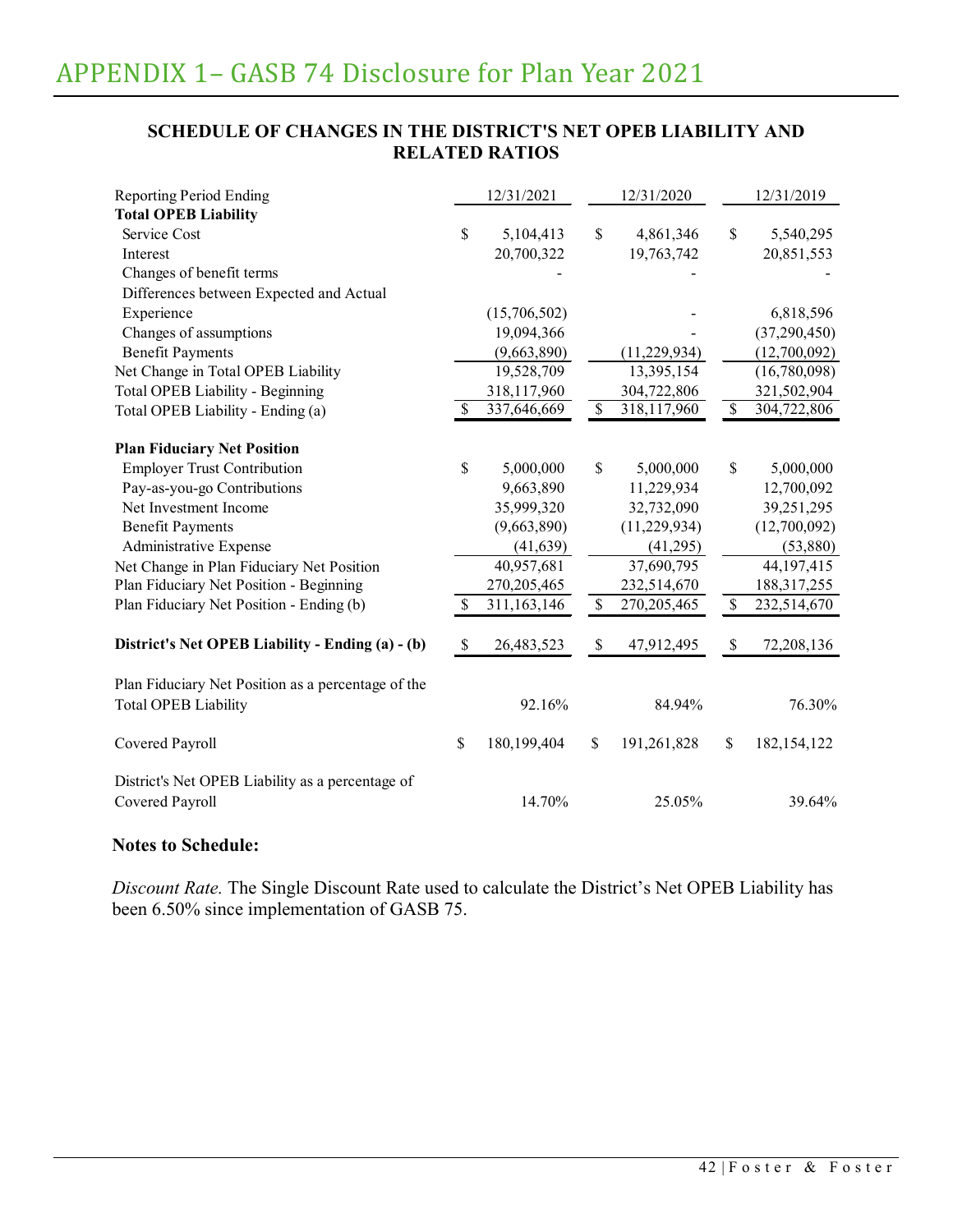### **SCHEDULE OF DISTRICT CONTRIBUTIONS Last 10 Fiscal Years**

|                                                                                     | 12/31/2021    | 12/31/2020  | 12/31/2019    | 12/31/2018  | 12/31/2017  | 12/31/2016    | 12/31/2015  | 12/31/2014  | 12/31/2013   | 12/31/2012    |
|-------------------------------------------------------------------------------------|---------------|-------------|---------------|-------------|-------------|---------------|-------------|-------------|--------------|---------------|
| Actuarially Determined Contribution<br>Contributions in relation to the Actuarially | 6,298,571     | 8,640,607   | 9,585,874     | 11,506,823  | 1,506,823   | 12,471,893    | 12,471,893  | 13,211,937  | 13,211,937   | 27, 263, 684  |
| Determined Contributions                                                            | 14,663,890    | 16.229.934  | 17,700,092    | 7,570,679   | 18,430,657  | 19.916.860    | 18,316,713  | 33,716,523  | 33,834,831   | 35,426,215    |
| Contribution Deficiency (Excess)                                                    | (8,365,319)   | 7,589,327)  | (8, 114, 218) | (6,063,856) | (6,923,834) | 7,444,967)    | (5,844,820) | 20,504,586) | (20,622,894) | (8,162,531)   |
| Covered Payroll                                                                     | \$180,199,404 | 191.261.828 | 182, 154, 122 | 192,661,666 | 184,807,353 | \$183,120,020 | 176,756,776 | 169,909,275 | 164,005,092  | \$158,995,000 |
| Contributions as a percentage of Covered<br>Payroll                                 | 8.14%         | 8.49%       | 9.72%         | 9.12%       | 9.97%       | 10.88%        | 10.36%      | 19.84%      | 20.63%       | 22.28%        |

# **Notes to Schedule:**

For the fiscal year ending December 31, 2021, the Contributions in relation to the Actuarially Determined Contributions is final and was provided by the District.

Actuarially Determined Contribution rates shown above are calculated as of December 31 for the plan/fiscal year in which contributions are reported.

Contributions in relation to the Actuarially Determined Contributions include Pay-As-You-Go Benefit amounts plus an additional cash contribution to the trust.

Methods and assumptions used to determine contribution rates are the same as those found in Section 7 of this report.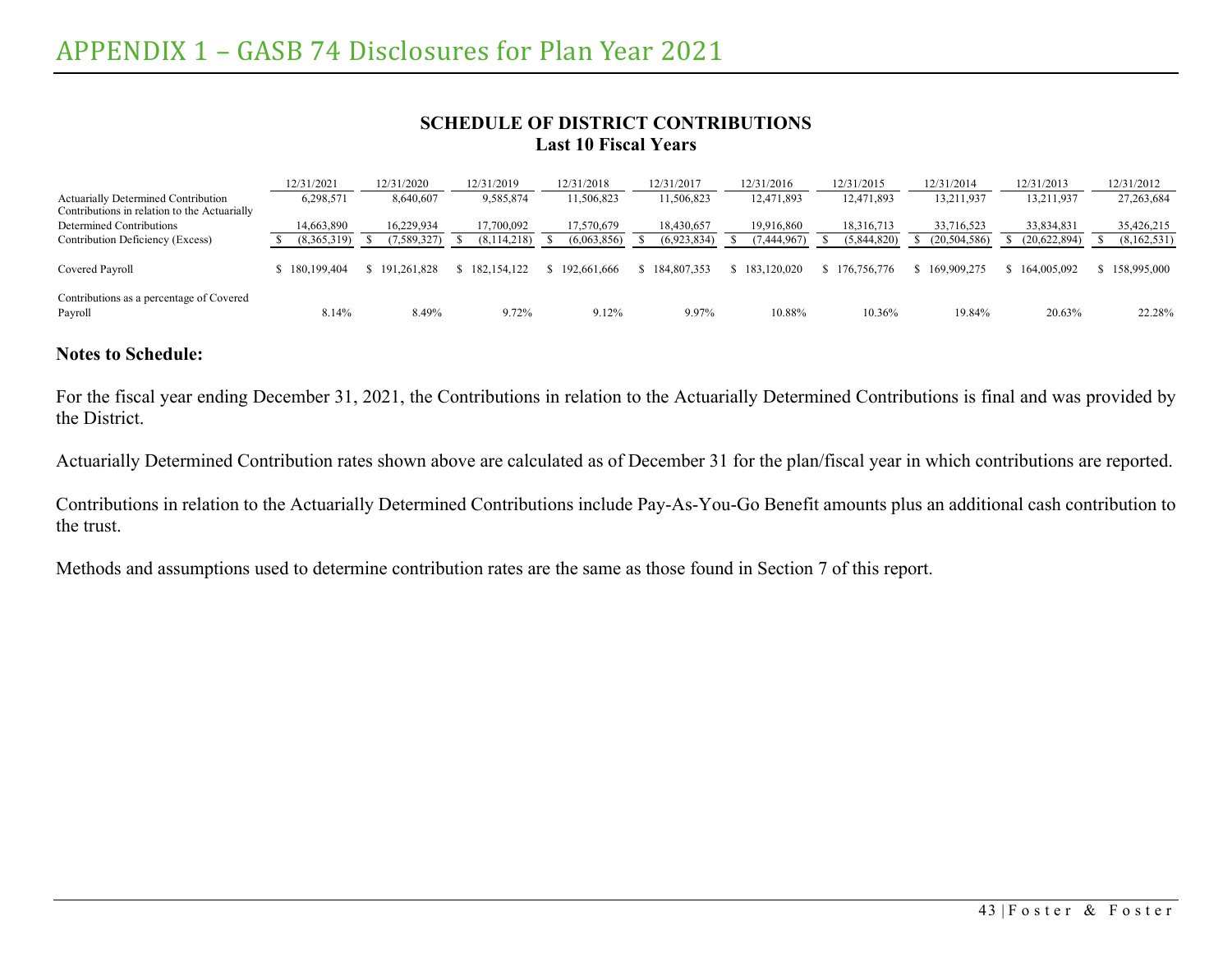# APPENDIX 2 – GASB 74 & 75 CROSSOVER TEST

#### <span id="page-48-0"></span>**Metropolitan Water Reclimation District of Chicago Post Retirement Health Care Plan - GASB Statement 74&75 Crossover Projection**

#### **50 Year Projection of the Health Care Plan's Fiduciary Net Position**

Based on the December 31, 2021 Measurement Date. 6.50% Asset Return

|      | Projected Beginning |                  |                   | Projected      |                      | Projected Ending |
|------|---------------------|------------------|-------------------|----------------|----------------------|------------------|
|      | Fiduciary Net       | Projected Total  | Projected Benefit | Administrative | Projected Investment | Fiduciary Net    |
| Year | Position            | Contributions    | Payments          | Expense        | Earnings             | Position         |
| 2022 | 311,163,146         | 17,201,775       | 12,201,775        | 42,680         | 20,386,717           | 336,507,183      |
| 2023 | 336,507,183         | 18,320,923       | 13,320,923        | 42,729         | 22,034,078           | 363,498,533      |
| 2024 | 363,498,533         | 19,544,756       | 14,544,756        | 42,754         | 23,788,515           | 392,244,294      |
| 2025 | 392,244,294         | 20,678,978       | 15,678,978        | 42,783         | 25,656,989           | 422,858,500      |
| 2026 | 422,858,500         | 22,165,799       | 17,165,799        | 42,817         | 27,646,911           | 455,462,594      |
| 2027 | 455,462,594         | 23,649,866       | 18,649,866        | 42,836         | 29,766,176           | 490,185,934      |
| 2028 | 490,185,934         | 0                | 20,133,287        | 42,862         | 31,206,361           | 501,216,146      |
| 2029 | 501,216,146         | $\boldsymbol{0}$ | 21,709,973        | 42,873         | 31,872,082           | 511,335,382      |
| 2030 | 511,335,382         | $\boldsymbol{0}$ | 23,396,752        | 42,881         | 32,475,012           | 520,370,761      |
| 2031 | 520,370,761         | $\boldsymbol{0}$ | 24,885,569        | 42,896         | 33,013,924           | 528,456,220      |
| 2032 | 528,456,220         | $\overline{0}$   | 26,534,992        | 42,850         | 33,485,874           | 535,364,252      |
| 2033 | 535,364,252         | $\boldsymbol{0}$ | 28,156,762        | 42,787         | 33,882,191           | 541,046,894      |
| 2034 | 541,046,894         | $\boldsymbol{0}$ | 29,398,158        | 42,682         | 34,211,221           | 545,817,275      |
| 2035 | 545,817,275         | $\mathbf{0}$     | 30,943,051        | 42,519         | 34,471,092           | 549,302,797      |
| 2036 | 549,302,797         | $\mathbf{0}$     | 32,377,734        | 42,283         | 34,651,031           | 551,533,811      |
| 2037 | 551,533,811         | $\boldsymbol{0}$ | 33,649,530        | 42,021         | 34,754,722           | 552,596,982      |
| 2038 | 552,596,982         | $\boldsymbol{0}$ | 34,825,067        | 41,693         | 34,785,634           | 552,515,856      |
| 2039 | 552,515,856         | $\boldsymbol{0}$ | 35,556,583        | 41,322         | 34,756,599           | 551,674,550      |
| 2040 | 551,674,550         | $\boldsymbol{0}$ | 36,556,397        | 40,906         | 34,669,433           | 549,746,680      |
| 2041 | 549,746,680         | $\mathbf{0}$     | 37,208,512        | 40,444         | 34,522,943           | 547,020,666      |
| 2042 | 547,020,666         | $\mathbf{0}$     | 37,541,536        | 39,933         | 34,334,946           | 543,774,143      |
| 2043 | 543,774,143         | $\boldsymbol{0}$ | 38,111,406        | 39,387         | 34,105,418           | 539,728,768      |
| 2044 | 539,728,768         | $\boldsymbol{0}$ | 38,005,508        | 38,804         | 33,845,930           | 535,530,385      |
| 2045 | 535,530,385         | $\boldsymbol{0}$ | 37,742,241        | 38,168         | 33,581,612           | 531,331,588      |
| 2046 | 531,331,588         | $\boldsymbol{0}$ | 37,346,994        | 37,509         | 33,321,557           | 527,268,642      |
| 2047 | 527,268,642         | $\mathbf{0}$     | 36,647,323        | 36,810         | 33,080,227           | 523,664,737      |
| 2048 | 523,664,737         | $\boldsymbol{0}$ | 35,755,575        | 36,087         | 32,874,979           | 520,748,054      |
| 2049 | 520,748,054         | $\mathbf{0}$     | 34,587,591        | 35,306         | 32,723,379           | 518,848,537      |
| 2050 | 518,848,537         | $\mathbf{0}$     | 33, 361, 245      | 34,517         | 32,639,793           | 518,092,567      |
| 2051 | 518,092,567         | $\boldsymbol{0}$ | 31,707,784        | 33,687         | 32,644,419           | 518,995,515      |
| 2052 | 518,995,515         | $\boldsymbol{0}$ | 30,228,572        | 32,831         | 32,751,213           | 521,485,325      |
| 2053 | 521,485,325         | $\mathbf{0}$     | 28,706,280        | 31,952         | 32,962,554           | 525,709,647      |
| 2054 | 525,709,647         | $\mathbf{0}$     | 26,898,400        | 31,008         | 33,295,921           | 532,076,161      |
| 2055 | 532,076,161         | $\boldsymbol{0}$ | 24,865,214        | 30,100         | 33,775,853           | 540,956,699      |
| 2056 | 540,956,699         | $\mathbf{0}$     | 22,621,092        | 29,149         | 34,426,053           | 552,732,510      |
| 2057 | 552,732,510         | $\boldsymbol{0}$ | 20,868,515        | 28,197         | 35,248,470           | 567,084,268      |
| 2058 | 567,084,268         | $\boldsymbol{0}$ | 18,883,728        | 27,202         | 36,245,872           | 584,419,210      |